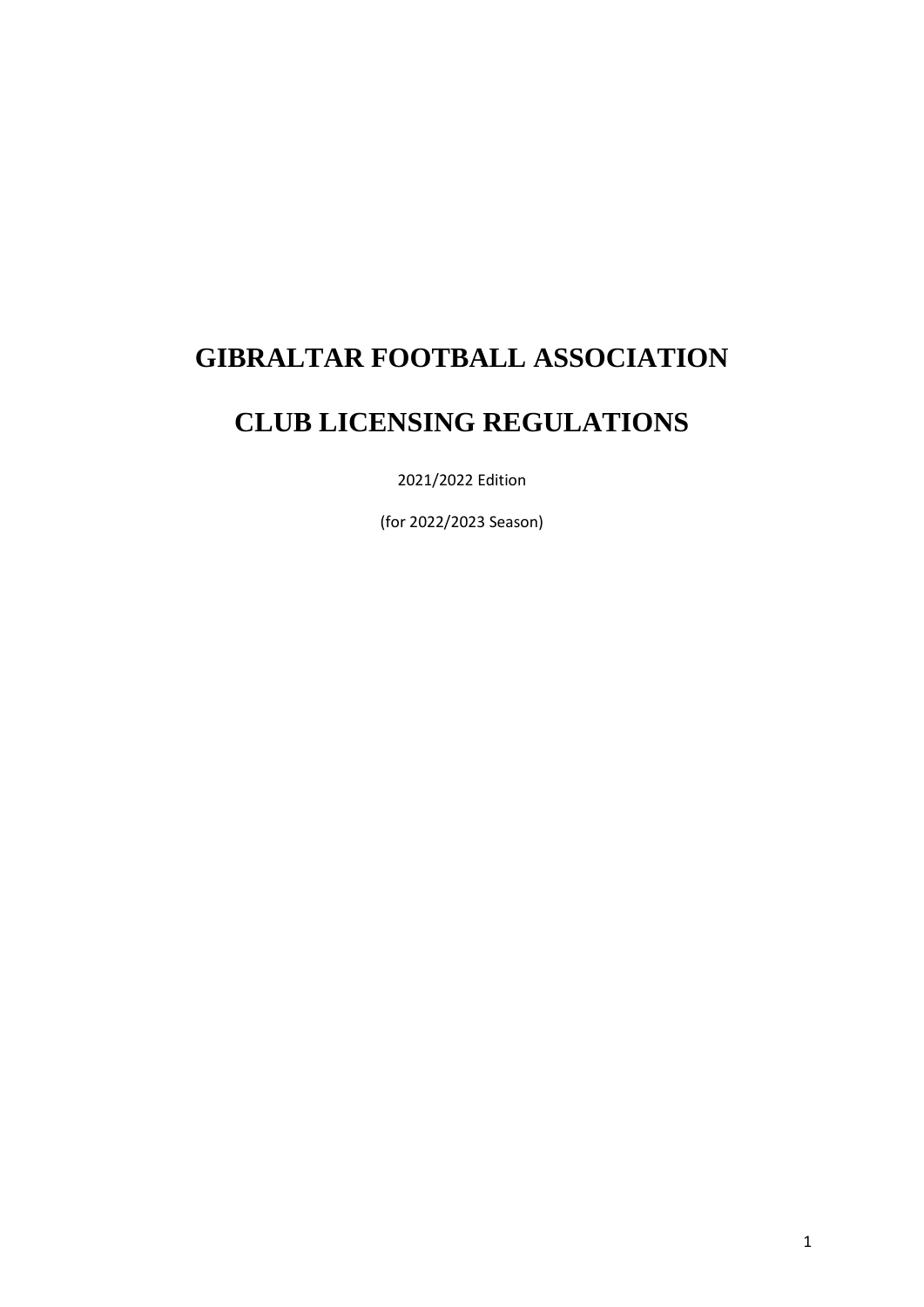# 2

## **TABLE OF CONTENTS**

**DEFINITION OF TERMS 5 - 10**

## **PART I**

## **GENERAL PROVISIONS**

| 1. SCOPE OF APPLICATION |           |
|-------------------------|-----------|
| 2. OBJECTIVES           | $11 - 12$ |

## **PART II**

#### **GFA CLUB LICENSING SYSTEM FOR PARTICIPATION IN THE UEFA CLUB COMPETITIONS**

| 3. THE GFA                                                                  | 12        |
|-----------------------------------------------------------------------------|-----------|
| 4. THE LICENSING ADMINISTRATION                                             | 13        |
| 5. THE LICENSING MANAGER                                                    | $13 - 14$ |
| <b>6. THE DECISION-MAKING BODIES</b>                                        | 14        |
| 7. THE CLUB LICENSING FIRST INSTANCE BOARD                                  | $14 - 16$ |
| 8. THE CLUB LICENSING APPEALS BOARD                                         | $16 - 17$ |
| 9. EQUAL TREATMENT                                                          | $17 - 18$ |
| <b>10. THE LICENCE APPLICANT</b>                                            | $18 - 19$ |
| <b>11. THE UEFA LICENCE</b>                                                 | 19        |
| 12. SPECIAL PERMISSION TO ENTER THE UEFA CLUB COMPETITIONS                  | $19 - 20$ |
| <b>13. DEFINITION OF LICENSE APPLICANT AND THREE-YEAR RULE</b><br>$20 - 21$ |           |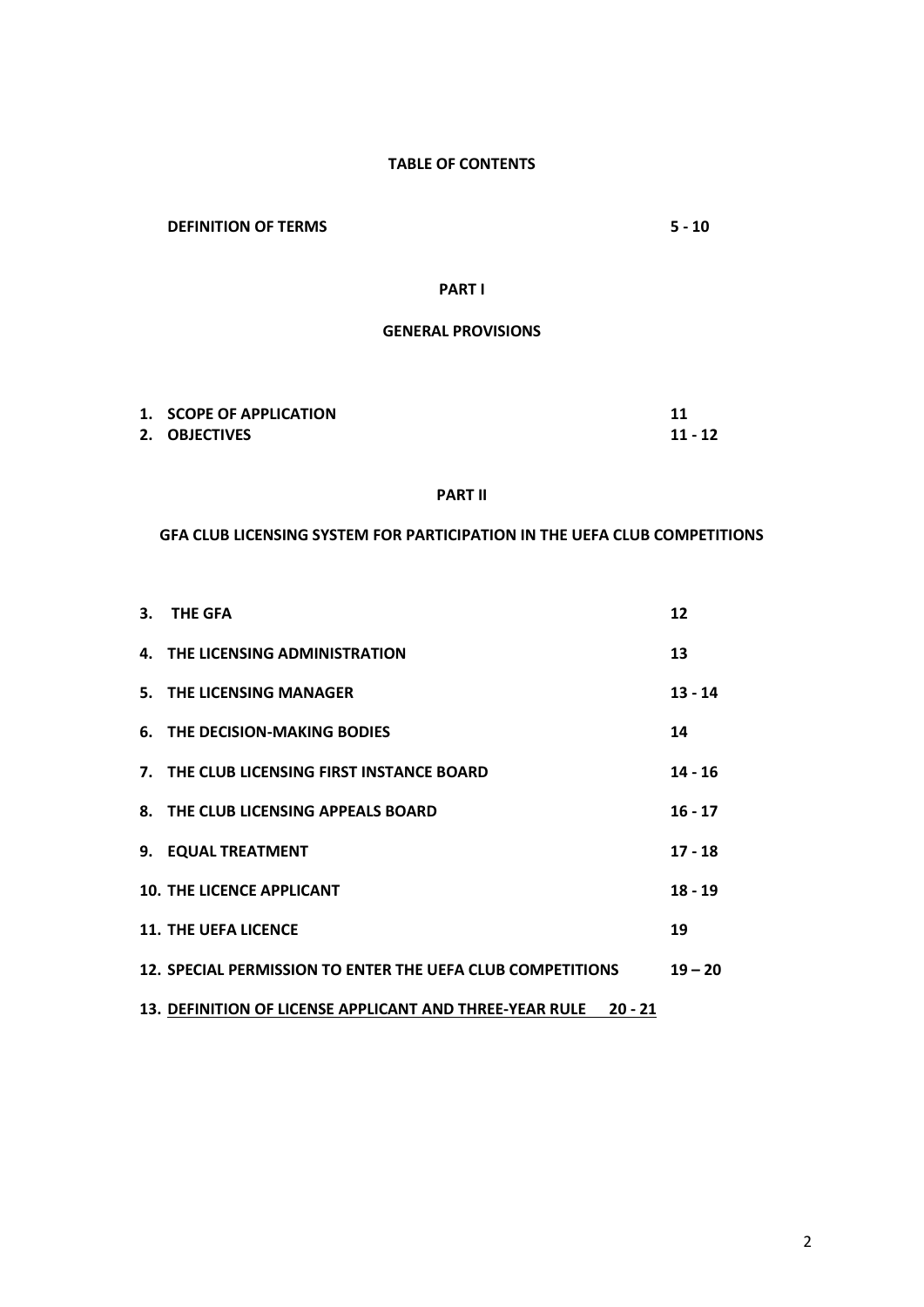#### **Part III**

## **CLUB LICENSING CRITERIA**

| <b>14. GENERAL</b>                        | 21        |
|-------------------------------------------|-----------|
| <b>15. SPORTING CRITERIA</b>              | $21 - 24$ |
| <b>16. INFRASTRUCTURE CRITERIA</b>        | 24        |
| 17. PERSONNEL AND ADMINISTRATIVE CRITERIA | $23 - 29$ |
| <b>18. LEGAL CRITERIA</b>                 | $29 - 31$ |
| <b>19. FINANCIAL CRITERIA</b>             | $31 - 40$ |

#### **PART IV**

## **MISCELLANEOUS**

| <b>20. CATALOGUE OF SANCTIONS</b> | 40 - 37 |
|-----------------------------------|---------|
| <b>21. THE CORE PROCESS</b>       | 41      |
| <b>22. ASSESSMENT PROCEDURES</b>  | 41      |

#### **PART V**

## **FINAL PROVISIONS**

| <b>23. LANGUAGE OF CORRESPONDENCE</b>        | 41 |
|----------------------------------------------|----|
| <b>24. ANNEXES</b>                           | 41 |
| <b>25. COMPLIANCE AUDITS</b>                 | 41 |
| <b>26. DISCIPLINARY PROCEDURES</b>           | 42 |
| 27. IMPLEMENTING PROVISIONS                  | 42 |
| 28. ADOPTION – ENTRY INTO FORCE – AMENDMENTS | 42 |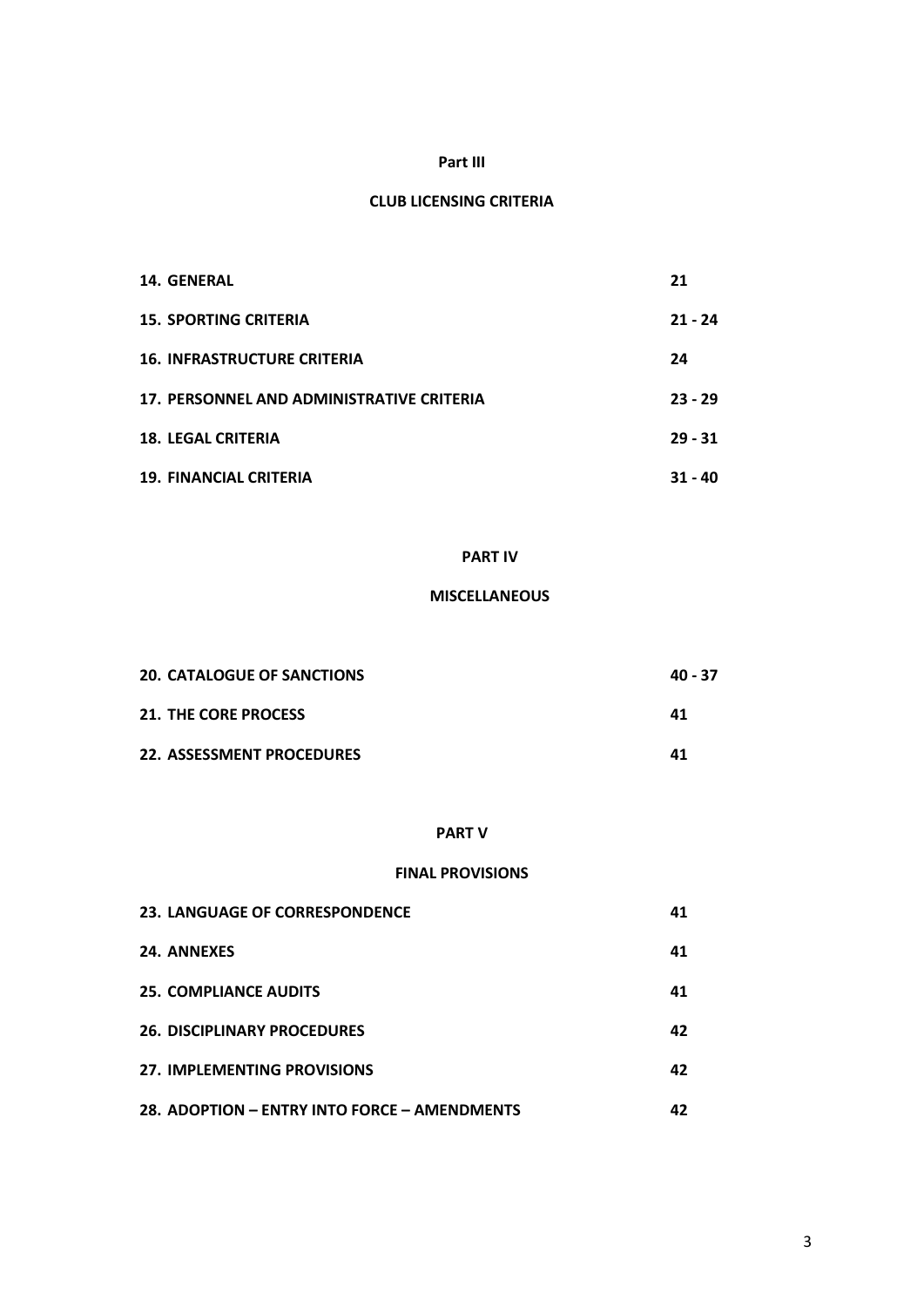#### ANNEXES

| $\mathbf{1}$ . | DETERMINATION OF THE AUDITOR AND AUDITOR'S<br><b>ASSESSMENT PROCEDURES</b>                | 43        |
|----------------|-------------------------------------------------------------------------------------------|-----------|
|                | 2. MINIMUM DISCLOSURE REQUIREMENTS                                                        | 44 - 52   |
| 3.             | <b>BASIS FOR THE PREPARATION OF FINANCIAL STATEMENTS</b>                                  | $53 - 58$ |
|                | 4. NOTION OF 'OVERDUE PAYABLES'                                                           | 59        |
|                | 5. LICENSOR'S ASSESSMENT PROCEDURES FOR THE FINANCIAL<br><b>CRITERIA AND REQUIREMENTS</b> | $60 - 64$ |
|                | 6. CORE PROCESS                                                                           | -65 - 67  |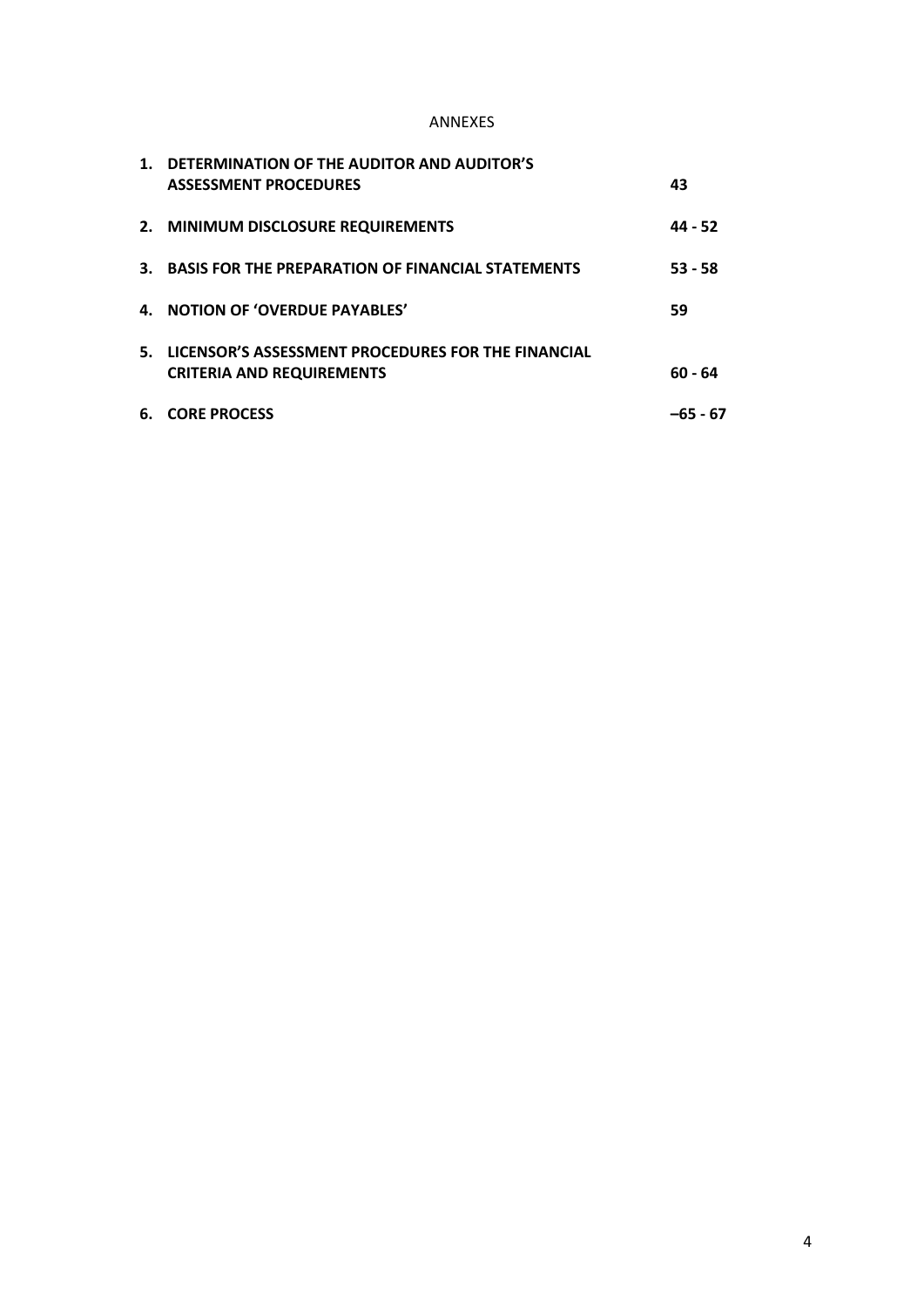## **DEFINITION OF TERMS**

For the purpose of these Regulations, the following apply:

| <b>Administration Procedures</b>    | A voluntary or mandatory process that may<br>be used as an alternative to the liquidation of<br>an entity, is often known as going into<br>administration. The day to day management<br>of the activities of an entity in administration<br>may be operated by the administrator on<br>behalf of the creditors.                                                                                                                                                                                                                                                      |
|-------------------------------------|----------------------------------------------------------------------------------------------------------------------------------------------------------------------------------------------------------------------------------------------------------------------------------------------------------------------------------------------------------------------------------------------------------------------------------------------------------------------------------------------------------------------------------------------------------------------|
| Agent/Intermediary                  | A natural or legal person who, for a fee, or<br>free of charge, represents players and/or<br>clubs in negotiations with a view<br>to<br>concluding an employment contract<br>- or<br>represents clubs in negotiations with a view to<br>concluding a transfer agreement and such<br>person is officially recognised by FIFA.                                                                                                                                                                                                                                         |
| <b>Agreed Upon Procedure</b>        | In an engagement to perform agreed-upon<br>procedures, an auditor is engaged to carry out<br>those procedures of an audit nature to which<br>the auditor and the entity and<br>any<br>appropriate third parties have agreed and to<br>report on factual findings. The recipients of<br>the report must form their own conclusions<br>from the report by the auditor. The report is<br>restricted to those parties that have agreed to<br>the procedures to be performed since others,<br>unaware of the reasons for the procedures,<br>may misinterpret the results. |
| Associate                           | An Entity, including an unincorporated entity<br>such as partnership, which is neither a<br>subsidiary nor an interest in a joint venture<br>and over which the investor has significant<br>influence.                                                                                                                                                                                                                                                                                                                                                               |
| Club Licensing Criteria             | Requirements, divided into five categories<br>infrastructure,<br>(sporting,<br>personnel<br>and<br>administrative, legal and financial), to be<br>fulfilled by a Licence Applicant for it to be<br>granted the UEFA Licence.                                                                                                                                                                                                                                                                                                                                         |
| <b>Club Monitoring Requirements</b> | Requirements to be fulfilled by a Licensee that<br>has qualified for a UEFA club competition,                                                                                                                                                                                                                                                                                                                                                                                                                                                                        |
| Club Licensing System               | with the exception of the UEFA Women's<br>Champions League.                                                                                                                                                                                                                                                                                                                                                                                                                                                                                                          |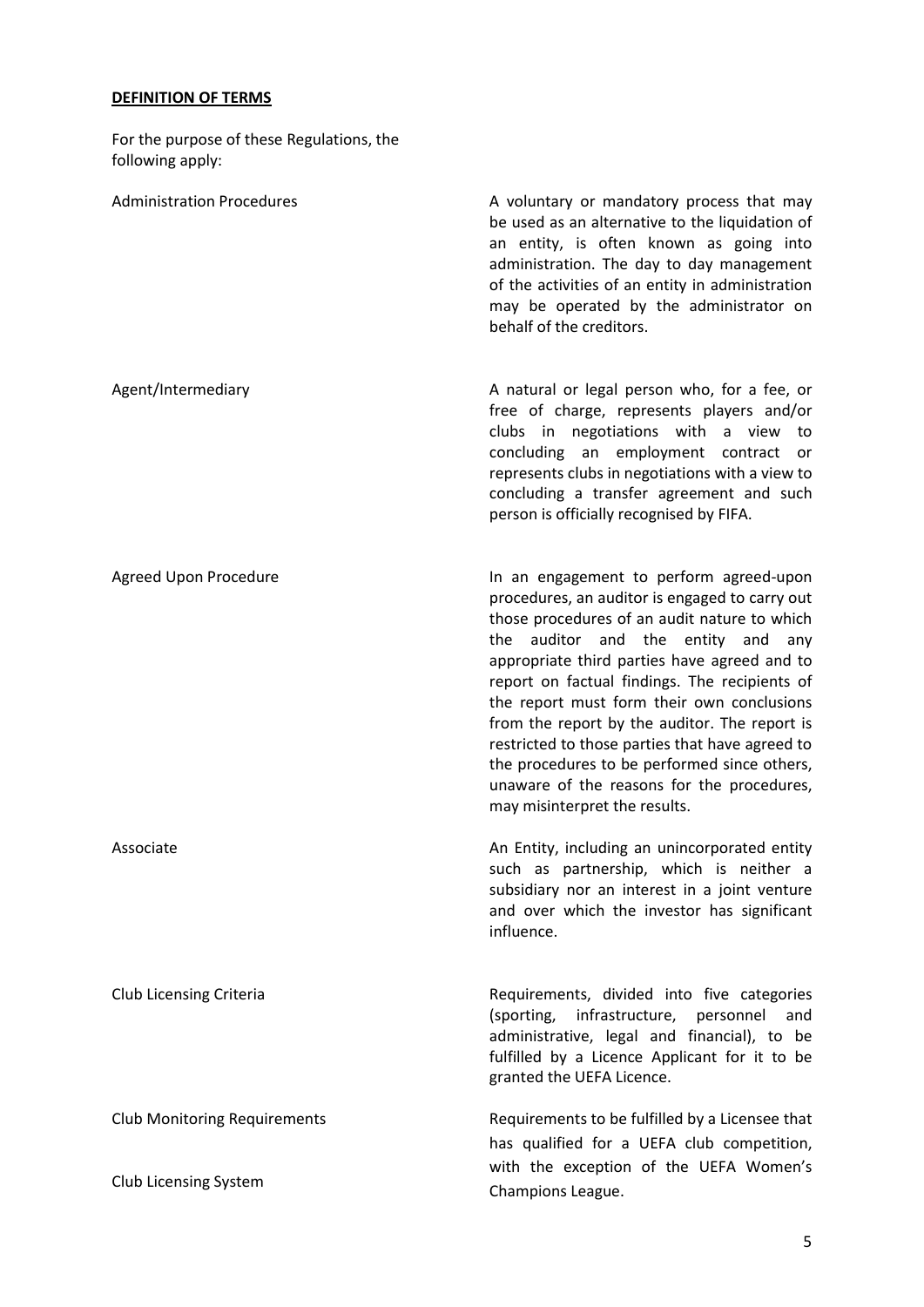Consists of the Club Licensing Criteria and the Core Process.

| <b>Core Process</b>                                      | Minimum requirements the GFA has to put in<br>place for verification of compliance with the<br>Club Licensing Criteria as the basis for the<br>issuance of the UEFA Licence to a Licence<br>Applicant.                                                                                                                                                                                                                                                                    |
|----------------------------------------------------------|---------------------------------------------------------------------------------------------------------------------------------------------------------------------------------------------------------------------------------------------------------------------------------------------------------------------------------------------------------------------------------------------------------------------------------------------------------------------------|
| Costs of acquiring a player's registration               | Payments to third parties for the acquisition<br>of a player's registration, excluding any<br>internal development or other costs. They<br>include:<br>• transfer fee and realised conditional transfer<br>amounts (including training compensation<br>and solidarity contributions) payable for<br>transferring-in the player's registration; and<br>• other direct costs of obtaining the player's<br>registration (including transfer fee levy and<br>fees to agents). |
| Deadline for submission of the application to<br>the GFA | The date by which the GFA requires Licence<br>Applicants to have submitted all relevant<br>information for their applications for the<br><b>UEFA Licence.</b>                                                                                                                                                                                                                                                                                                             |
| Event or condition of major economic<br>importance       | An event or condition that is considered<br>material to the financial statements of the<br>reporting entity and would require a different<br>(adverse) presentation of the results of the<br>operations, financial position and net assets<br>of the reporting entity if it occurred during the<br>preceding reporting period.                                                                                                                                            |
| <b>Future Financial Information</b>                      | Information in respect of the financial<br>performance and position of the Licence<br>Applicant in the reporting periods ending in<br>the years following commencement of the<br><b>UEFA club competitions</b>                                                                                                                                                                                                                                                            |
| <b>GFA</b>                                               | The Gibraltar Football Association, a UEFA<br>Member Association, which is the body<br>recognised by UEFA in Gibraltar that operates<br>the (UEFA) Club Licensing System, grants<br>UEFA Licences and undertakes certain tasks in<br>respect of the UEFA Club Monitoring Process.                                                                                                                                                                                         |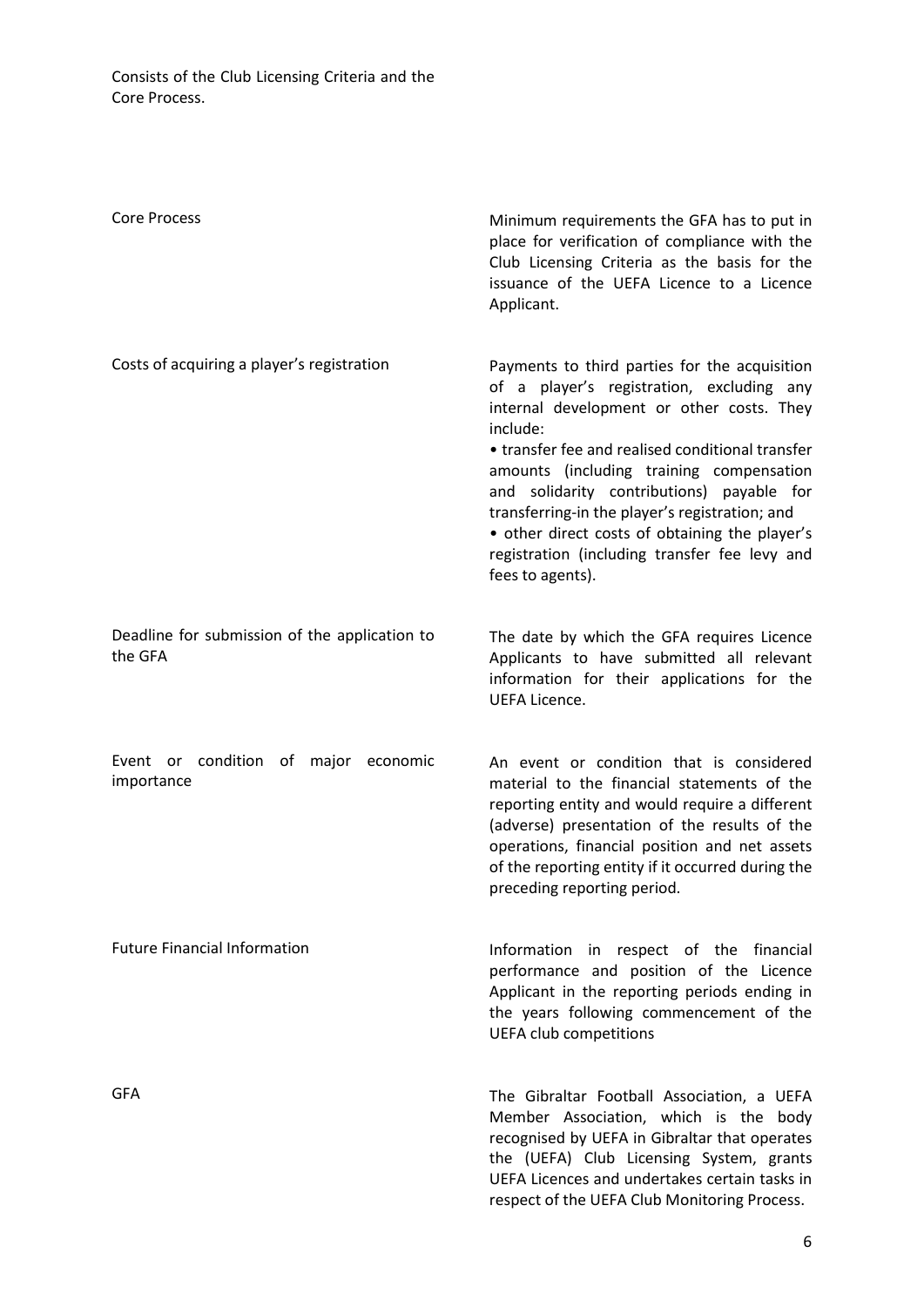A parent and all its subsidiaries. A parent is an entity that has one or more subsidiaries. A subsidiary is an entity, including an unincorporated entity such as a partnership, that is controlled by another entity (known as the parent).

Standards and Interpretations adopted by the International Accounting Standards Board (IAASB). They comprise:

- International Financial Reporting Standards;
- International Accounting Standards; and
- Interpretations originated by the International Financial Reporting Interpretations Committee (IFRIC) or the former Standing Interpretations Committee (SIC).

The International Auditing Assurance Standards Board (IAASB) issues International Standards on

- Auditing (ISA) which are to be applied in audits of historical financial information
- Review Engagements (ISRE) which are to be applied in reviews of historical financial information.
- Related Services (ISRS) which are to be applied to compilation engagements and engagements to apply agreed-upon procedures to information.

Additional information about the IAASB, ISA, ISRE and ISRS is available from www.ifac.org

Information in respect of the financial performance and position of the Licence Applicant in the reporting periods ending in the years prior to commencement of the UEFA club competitions.

Group

International Financial Reporting Standards (IFRS)

International Standards on:

- Auditing (ISA)/Review
- Review Engagements (RSE)
- Related Services (ISRS)

#### Historic Financial Information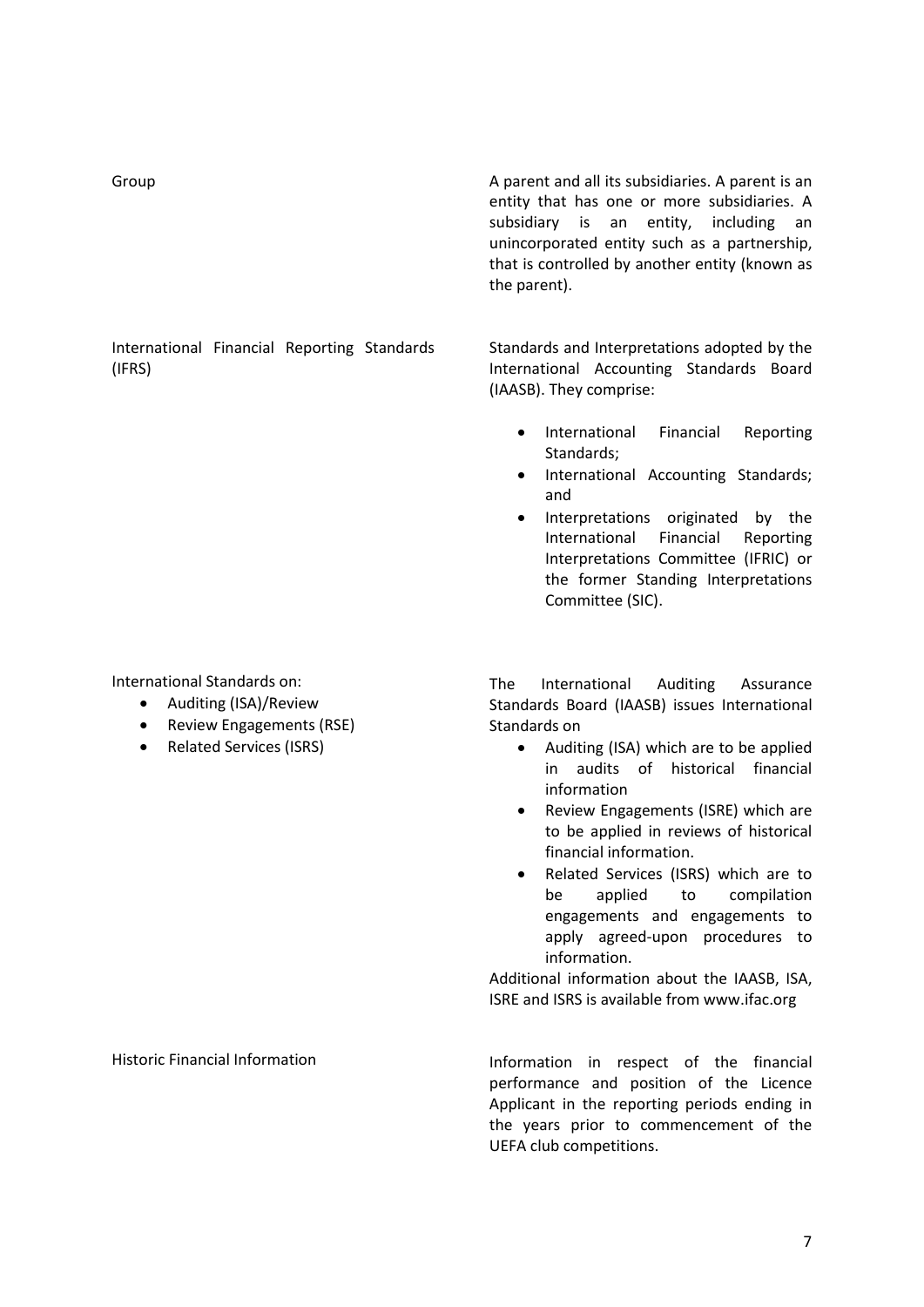| <b>UEFA Licence</b>         | Certificate granted by the GFA confirming<br>fulfilment of all minimum criteria by the<br>Licence Applicant as part of the admission<br>procedure<br>for<br>entering<br>club<br><b>UEFA</b><br>competitions.                                                                                                                                                                                                                                                                                       |
|-----------------------------|----------------------------------------------------------------------------------------------------------------------------------------------------------------------------------------------------------------------------------------------------------------------------------------------------------------------------------------------------------------------------------------------------------------------------------------------------------------------------------------------------|
| Licence Applicant           | A Licence Applicant may only be a Licence<br>Applicant of the GFA as defined in the<br>Statutes of the GFA. Such legal entity must be<br>fully and solely responsible for the (first) team<br>in GFA<br>participating<br>and UEFA<br>club<br>competitions which applies for the UEFA<br>Licence                                                                                                                                                                                                    |
| Licensee                    | A Licence Applicant/Licence Applicant which<br>has been granted the UEFA Licence by the<br>GFA.                                                                                                                                                                                                                                                                                                                                                                                                    |
| Licence Season              | UEFA season for which a Licence Applicant has<br>applied for/been granted the UEFA Licence. It<br>starts the day following the deadline for<br>submission of the list of licensing decisions by<br>the Licensor to UEFA and lasts until the same<br>deadline the following year.                                                                                                                                                                                                                   |
| Licensor                    | The GFA.                                                                                                                                                                                                                                                                                                                                                                                                                                                                                           |
| List of Licensing Decisions |                                                                                                                                                                                                                                                                                                                                                                                                                                                                                                    |
|                             | List submitted by the GFA to UEFA containing,<br>among other things, information about the<br>Licence Applicants that have undergone the<br>licensing process and been granted or refused<br>the UEFA Licence by the GFA club licensing<br>bodies in the format established<br>and<br>communicated by UEFA.                                                                                                                                                                                        |
| Materiality                 | Omissions or misstatements of items or<br>information are<br>material if they could<br>individually or collectively influence the<br>decisions of users taken on the basis of the<br>submitted by the Licence<br>information<br>Applicant. Materiality depends on the size and<br>nature of the omission or misstatement<br>judged in the surrounding circumstances or<br>context. The size or nature of the item or<br>information, or a combination of both, could<br>be the determining factor. |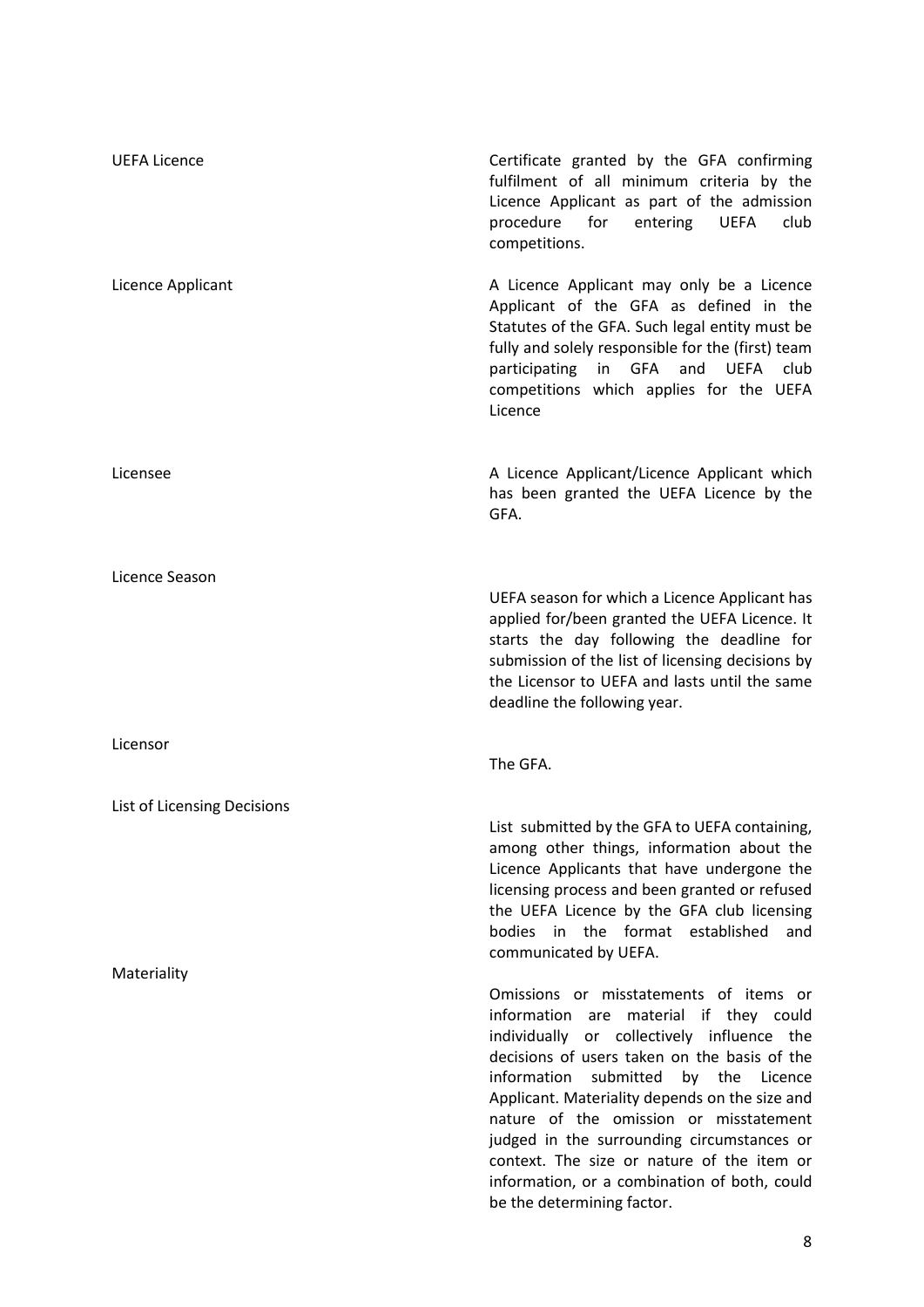| Minimum Criteria                    | Criteria to be fulfilled by a Licence Applicant in<br>order to be granted the UEFA Licence.                                                                                                                    |
|-------------------------------------|----------------------------------------------------------------------------------------------------------------------------------------------------------------------------------------------------------------|
| <b>National Accounting Practice</b> | The accounting and reporting practices and<br>disclosures required of entities in Gibraltar.                                                                                                                   |
| Parties Involved                    | Anyone involved in the GFA Club Licensing<br>System, including the GFA, the Licence<br>Applicants/Licensees and<br>any individual<br>involved on their behalf.                                                 |
| <b>Reporting Entity/Entities</b>    | A Licence Applicant and/or group of entities<br>or some other combination of entities which<br>must provide the GFA with information for<br>both club licensing and UEFA club monitoring<br>purposes.          |
| <b>Reporting Period</b>             | A financial reporting period ending on a<br>statutory closing date, whether this is a year<br>or not.                                                                                                          |
| Significant Change                  | An event that is considered material to the<br>documentation previously submitted to the<br>GFA and that would require a different<br>presentation if it occurred prior to submission<br>of the documentation. |
| Stadium                             | The venue for a competition match including,<br>but not limited to, all surrounding properties<br>and facilities (for example offices, hospitality<br>areas, press centre and accreditation centre).           |
| <b>Statutory Closing Date</b>       | The annual accounting reference date of a<br>Reporting Entity.                                                                                                                                                 |
| <b>Training Facilities</b>          | The venue(s) at which a Licence Applicant's<br>registered players undertake football training<br>and/or youth development activities on a<br>regular basis.                                                    |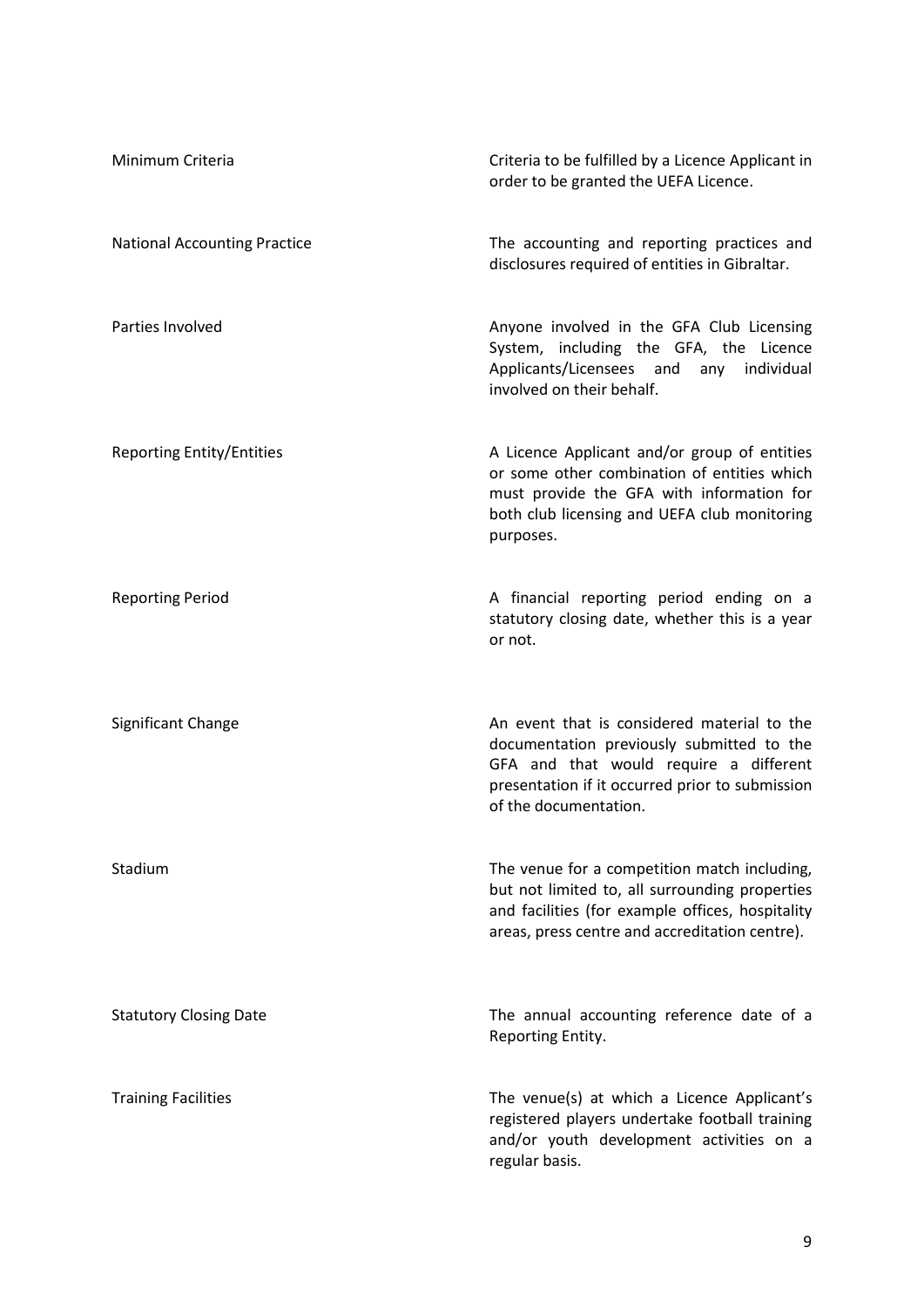#### Supplementary Information

Financial information to be submitted to the GFA in addition to the financial statements if the minimum requirements for disclosure and accounting are not met. The supplementary information must be prepared on a basis of accounting, and accounting policies, consistent with the financial statements. Financial information must be extracted from sources consistent with those used for the preparation of the annual financial statements. Where appropriate, disclosures in the supplementary information must agree with, or be reconciled to, the relevant disclosures in the financial statements.

In these Regulations, the use of the masculine form refers equally to the feminine.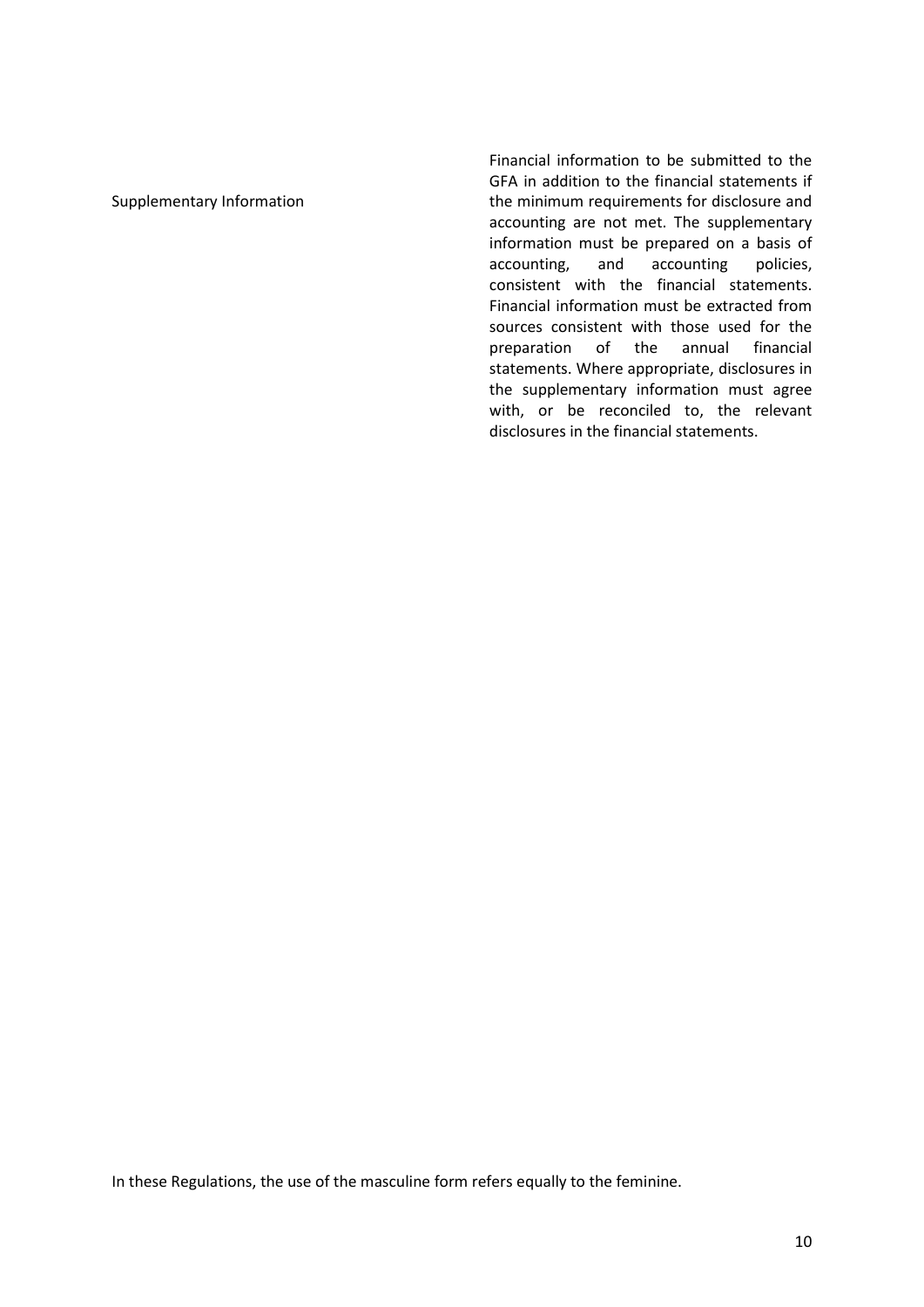These Regulations are based on Article 62 of the Statutes of the GFA as well as on the UEFA Club Licensing and Financial Fair Play Regulations (Edition 2018).

#### **PART I**

#### **GENERAL PROVISIONS**

#### **1. SCOPE OF APPLICATION**

- 1) These Regulations apply to all License Applicants (as this term is defined in the Statutes of the GFA) willing to enter the UEFA club competitions.
- 2) These Regulations govern the rights, duties and responsibilities of all parties involved in the GFA Club Licensing System for the participation in UEFA club competitions and define in particular:
	- a) the minimum requirements to be fulfilled by the GFA in order to act as the Licensor for its Licence Applicants, as well as the minimum procedures to be followed by the GFA in its assessment of the Club Licensing Criteria;
	- b) the Licence Applicant and the UEFA Licence required to enter the UEFA club competitions;
	- c) the minimum sporting, infrastructure, personnel and administrative, legal and financial criteria to be fulfilled by a Licence Applicant in order to be granted the UEFA Licence by the GFA as part of the admission procedure to enter the UEFA club competitions.
- 3) All Licensees that sportingly qualify for a UEFA club competition must comply with the UEFA Club Monitoring Requirements which are defined in Part III of the UEFA Club Licensing and Financial Fair Play Regulations (Edition 2018).

#### **2. OBJECTIVES**

- 1) These Regulations aim:
	- a) to further promote and continuously improve the standard of all aspects of football in Gibraltar and to give continued priority to the training and care of young players in every Licence Applicant;
	- b) to ensure that License Applicants have an adequate level of management and organisation;
	- c) to adapt License Applicants sporting infrastructure to provide players, spectators and media representatives with suitable, well-equipped and safe facilities;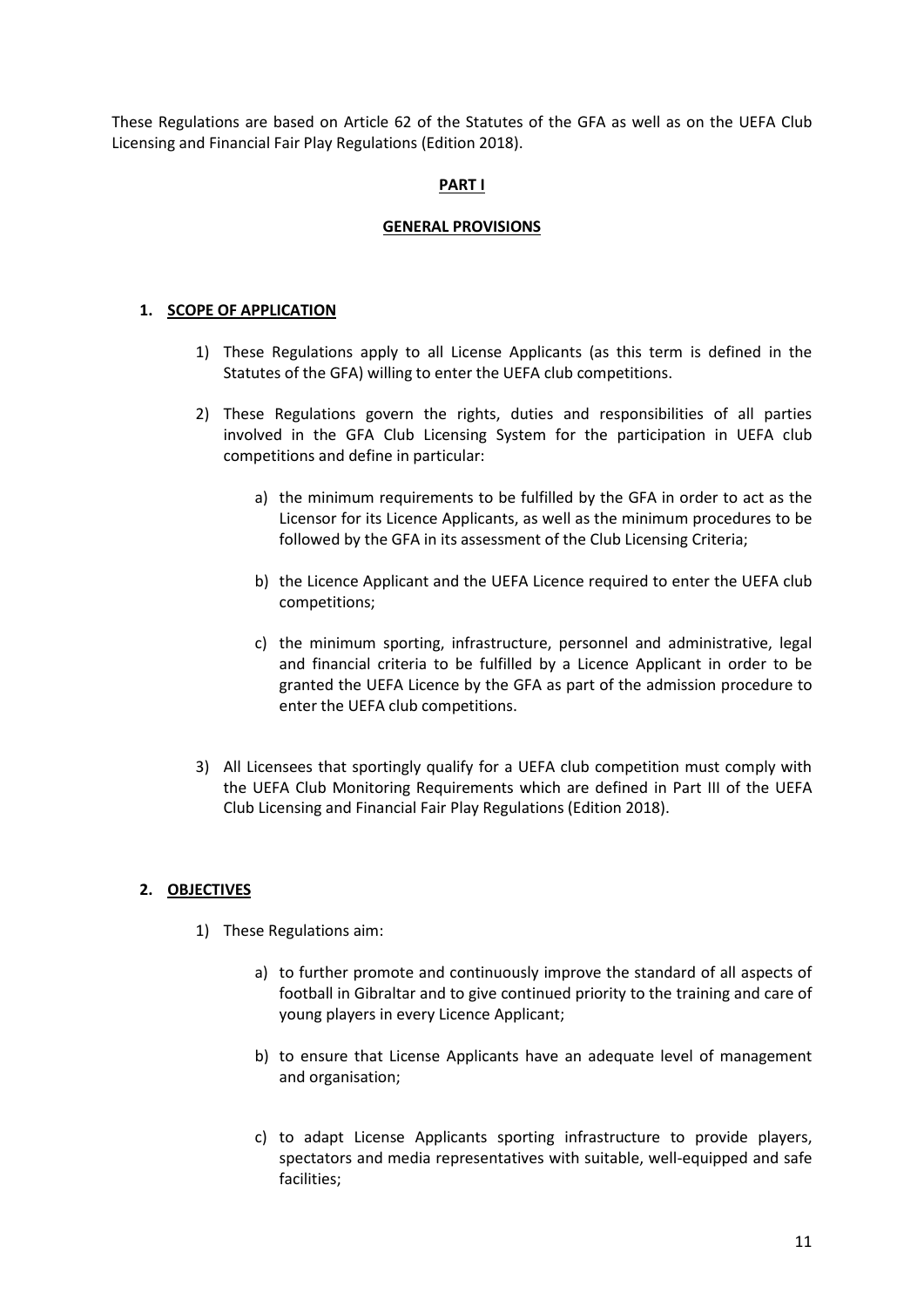- d) to protect the integrity and smooth running of the UEFA club competitions;
- e) to improve the economic and financial capability of License Applicants, increasing their transparency and credibility;
- f) to place the necessary importance on the protection of creditors and to ensure that License Applicants settle their liabilities with players, social/tax authorities and other clubs punctually;
- g) to allow the development of benchmarking for License Applicants in financial, sporting, legal, personnel, administrative and infrastructurerelated criteria.

#### **PART II**

#### **GFA CLUB LICENSING SYSTEM FOR PARTICIPATION IN THE UEFA CLUB COMPETITIONS**

#### **3. THE GFA**

- 1) The GFA is a UEFA member association and governs its Club Licensing System and for the purposes of these Regulations and the UEFA Club Licensing and Financial Fair Play Regulations (as amended from time to time) will be the Licensor.
- 2) As Licensor, the GFA must:
	- a) establish an appropriate Licensing Administration as defined in Article 4;
	- b) establish at least two Decision-Making Bodies as defined in Article 6;
	- c) set up a Catalogue of Sanctions as defined in Article 20;
	- d) define the Core Process as defined in Article 21;
	- e) assess the documentation submitted by the licence applicants, consider whether this is appropriate and define the assessment procedures in accordance with Article 31 below;
	- f) ensure equal treatment of all License Applicants applying for the UEFA Licence and guarantee them full confidentiality with regard to all information provided during the Core Process as defined in Article 9;
	- g) determine whether each criterion has been met and what further information, if any, is needed for the UEFA Licence to be granted.

#### **4. THE LICENSING ADMINISTRATION**

1) The GFA must establish a Licensing Administration, to be responsible for the management and development of the GFA Club Licensing System. The tasks of the Licensing Administration include: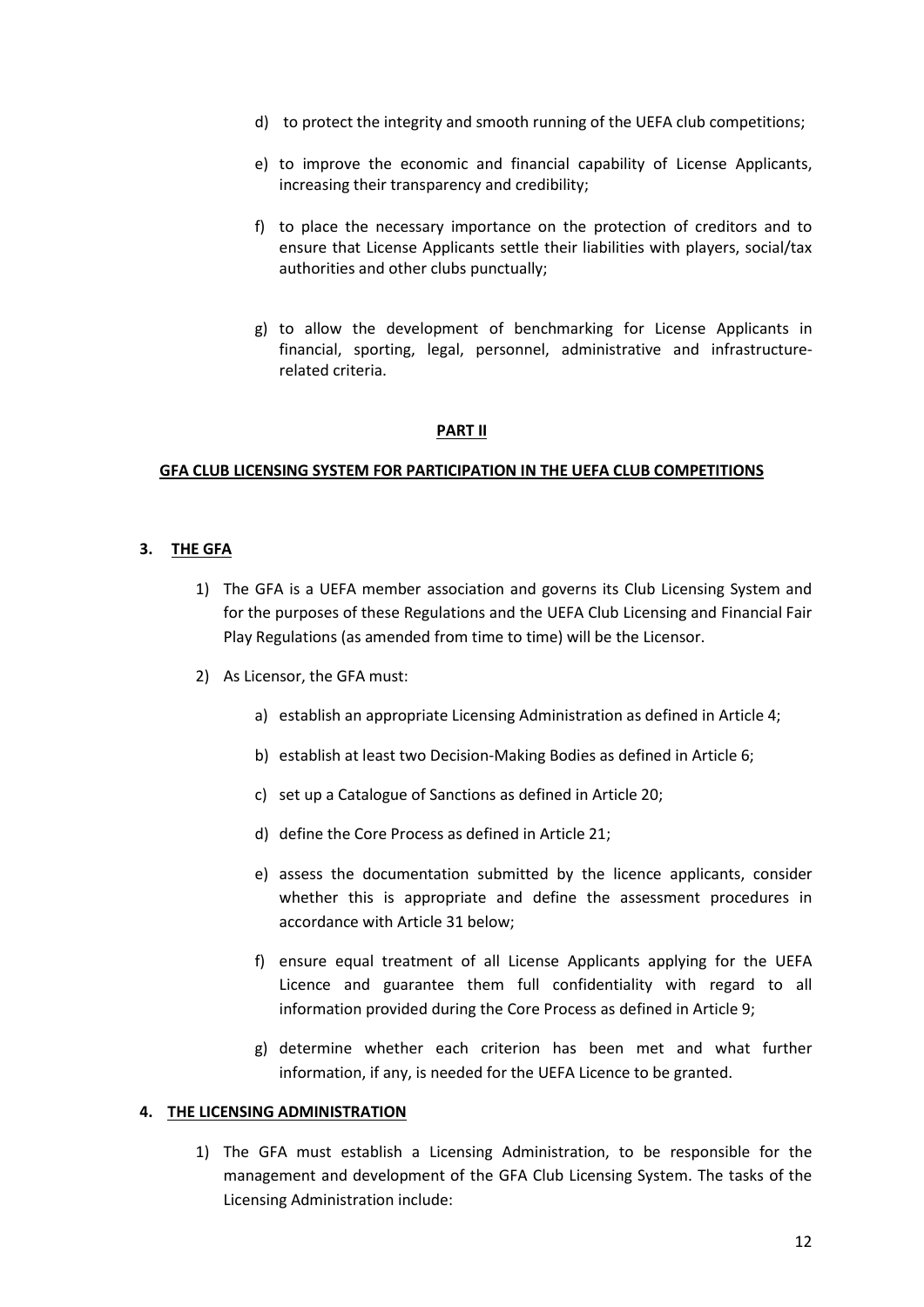- a) preparing, implementing and further developing the GFA Club Licensing System;
- b) providing administrative support to the Decision-Making Bodies (Article 6 below);
- c) assisting, advising and monitoring the Licensees during the GFA football season;
- d) informing UEFA of any event occurring after the granting of a UEFA Licence constituting a Significant Change to the information previously submitted to the GFA, including a change of legal form or legal group structure;
- e) Serving as the contact point for and sharing expertise with the licensing departments of other UEFA member associations and with UEFA itself.
- 2) At least one member of the Licensing Administration must have a degree in Certified and/or Chartered accountancy recognised by the Laws of Gibraltar.

## **5. THE LICENSING MANAGER**

- 1) The GFA must have appointed a Licensing Manager, responsible for the administrative procedure relating to the licensing of a Licence Applicant in accordance with the Core Process (Article 21 below). He must not be a member of the other bodies of the GFA dealing with a Licence Applicant's licensing matters (the Club Licensing First Instance Board and the Club Licensing Appeals Board). The Licensing Manager must also appoint a Deputy Licensing Manager, an Expert for each of the Club Licensing Criteria and 3 people in the staff (secretarial, IT, media) of the Licensing Administration.
- 2) The Licensing Manager must ensure that the necessary procedures relating to the GFA Club Licensing System as provided in these Regulations are carried out in the most efficient manner within the time limits established in Article 21 below. Furthermore, the Licensing Manager and his staff are subject to the confidentiality rules as mentioned in these Regulations and must strictly follow these rules.
- 3) The Licensing Manager must inform UEFA of any event occurring after the licensing decision that constitutes a Significant Change to the information previously submitted to the GFA. The Licensing Manager serves as the contact point for and shares expertise with the licensing departments of other UEFA Member Associations.

#### **6. THE DECISION-MAKING BODIES**

1) The GFA must establish a Club Licensing First Instance Board and a Club Licensing Appeals Board in accordance with the GFA Statutes and as set down in 7(2) and 8(2) below (the "FIB" and the "AB"), which will be responsible for granting or refusing the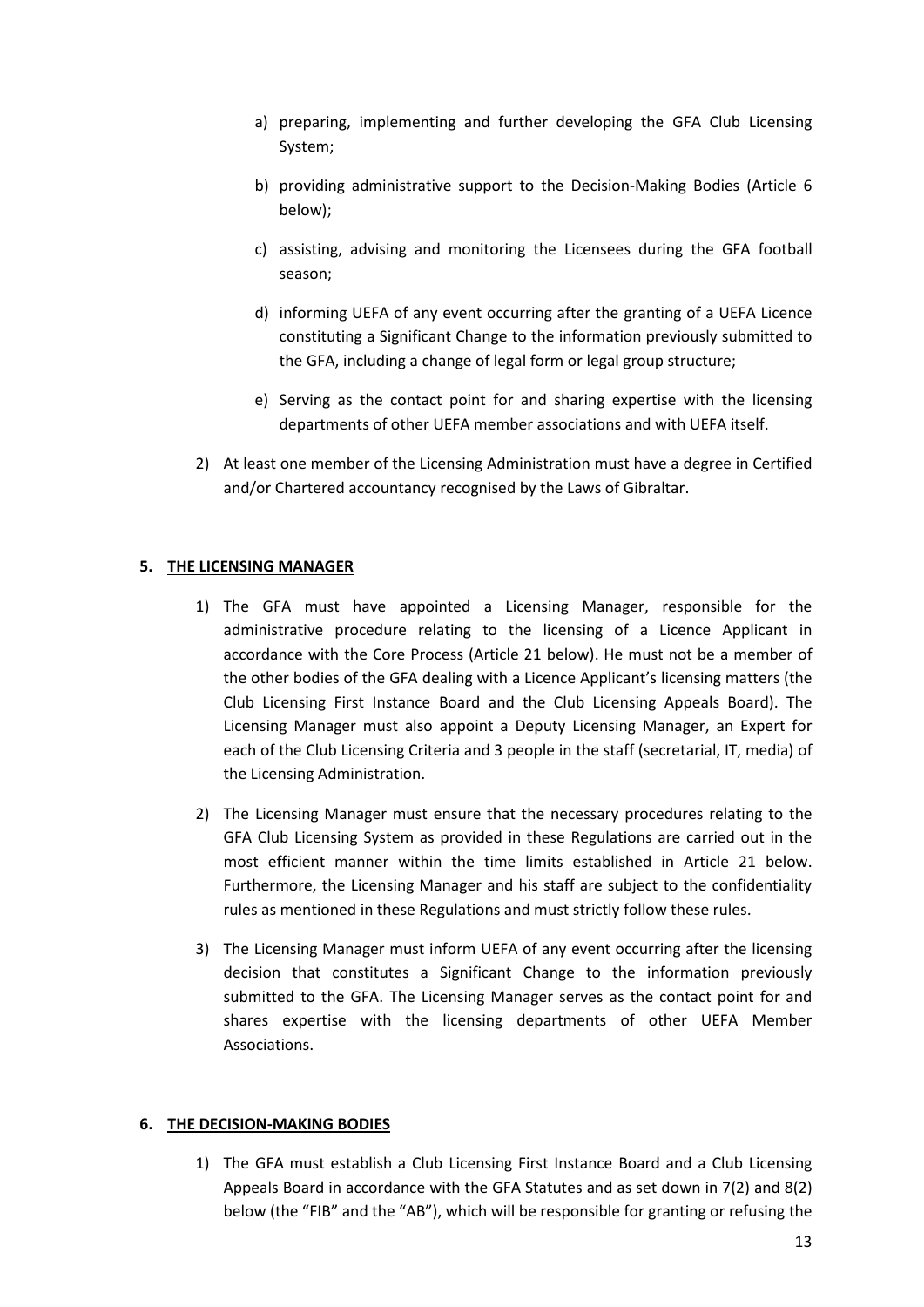UEFA Licence to the Licence Applicant and which must operate in accordance with the GFA Club Licensing Procedural Rules as amended from time to time.

- 2) If the FIB is satisfied that the Licence Applicant has fulfilled the requirements set out in the Club Licensing Criteria, the UEFA Licence will be granted to the Licence Applicant.
- 3) If the FIB is not satisfied that the Licence Applicant has fulfilled the requirements set out in the Club Licensing Criteria, the UEFA Licence will not be granted to the Licence Applicant.
- 4) A Licence Applicant whose application for the UEFA Licence has been rejected by the FIB has the right to appeal in writing to the Club Licensing Appeals Board (the "AB" together with the FIB are the "Club Licensing Bodies") within 7 days of the date of the FIB's decision and is allowed to submit any evidence it deems relevant to the Appeal (the "Appeal").
- 5) The AB will review the Appeal and make its decision based on the decision of the FIB and all the evidence provided by the Appellant within 7 days of the Appeal.
- 6) The AB's decision only will be final and binding and the arbitration clauses referred to in the GFA Statutes will not apply. No appeal can be lodged before any State or arbitration court against decisions of the AB.

#### **7. THE CLUB LICENSING FIRST INSTANCE BOARD**

#### 1) **POWERS**

- a) The FIB will be the body of first instance in the GFA Club Licensing System and will govern all those matters with which it is entrusted in these Regulations.
- b) The FIB has the power to grant or refuse the UEFA Licence to a Licence Applicant as well as to ensure that during the Licence Season a Licensee is complying with the conditions and criteria of its UEFA Licence in accordance with these Regulations.
- c) The FIB also decides on whether or not a UEFA Licence should be withdrawn.
- d) The FIB shall have the power to withdraw a UEFA Licence only when:
	- i. any of the conditions for the issuing of the UEFA licence are no longer satisfied by the Licensee; or
	- ii. the Licensee violates any of its obligations under these Regulations.
- e) In the event of Article  $7(1)(d)$  above, the FIB will notify the Licensee in writing by no later than 7 days within the date of withdrawal.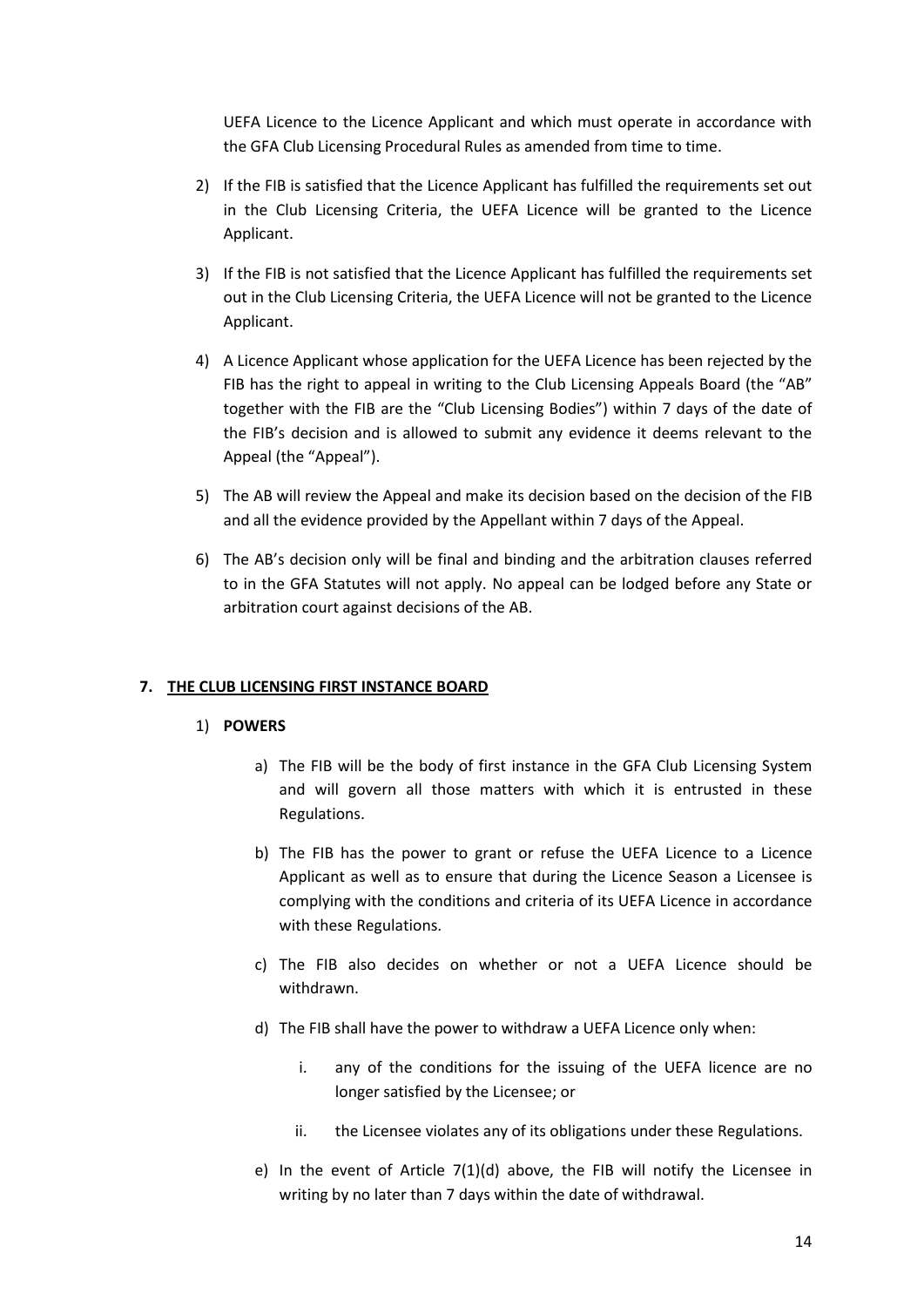f) The FIB must be independent to the Appeals Board (defined in Article 8 below).

## 2) **COMPOSITION**

- a) The FIB shall be elected by the GFA for a period of 3 years commencing on the day after the GFA Annual General Meeting (the "**FIB Term**").
- b) The FIB will consist of Five (5) individuals; a Chairman, two Deputy Chairmen and two (2) other individuals, of which at least one must be a registered statutory auditor under the Financial Services (Auditors) Act 2009, and the other must be a barrister or solicitor enrolled in the Supreme Court of Gibraltar under the Supreme Court Act.
- c) Members of the FIB may not be removed during the FIB Term unless he is found guilty of misconduct in accordance with Rule 25 of the GFA Statutes.
- d) In the event of the removal of a FIB Member as per Article 7(2)(c) above, the GFA will elect a new member within 14 days of the said removal in accordance with the GFA Statutes.
- e) The GFA shall appoint a Secretary to assist the FIB in its duties. The Secretary shall be a staff member of the GFA.
- f) The GFA shall have the right to substitute temporarily any member of the FIB who for any reason whatsoever is temporarily unable to discharge his duties. In the case of a substitution, the GFA shall adhere to the qualification requirements of the substituted member as established in these Regulations. Should the GFA fail to make a substitution when so required, the FIB shall still be able to perform its functions provided it has the required quorum (defined below).
- g) The quorum of the FIB consists of the Chairman (or one of the two Deputy Chairmen) and two other members holding the qualifications set out in 7(2)(b) above.
- h) The Chairman of the FIB (or a Deputy Chairman, if he is acting as Chairman) has an original vote and a casting vote in case of a tie. The Secretary shall not vote.

#### 3) **IMPARTIALITY AND CONFIDENTIALITY**

a) The members of the FIB may not belong simultaneously to another Judicial Body of the GFA (as this term is defined in the GFA Statutes).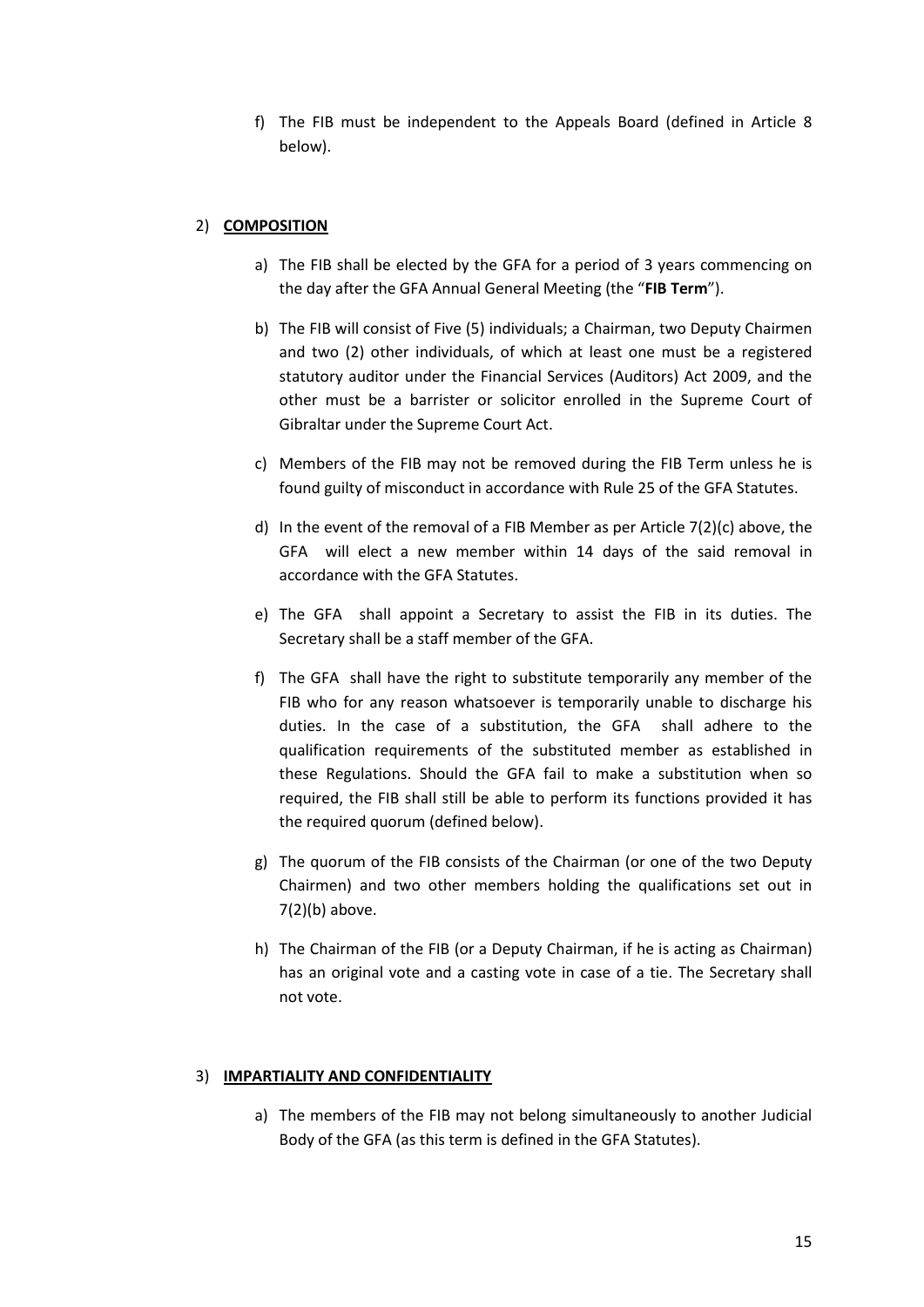- b) A member of the FIB or a member of his family (spouse, children, parent or siblings) must not have any association whatsoever with any Licence Applicant/Licence Applicant.
- c) A member of the FIB must act impartially in the discharge of his duties and abstain if there is any doubt as to his impartiality regarding the Licence Applicant or if he has a conflict of interest.
- d) A member of the FIB must not belong simultaneously to the executive body of the GFA.
- e) A member of the FIB must not belong simultaneously to the management personnel of an affiliated club.
	- f) Each member of the FIB shall be bound by the Equal Treatment Provisions set out in Article 9 below.

#### **8. THE APPEALS BOARD**

#### 1) **POWERS**

- a) The AB will be the appeals body in the GFA Club Licensing System and shall decide on all Appeals referred to in 6(4) and 7(1)(d) above. The AB's decision shall be final and binding. No appeal can be lodged before any State or arbitration court against decisions of the AB.
- b) The AB will also decide on whether or not a UEFA Licence should be withdrawn.
- c) Appeals may only be lodged by a Licence Applicant who received a refusal from the FIB and by a Licensee whose UEFA Licence has been withdrawn by the FIB.
- d) The AB must be independent to the FIB.

#### 2) **COMPOSITION**

- a) All members of the AB shall be elected by the GFA for a period of 3 years (the "**Club Licensing Appeals Board Term**").
- b) The AB shall consist of a Chairman and two (2) other individuals, and must include at least one auditor registered under the Financial Services (Auditors) Act 2009, and a barrister or solicitor enrolled in the Supreme Court of Gibraltar under the Supreme Court Act.
- c) There shall be also a Panel of Substitute Members consisting of not less than 3 members to substitute any member of the AB who for any reason whatsoever is unable to review an Appeal. In this Panel, there will be a barrister or solicitor enrolled in the Supreme Court of Gibraltar under the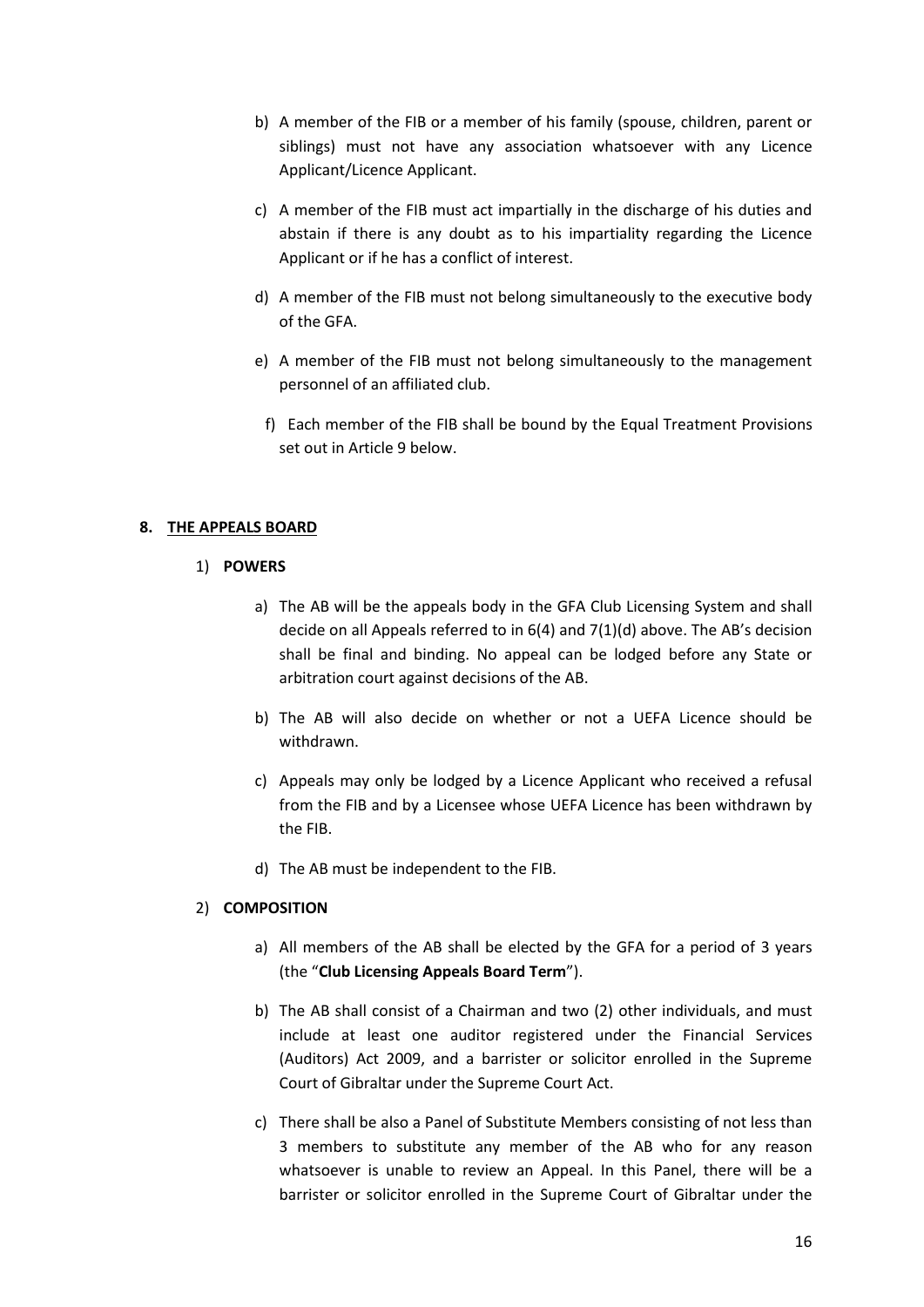Supreme Court Act and an auditor registered under the Financial Services (Auditors) Act 2009.

- d) The GFA shall appoint a person to act as Secretary of the AB who shall be responsible for administrative matters. The Secretary of the AB shall not vote.
- e) The quorum of the AB must be three members.

#### 3) **IMPARTIALITY AND CONFIDENTIALITY**

The members of the AB, appointed in accordance with the Statutes of the GFA, must:

- a) act impartially in the discharge of their duties;
- b) abstain if there is any doubt as to their independence from the Licence Applicant, or if such a member has a direct or indirect conflict of interest. In this connection, the independence of a member may not be guaranteed if he or any member of his direct family (spouse, children, parents or siblings) is a member, shareholder, business partner, sponsor or consultant of the Licence Applicant;
- c) not be the Licensing Manager;
- d) not belong simultaneously to any other Member of the GFA;
- e) not belong simultaneously to another Judicial Body of the GFA;
- f) not belong simultaneously either to the administrative staff or to any statutory decision-making body or committee of the GFA;
- g) be bound by the Equal Treatment Provisions set out in Article 9 below

#### **9. EQUAL TREATMENT**

- 1) The GFA ensures the equal treatment of all Licence Applicants during the Core Process.
- 2) The GFA guarantees Licence Applicants full confidentiality with regard to all information submitted during the Core Process.
- 3) Each person involved in the licensing process established in these Regulations shall, prior to entering into office, bind himself by means of a signed written declaration to be delivered to the Licensing Manager, that he will not, in any manner whatsoever, divulge to anybody whomsoever, any information and/or the contents of any document that may come to his knowledge or in his possession because of his office.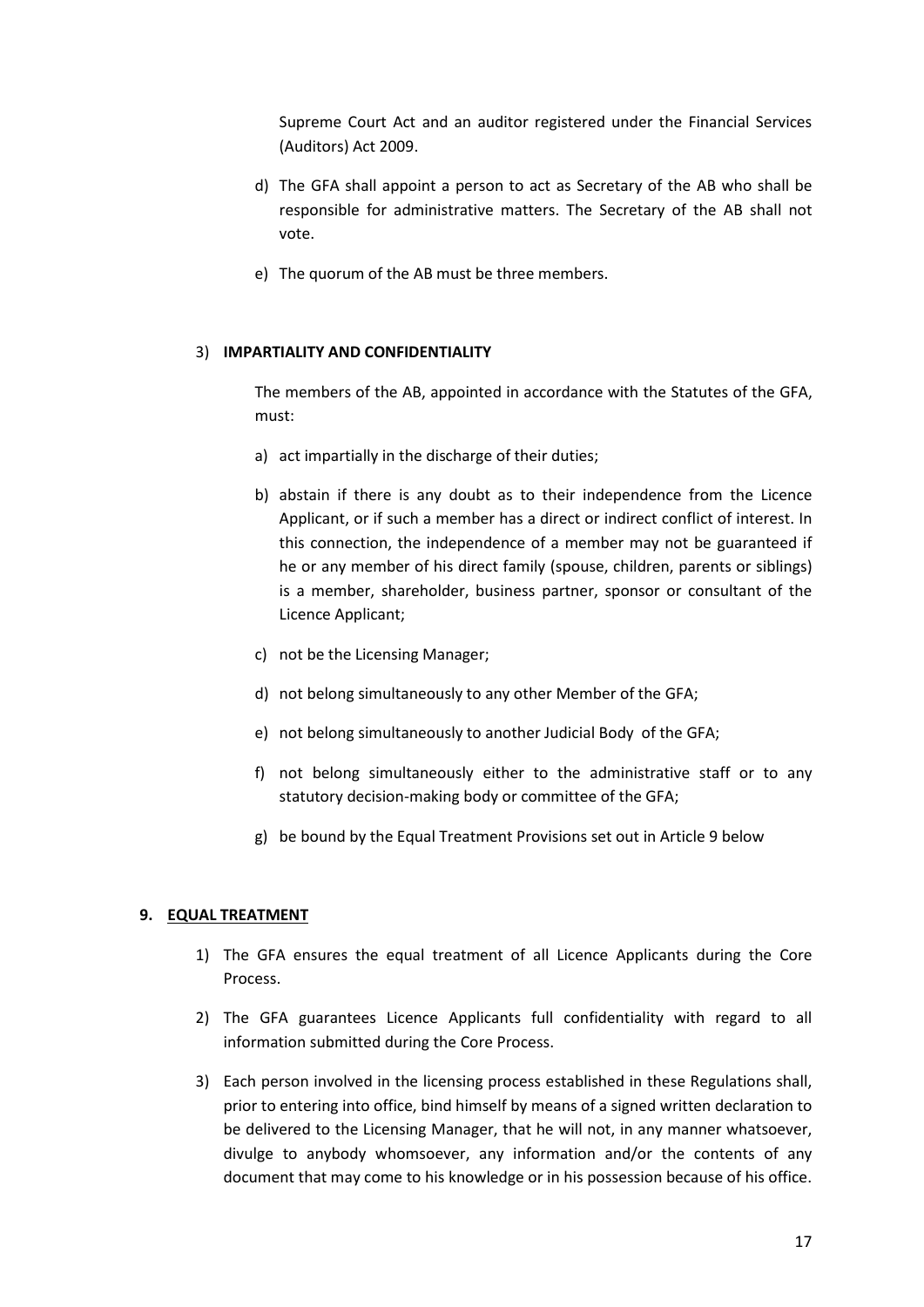- 4) Any person who contravenes this condition shall be guilty of a breach of trust against the GFA and against the Licence Applicant and/or individual concerned. The person guilty of such a breach of trust shall be sanctioned by the GFA with dismissal from any office within the GFA as well as with a prohibition from holding any office within the GFA for a period of three (3) years.
- 5) Furthermore, the GFA and/or the aggrieved Licence Applicant and/or individual concerned shall have a claim against him for any damage suffered through such a breach of trust.

## **10. THE LICENCE APPLICANT**

## 1) **DEFINITION**

- a) A Licence Applicant may only be a Club Member of the GFA as defined in the Statutes of the GFA (the "Licence Applicant") which is a legal entity fully responsible for a (first) football team participating in national (GFA) and international (UEFA) competitions.
- b) The Club Membership with the GFA must have lasted, at the start of the Licence Season, for at least three consecutive years. Any alteration to the License Applicant's legal form or company structure (including a merger with another entity or transfer of football activities to another entity) or identity (including headquarters, name or colours) of a licence applicant during this period to the detriment of the integrity of a competition or to facilitate its qualification on sporting merit and/or its receipt of the UEFA Licence is deemed as an interruption of membership within the meaning of these Regulations.
- c) In accordance with Annex I of the UEFA Club Licensing and Financial Fair Play Regulations (Edition 2012), the UEFA Club Financial Control Body may grant an exception on the applicability of the three-year rule defined in Article 10 (1 b) above in case of change of legal form or company structure of the Licence Applicant on a case by case basis.

#### 2) **GENERAL RESPONSIBILITIES**

- a) The Licence Applicant must provide the GFA with:
	- i. all necessary information and/or relevant documents as set out in the Core Process to fully demonstrate that the Club Licensing Criteria are fulfilled and any other document deemed relevant for the application to obtain the UEFA Licence;
	- ii. all information on the Reporting Entity/Entities in respect of which sporting, infrastructure, personnel and administrative, legal and financial information is required to be provided;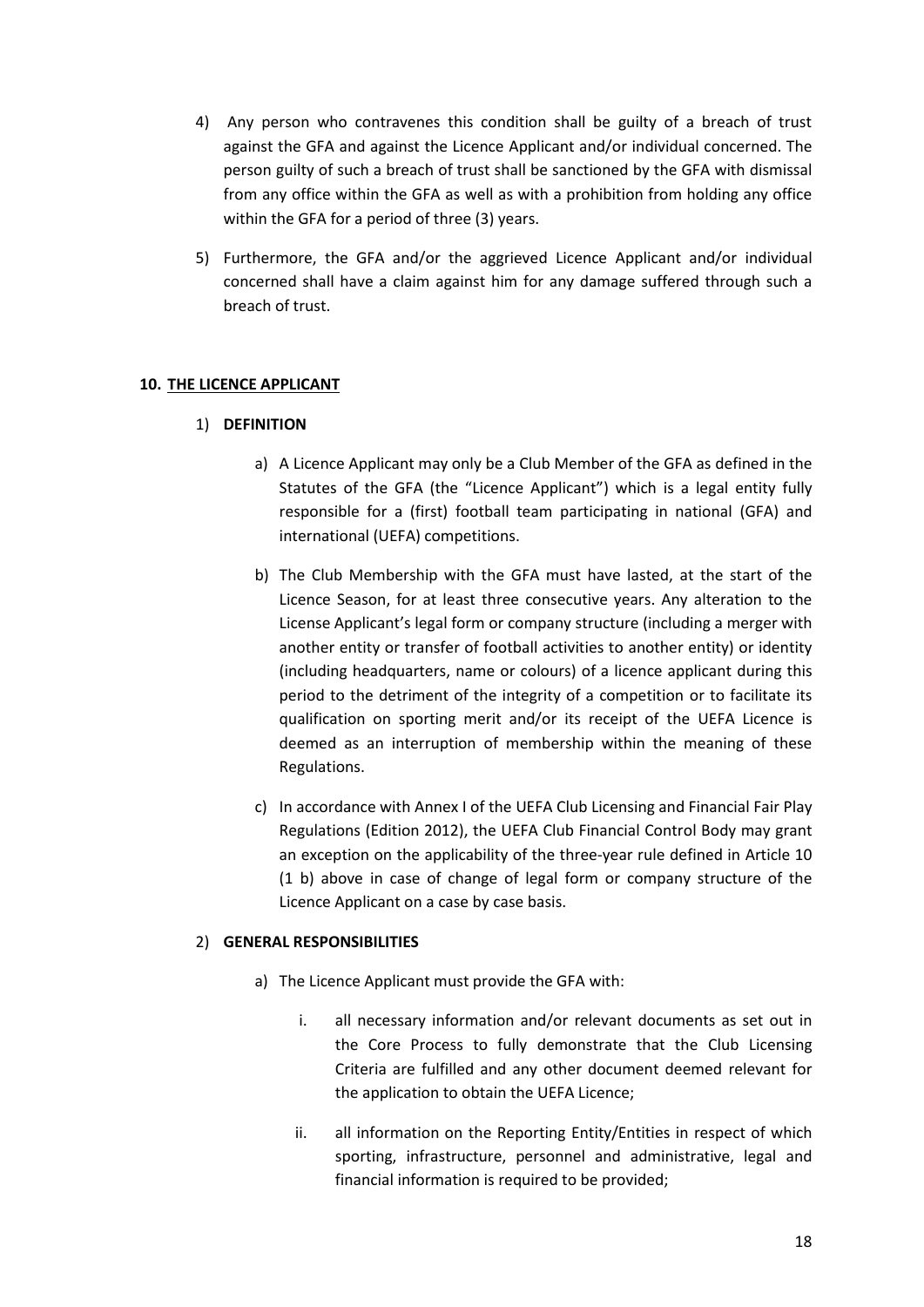iii. information on any event occurring after the submission of the licensing documentation to the GFA representing a Significant Change to the information previously submitted. Such information must be promptly notified to the GFA.

## **11. THE UEFA LICENCE**

- 1) A Licence Applicant which qualifies for a UEFA club competition on sporting merit or through the UEFA fair play rankings must obtain the UEFA Licence issued by the GFA in accordance with these Regulations, except where Article 12 applies.
- 2) A Licensee must, during the Licence Season, abide by the conditions of the UEFA Licence as established in these Regulations.
- 3) The UEFA Licence is granted for one season only and will expire automatically without prior notice at the end of the season for which it was issued.
- 4) The UEFA Licence is not transferable.
- 5) As soon as a UEFA Licence withdrawal in accordance with Article  $7(1)(d)$  above is envisaged, the GFA must notify UEFA without delay.

#### **12. SPECIAL PERMISSION TO ENTER THE UEFA CLUB COMPETITIONS**

- 1) If a Licence Applicant qualifies for a UEFA club competition on sporting merit but has not undergone any licensing process at all or has undergone a licensing process which is lesser/not equivalent to the one applicable to the UEFA Licence under these Regulations because it belongs to a division other than the GFA top division, the GFA may in writing apply to UEFA, on behalf of this Licence Applicant, to request an "Extraordinary Application" of the UEFA Club Licensing System. Based on such an Extraordinary Application, UEFA may grant special permission to this Licence Applicant to enter the corresponding UEFA club competition subject to the relevant UEFA club competition regulations.
- 2) UEFA sets the minimum criteria for the Extraordinary Application and the necessary deadlines and forwards these to the GFA (the "Extraordinary Application Criteria") at the latest by 31 August of the year preceding the Licence Season.
- 3) The GFA must notify UEFA of the Extraordinary Application request in writing and stating the name of the Licence Applicant concerned by the deadline communicated by UEFA.
- 4) The GFA is responsible for submitting the Extraordinary Application Criteria to the respective Licence Applicant. The GFA must also take immediate action with the respective Licence Applicant to prepare for the procedure of the Extraordinary Application.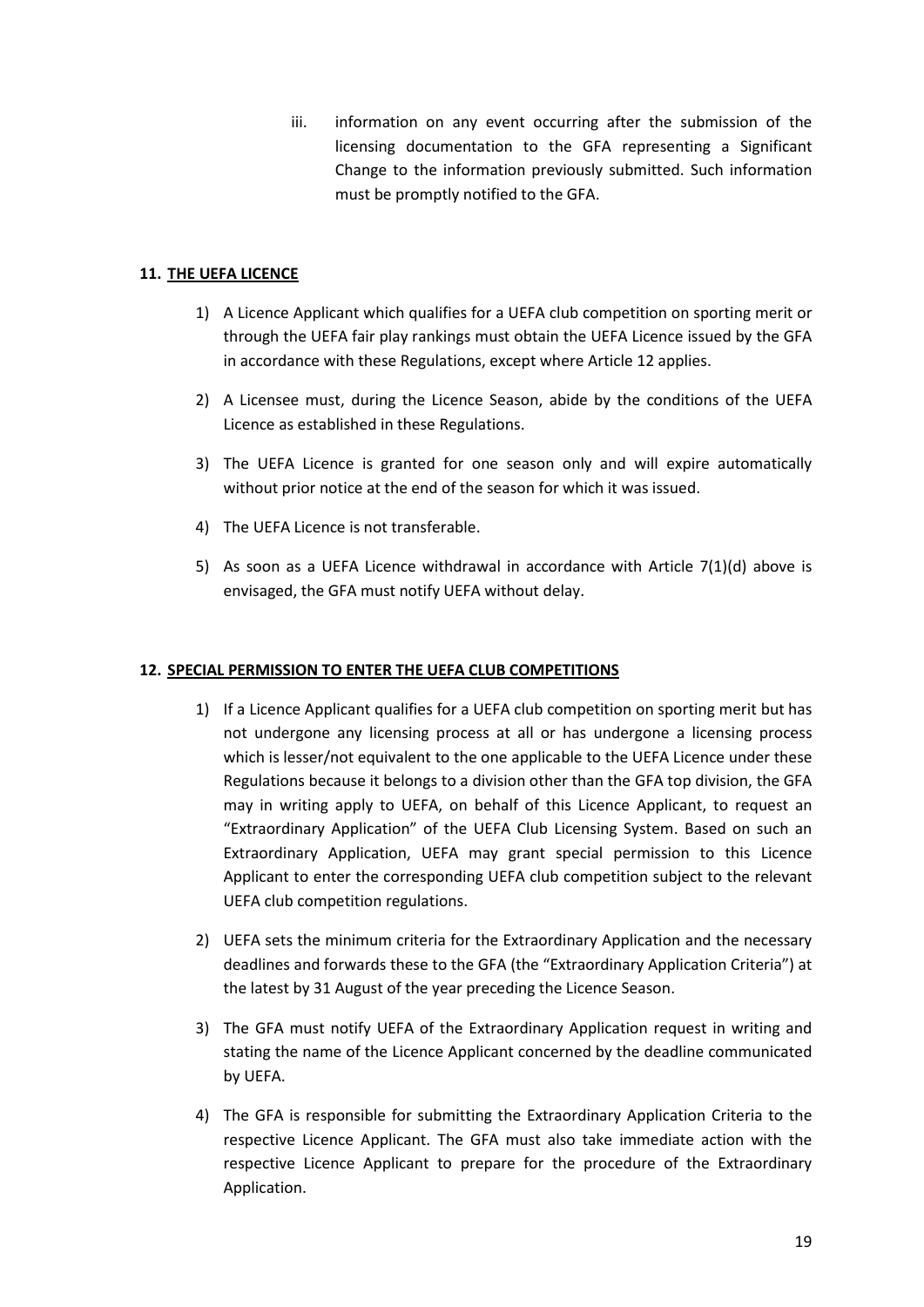- 5) The Licence Applicant must provide the necessary documentation to the FIB which will assess the Licence Applicant against the fixed minimum standards of the Club Licensing Criteria and forward the following documentation to the UEFA administration by the deadline set by UEFA :
	- a) a written request to apply for special permission to enter the corresponding UEFA club competition;
	- b) a recommendation by the FIB based on its assessment (including the dates and names of persons who have assessed the Licence Applicant);
	- c) all documentary evidence provided by the Licence Applicant and the FIB as requested by the UEFA administration;
	- d) any other documents requested by the UEFA administration during the Extraordinary Application procedure.
	- e) The UEFA administration bases its decision on the documentation received and grants special permission to enter the UEFA club competitions if all the set criteria are fulfilled and if the Licence Applicant ultimately qualifies on sporting merit. Such a decision applies only to the specific Licence Applicant and for the Licence Season in question. The decision will be communicated to the GFA, who will in turn forward on to the Licence Applicant.
	- f) If such a Licence Applicant is eliminated on sporting merit during this Extraordinary Application procedure, the GFA has to notify the UEFA administration immediately, and this procedure is immediately terminated, without further decision. Such a terminated procedure cannot be restarted at a later stage.
	- g) Appeals can be lodged against decisions made by the UEFA administration in writing before the Court of Arbitration for Sport (CAS) in accordance with the relevant provisions laid down in the UEFA Statutes.

#### **13. DEFINITION OF LICENCE APPLICANT AND THREE-YEAR RULE**

- 1) A License Applicant may only be a football club, i.e. a legal entity fully responsible for a football team participating in national and international competitions which either:
	- a) As a registered member of UEFA member association and/or its affiliated league (hereinafter: registered member); or
	- b) Has a contractual relationship with a registered member (hereinafter; football company).
- 2) The membership and the contractual relationship (if any) must have lasted at the start of the license season – for at least three consecutive years.
- 3) Any change to the legal form or legal group structure of the license applicant (including, for example, changing its headquarters, name or club colours, or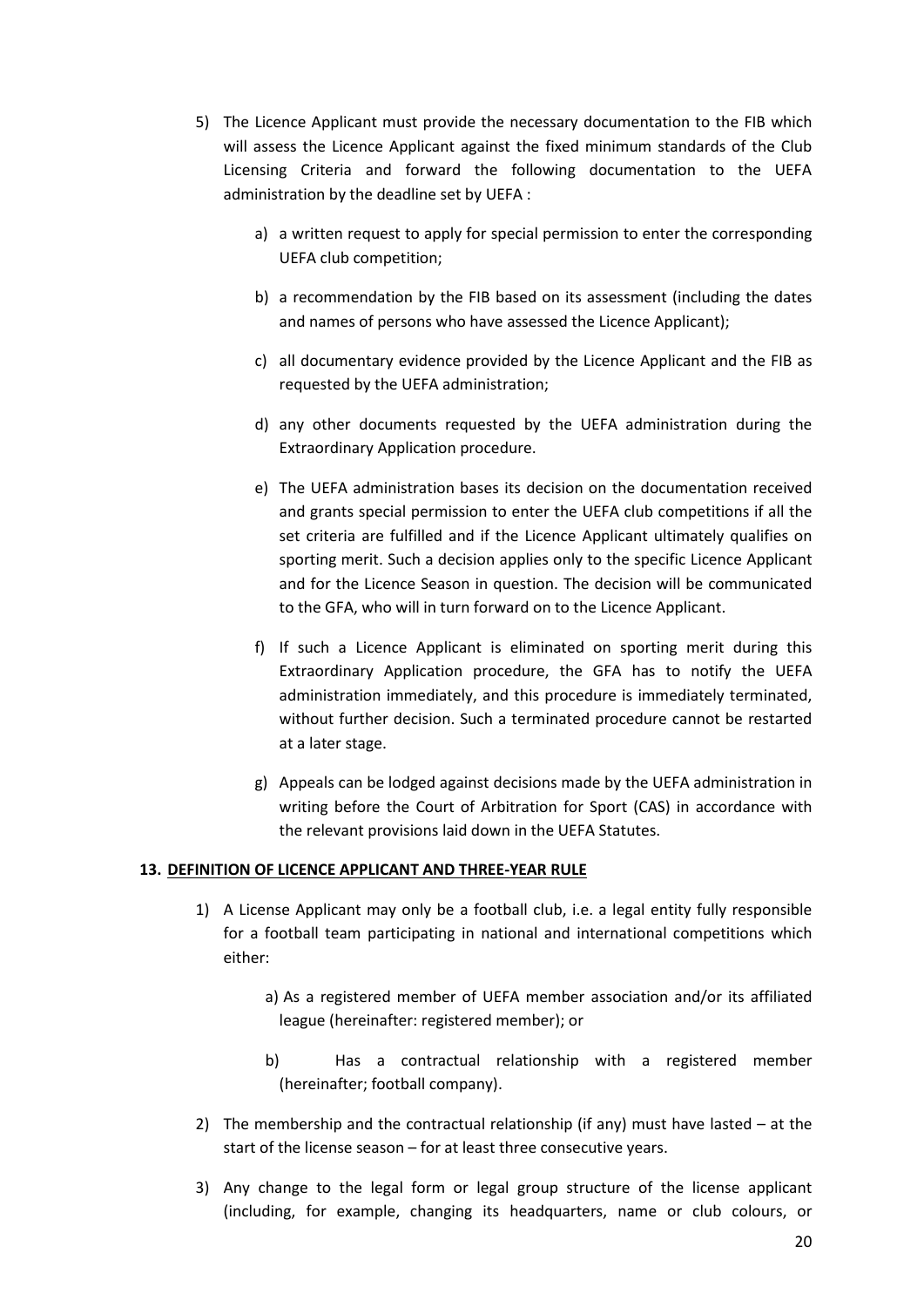transferring stake holdings between different clubs) during this period in order to facilitate its qualification on sporting merit to the detriment of the integrity of a competition and/or its receipt of a license is deemed as an interruption of membership or contractual relationship (if any) within the meaning of this provision.

#### **Part III**

## **CLUB LICENSING CRITERIA**

## **14. GENERAL**

- 1) With the exception of the criteria mentioned in Article 14(2) below, the criteria defined in this Part III must be fulfilled by Licence Applicants in order for the UEFA Licence to be granted.
- 2) Non-fulfilment of the criteria defined in Articles 15(6), 15(7), 15(8) 16(2)(d), 17(4), 17(12), 17(14) and 17(15) below does not lead to refusal of the UEFA Licence but to a sanction defined by the GFA in accordance with Article 19 below.
- 3) A Licence Applicant must further fulfil all the requirements of the relevant UEFA club competition regulations to be admitted to the relevant UEFA club competition. The admission process falls under the sole jurisdiction of UEFA and its competent bodies. The competent bodies of UEFA make the final decision regarding the admission of a Licence Applicant to participate in any UEFA club competition. Such decisions are subject to all the statutes-based jurisdiction of UEFA including the Court of Arbitration for Sport in Lausanne.

#### **15. SPORTING CRITERIA**

#### 1) **YOUTH DEVELOPMENT PROGRAMME**

- a) The Licence Applicant must have a written youth development programme which must be verified, evaluated and approved by the GFA for its implementation.
- b) This education programme must include at least the following:
	- i. Objectives and youth development philosophy;
	- ii. Organisation of youth sector (organisational chart, bodies involved, relation to Licence Applicant, youth teams, etc.);
	- iii. Personnel (technical, medical, administrative, etc.) and required minimum qualifications;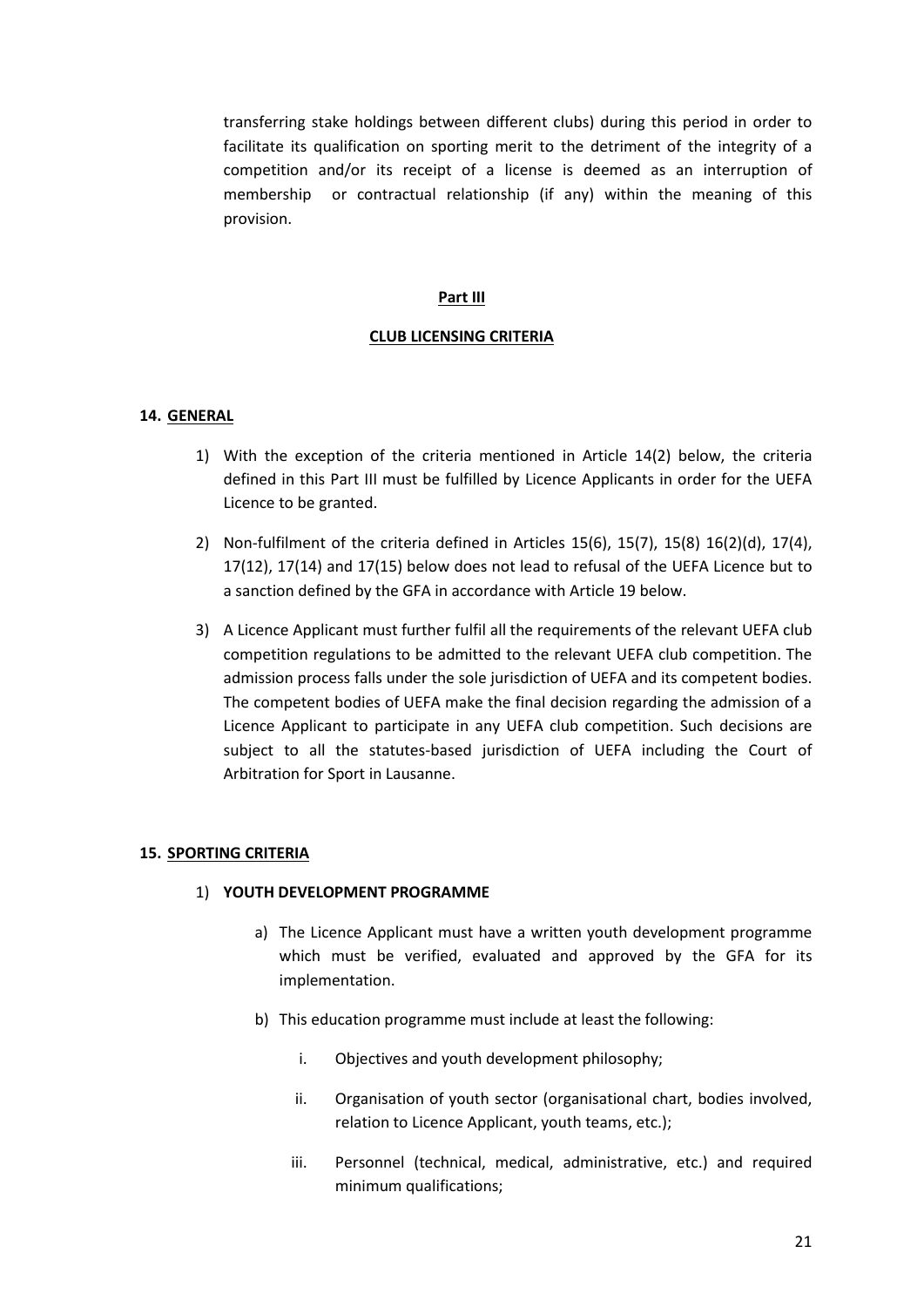- iv. Infrastructure available for youth sector (training and match facilities, other);
- v. Financial resources (available budget, contribution by the Licence Applicant, players or local community, etc.);
- vi. Football education programme for the different age groups (playing skills, technical, tactical and physical);
- vii. Education programme on the Laws of the Game;
- viii. Education programme on anti-doping;
- ix. Education programme on integrity;
- x. Education programme on anti-racism
- xi. Medical support for youth players (including maintaining medical records);
- xii. Review and feedback process to evaluate the results and the achievements of the set objectives; and
- xiii. Validity of the programme (at least 3 years but maximum 7 years).
- c) Furthermore, the Licence Applicant must ensure that every youth player involved in its youth development programme has the possibility to follow mandatory school education according to Gibraltar Law and the Licence Applicant must also ensure that every youth player involved in its youth development programme is not prevented from continuing his non-football education.

#### 2) **YOUTH TEAMS**

- a) The Licence Applicant must at least have the following youth teams within its legal entity, another legal entity included in the reporting perimeter or a club affiliated to its legal entity, which teams must participate in competitions organized by the GFA and/or the Junior GFA:
	- i. at least two youth teams under the age of 10;
	- ii. at least two youth teams within the age range of 10 to 21;
- b) Each youth team described in  $14(2)(a)(i)$  and (ii) above must take part in official competitions or programmes recognised by the GFA.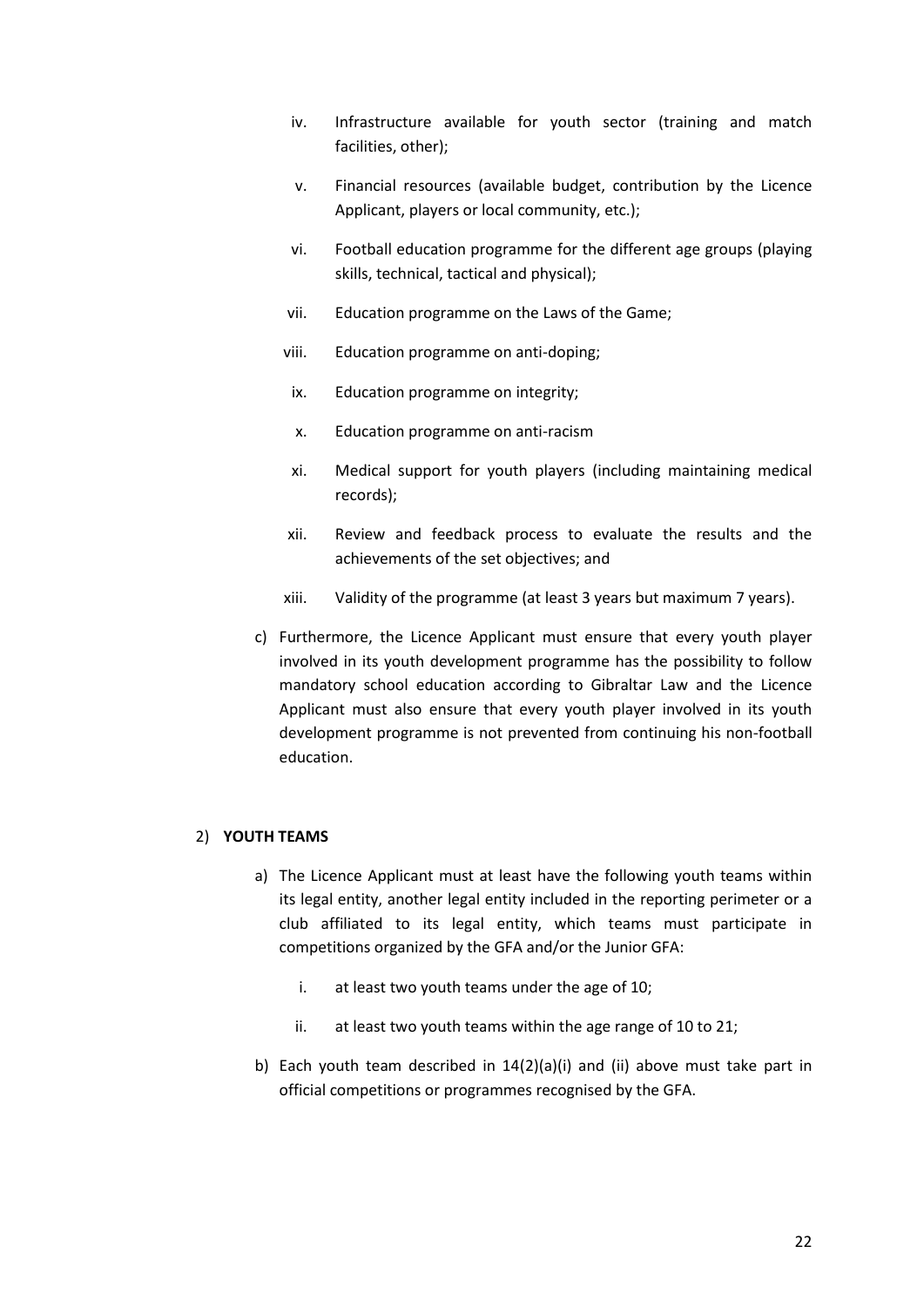#### 3) **MEDICAL CARE OF PLAYERS**

- a) The Licence Applicant must ensure that all players eligible to play for its first squad undergo an annual medical examination in accordance with the provisions of the UEFA Medical Regulations.
- b) The Licence Applicant must establish and apply a policy to ensure that all players above the age of 12 undergo a yearly medical examination in accordance with Gibraltar law.

#### 4) **REGISTRATION OF PLAYERS**

All players of the Licence Applicant, from the age of 10 and above, must be registered with the GFA in accordance with the relevant provisions of the FIFA Regulations on the Status and Transfer of Players.

## 5) **WRITTEN CONTRACT WITH PROFESSIONAL PLAYERS**

All professional players of the Licence Applicant must have a written contract with the Licence Applicant in accordance with the relevant provisions of the FIFA Regulations on the Status and Transfer of Players.

#### 6) **REFEREEING MATTERS AND LAWS OF THE GAME**

- a) The Licence Applicant must attend a session or event for refereeing matters and Laws of the Game organised by the GFA during the year prior to the Licence Season.
- b) As a minimum, the first squad captain (or his replacement) and the first squad head coach (or the assistant head coach) must attend this session or event.

#### 7) **RACIAL EQUALITY AND ANTI-DISCRIMINATION PRACTICE**

The Licence Applicant must establish and apply a policy to tackle racism and discrimination in football in line with UEFA's 10-point plan on racism as defined in the UEFA Safety and Security Regulations.

#### 8) **CHILD PROTECTION AND WELFARE**

The Licence Applicant must establish and apply measures, in line with any relevant UEFA guidelines, to protect, safeguard and ensure the welfare of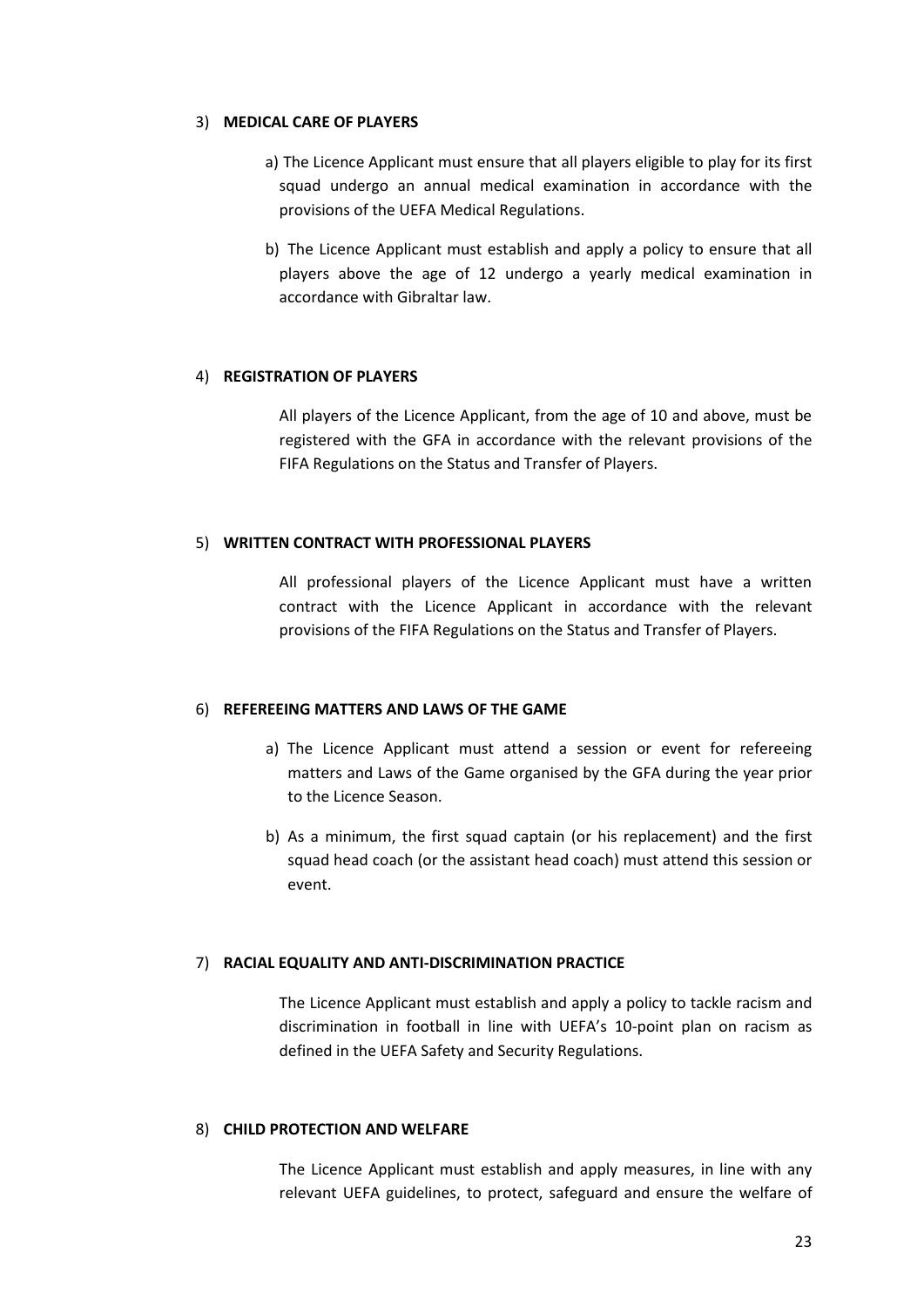youth players and ensure they are in a safe environment when participating in activities organised by the Licence Applicant.

#### **16. INFRASTRUCTURE CRITERIA**

#### 1) **STADIUM FOR UEFA CLUB COMPETITIONS**

- a) The Licence Applicant must have a Stadium available for playing UEFA club competitions matches which must be based within the territory of the GFA and approved by the GFA.
- b) If the Licence Applicant is not the owner of the Stadium, it must provide a written contract with the owner(s) for its use.
- c) It must be guaranteed that the Stadium can be used for the Licence Applicant's UEFA home matches during the Licence Season.
- d) The Stadium must fulfil all minimum requirements defined in the UEFA Stadium Infrastructure Regulations and be classified at least under UEFA Stadium Category 2.

#### 2) **TRAINING FACILITIES –AVAILABILITY AND MINIMUM INFRASTRUCTURE**

- a) The Licence Applicant must have training facilities available for regular training throughout the year.
- b) If the Licence Applicant is not the owner of the training facilities, it must provide a written contract with the owner(s) for their use.
- c) It must be guaranteed that the training facilities can be used by all teams of the Licence Applicant during the Licence Season, taking into account its youth development programme.
- d) As a minimum, the infrastructure of the training facilities must include outdoor and indoor facilities, dressing rooms and a medical room (with defibrillator and first aid kit).

#### **17. PERSONNEL AND ADMINISTRATIVE CRITERIA**

#### 1) **CLUB SECRETARIAT**

a) The Licence Applicant must have appointed an adequate number of skilled secretarial staff according to its needs to run its daily business. It must have an office space in which to run its administration. It must ensure that its office is open to communicate with the GFA and the public, and that it is equipped, as a minimum, with phone, fax, email facilities and a website.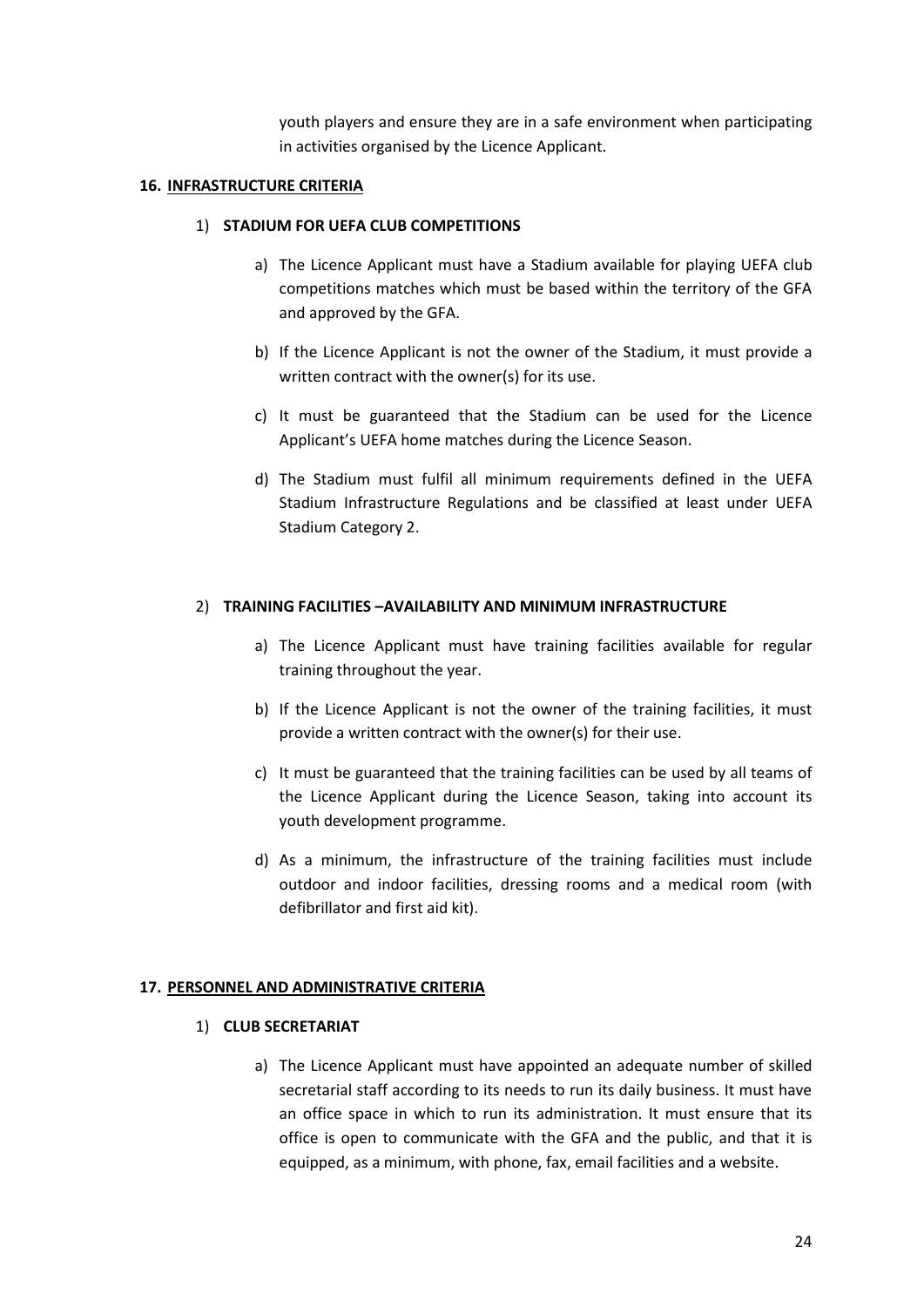#### 2) **GENERAL MANAGER**

a) The Licence Applicant must have appointed a general manager who is responsible for running its operative matters.

#### 3) **FINANCE OFFICER**

- a) The Licence Applicant must have appointed a qualified finance officer who is responsible for its financial matters.
- b) The Finance officer must hold as a minimum one of the following qualifications:
	- i. Diploma of Certified public Accountant;
	- ii. Diploma of qualified Auditor;
	- iii. Finance officer diploma issued by the licensor or an organisation recognised by the licensor.

## 4) **SUPPORTER LIAISON OFFICER**

- a) The Licence Applicant must have appointed a supporter liaison officer to act as the key contact point for supporters.
- b) The Supporter Liaison Officer will regularly meet and collaborate with the relevant club personnel on all related matters.

## 5) **SECURITY OFFICER**

- a) The Licence Applicant must have appointed a qualified security officer who is responsible for safety and security matters.
- b) The security officer must hold as a minimum one of the following qualifications :
	- i. Certificate as policeman or security person according to Gibraltar Law;
	- ii. Safety and security diploma from a specific course run by the GFA or by a State-recognised organisation;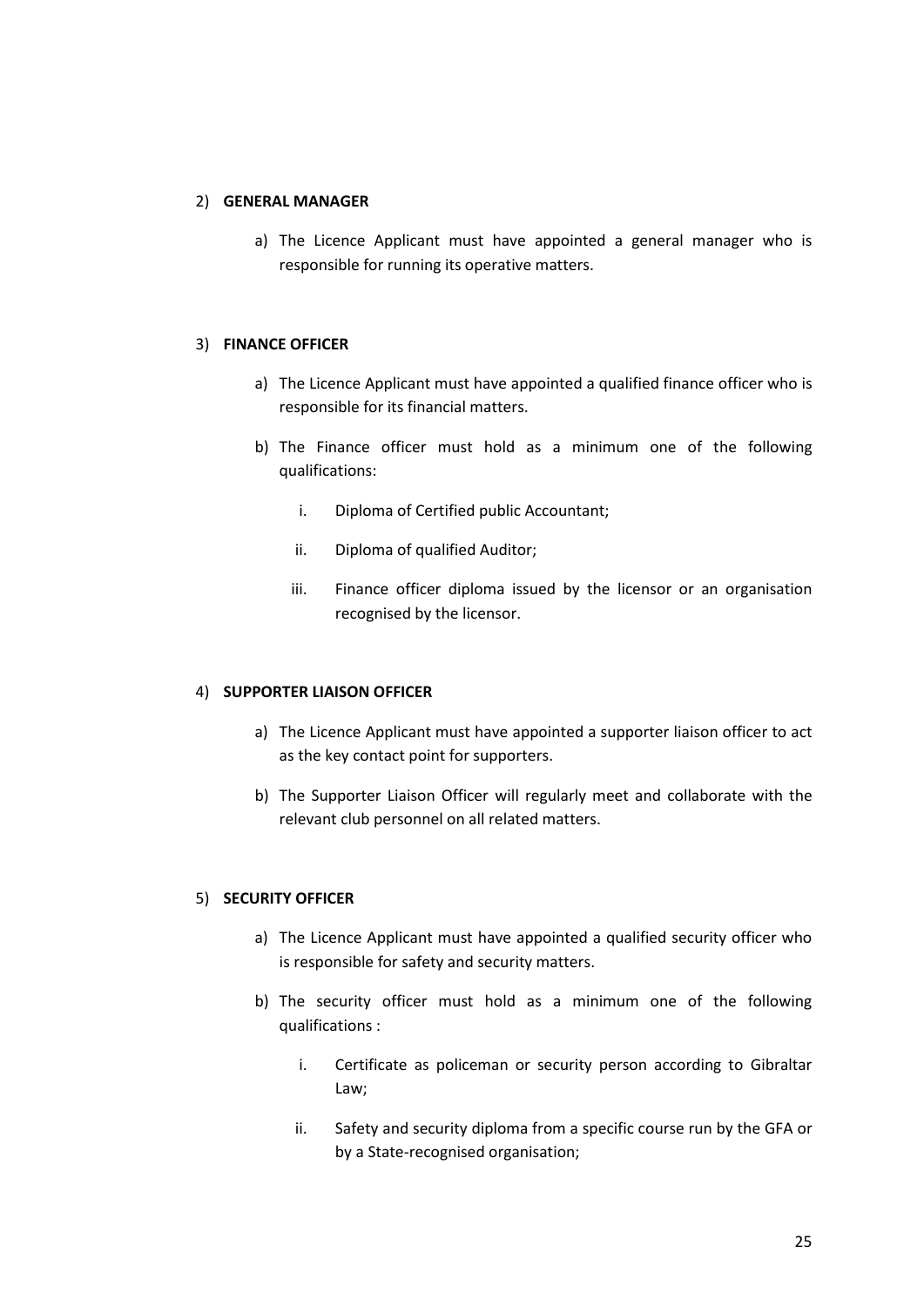#### 6) **MEDIA OFFICER**

- a) The Licence Applicant must have appointed a qualified media officer who is responsible for media matters;
- b) The media officer must hold as a minimum one of the following qualifications :
	- i. Diploma in journalism;
	- ii. Media Officer Diploma issued by the GFA or an organisation recognised by the GFA;
	- iii. "Recognition of Competence" issued by the GFA based on practical experience in such matters of at least three years.

## 7) **MEDICAL DOCTOR**

- a) The Licence Applicant must have appointed at least one doctor who is responsible for the medical support during UEFA matches and training as well as for doping prevention policy.
- b) The qualification of the medical doctor must be recognised by the Gibraltar Health Authority.
- c) He must be duly registered with the GFA.

#### 8) **PHYSIOTHERAPIST**

- a) The Licence Applicant must have appointed at least one Physiotherapist who is responsible for medical treatment and massages for the first squad during UEFA matches and training.
- b) The qualification of the Physiotherapist must be recognised by the Gibraltar Health Authority.

He must be duly registered with the GFA.

## 9) **YOUTH TEAMS MEDIC**

- a) The Licence Applicant must have appointed at least one doctor or physiotherapist who is responsible for the medical care of its youth teams.
- b) The qualification of the medical doctor must be recognised by the Gibraltar Health Authority.
- c) He must be duly registered with the GFA.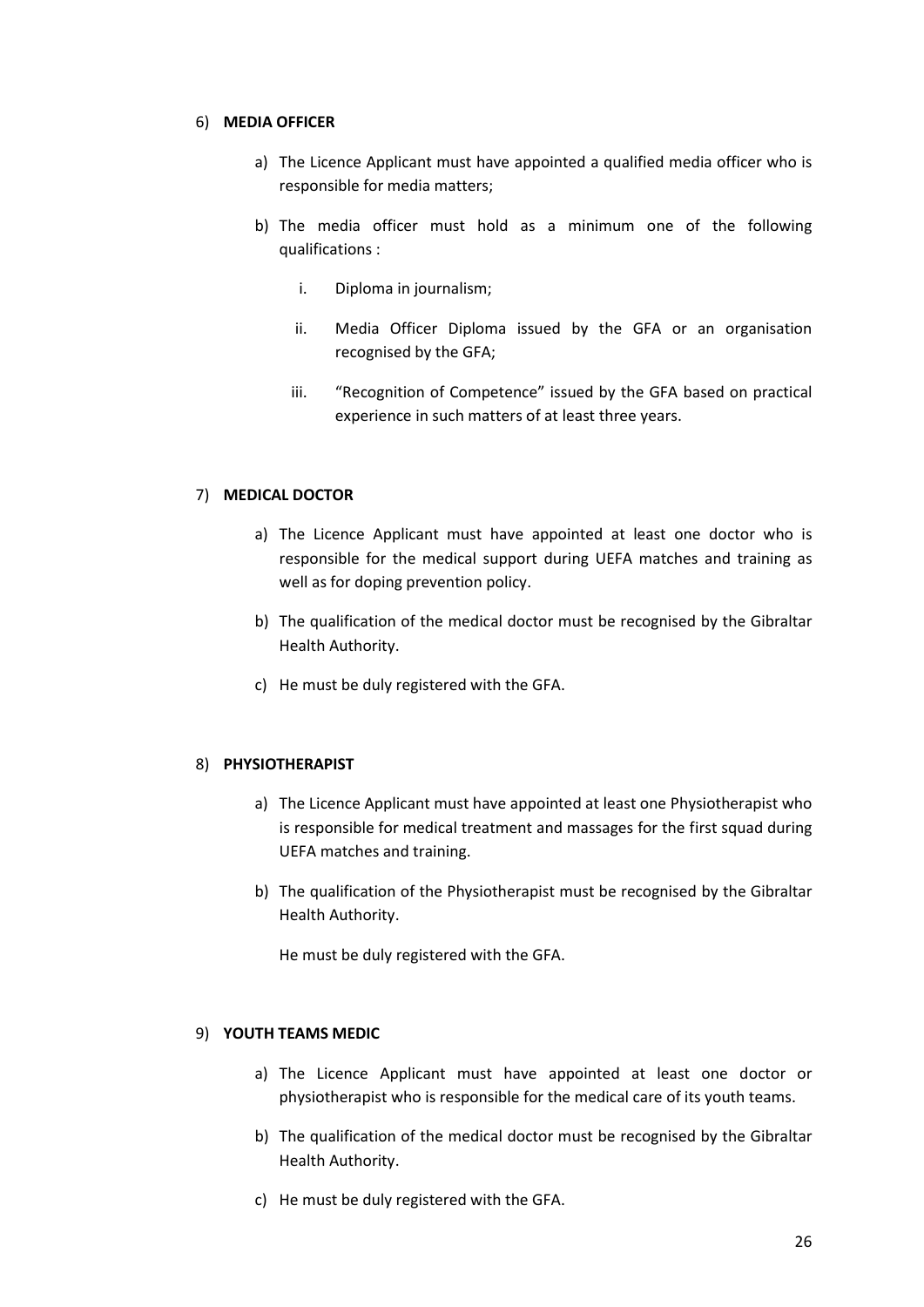#### 10) **HEAD COACH OF FIRST SQUAD**

- a) The Licence Applicant must have appointed a qualified head coach who is responsible for football matters of the first squad.
- b) The head coach must hold one of the following minimum coaching qualifications:
	- i. A valid UEFA B Coaching licence;
	- ii. Valid UEFA coaching diploma which is equivalent or higher to the one required for the UEFA Licence under (i) above;
	- iii. Started an education course for the diploma required under (i) or (ii) above. Simple registration for the required diploma course is not sufficient for the purposes of these Regulations.
- c) The head coach must be duly registered with the GFA.

#### 11) **ASSISTANT COACH OF FIRST SQUAD**

- a) The Licence Applicant must have appointed a qualified coach who assists the head coach in all football matters of the first squad.
- b) The assistant coach of the first squad must hold one of the following minimum coaching qualifications:
	- i. English FA Level 2 Award in Coaching Football;
	- ii. Valid UEFA coaching diploma which is equivalent or higher to the one required for the UEFA Licence under (i) above;
	- iii. Started an education course for the diploma required under (i) or (ii) above. Simple registration for the required diploma course is not sufficient for the purposes of these Regulations.
- c) The assistant coach of the first squad must be duly registered with the GFA.

#### 12) **HEAD OF YOUTH DEVELOPMENT PROGRAMME**

- a) The Licence Applicant must have appointed a qualified head of the youth development programme who is responsible for running the daily business and the technical aspects of the youth sector.
- b) The head of the youth development programme must hold one of the following minimum coaching qualifications :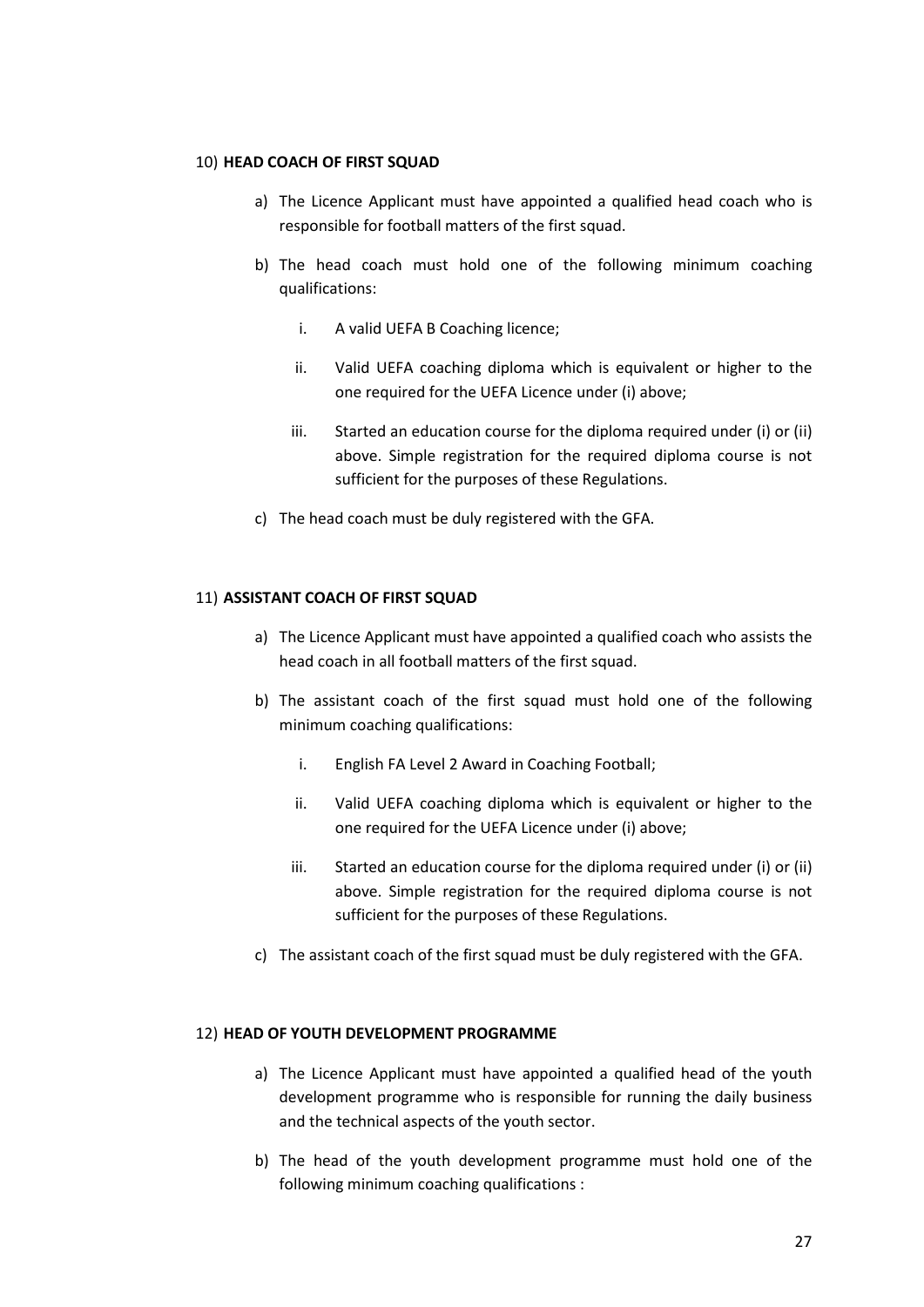- i. English FA Level 2 Award in Coaching Football;
- ii. Valid UEFA coaching diploma which is equivalent or higher to the one required for the UEFA Licence under (i) above;
- iii. Started an education course for the diploma required under (i) or (ii) above. Simple registration for the required diploma course is not sufficient for the purposes of these Regulations.
- c) The head of the youth development programme must be duly registered with the GFA.

## 13) **YOUTH COACHES**

- a) The Licence Applicant must have appointed for each mandatory youth team (Article 15 (2) above) at least one qualified coach who is responsible for all football matters related to this team.
- b) At least two youth team coach must hold one of the following minimum coaching qualifications :
	- i. Football Association of Wales Level 2 Award in Coaching Football;
	- ii. Valid UEFA coaching diploma which is equivalent or higher to the one required for the UEFA Licence under (i) above;
	- iii. Started an education course for the diploma required under (i) or (ii) above. Simple registration for the required diploma course is not sufficient for the purposes of these Regulations.
- c) All youth coaches must be duly registered with the GFA.

#### 14) **STEWARDS**

The Licence Applicant must have engaged qualified stewards to ensure safety and security at home matches.

#### 15) **DISABILITY ACCESS OFFICER**

- a) The Licence Applicant must have appointed a disability access officer to support the provision of inclusive, accessible facilities and services.
- b) The disability access officer will regularly meet and collaborate with the relevant club personnel on all related matters.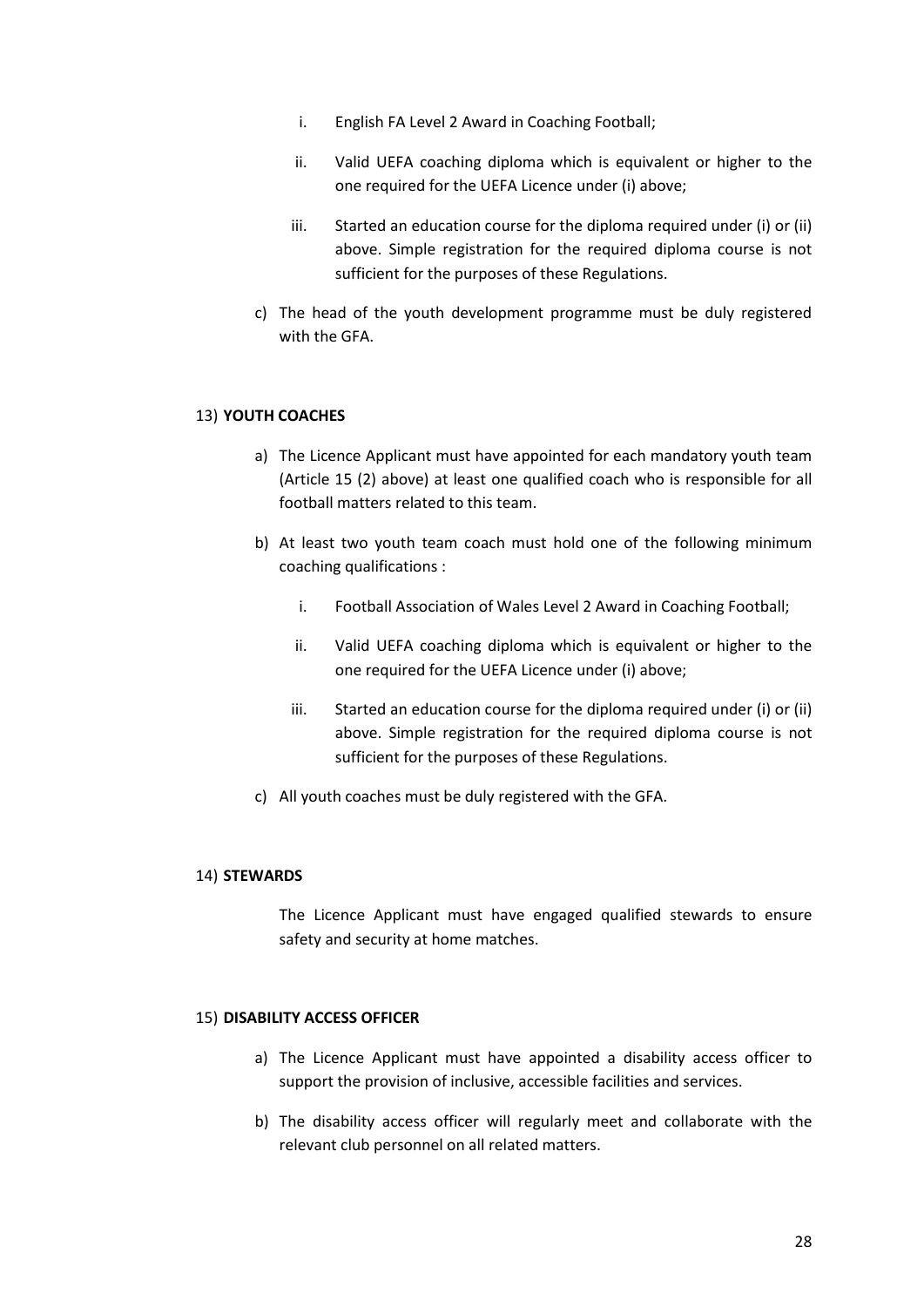#### 16) **RIGHTS AND DUTIES**

The rights and duties of the personnel defined in Article  $17 (1) - (15)$  must be defined in writing.

#### 17) **DUTY OF REPLACEMENT DURING THE SEASON**

- a) If a function defined in Articles 17(1)-(15) above becomes vacant during the Licence Season, the Licensee must ensure that, within a period of a maximum of 60 days, the function is taken over by a person who holds the required qualification.
- b) In the event that a function becomes vacant due to illness or accident, the GFA may grant an extension to the 60-day period only if reasonably satisfied that the person concerned is still medically unfit to resume his duties.
- c) The Licensee must promptly notify the GFA of any such replacement.

## **18. LEGAL CRITERIA**

## 1) **DECLARATION IN RESPECT OF PARTICIPATION IN UEFA CLUB COMPETITIONS**

- a) The Licence Applicant must submit to the GFA a written, legally valid declaration confirming the following :
	- i. It recognises as legally binding the statutes, regulations, directives and decisions of FIFA, UEFA, the GFA, as well as the jurisdiction of the Court of Arbitration for Sport (CAS) in Lausanne as provided in the relevant articles of the UEFA Statutes;
	- ii. At national level, it will play in competitions that are recognised and endorsed by the GFA;
	- iii. At international level, it will participate in competitions recognised by UEFA or FIFA (to avoid any doubt, this provision does not relate to friendly matches);
	- iv. It will promptly inform the GFA about any Significant Change, Event or condition of major economic importance;
	- v. It will abide by and observe these Regulations;
	- vi. It will abide by and observe the UEFA Club Licensing and Financial Fair Play Regulations;
	- vii. Its reporting perimeter is defined in accordance with Article 19 of these Regulations;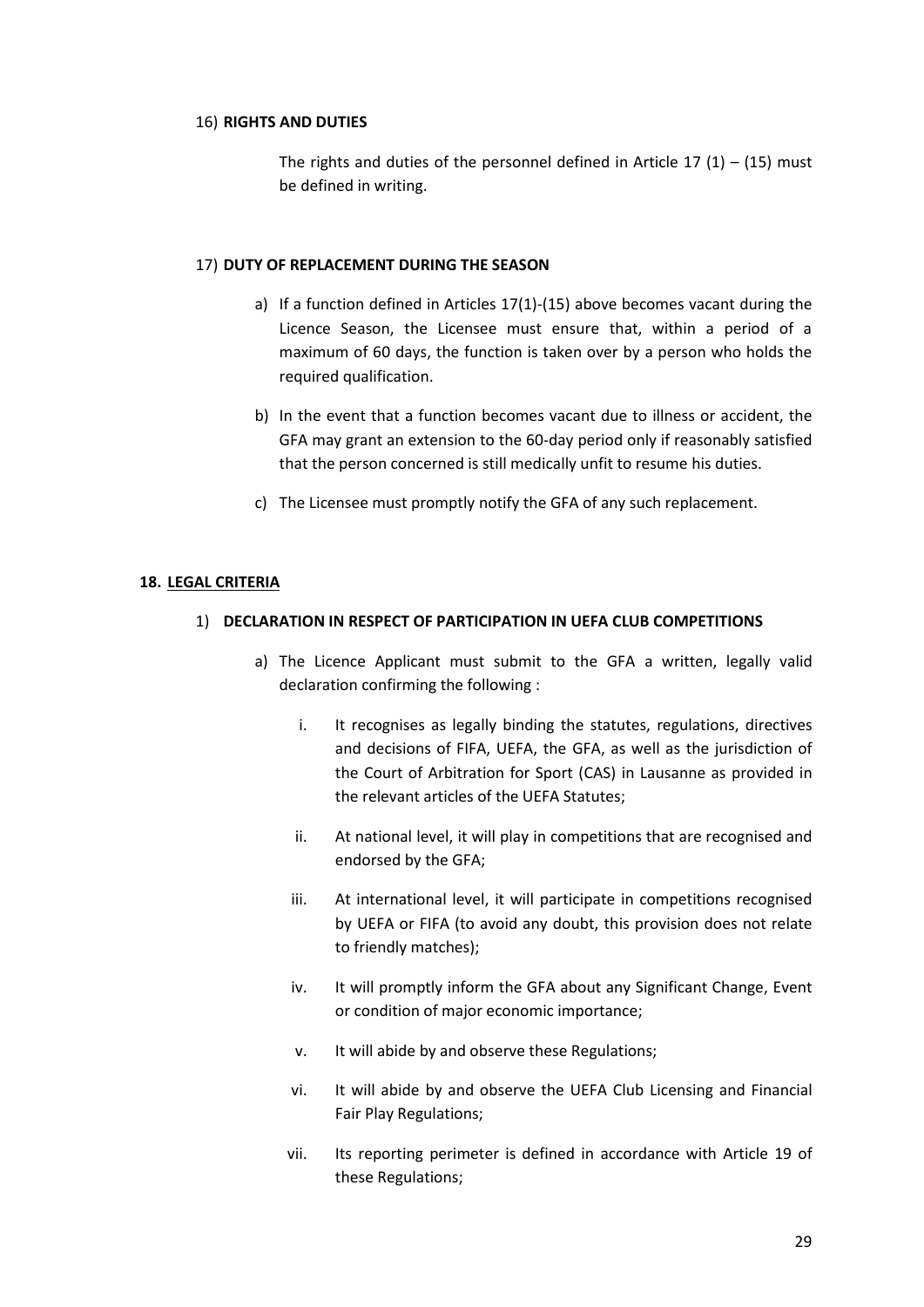- viii. It will be accountable for any consequences of an entity included in the reporting perimeter not abiding by and observing (v) and (vi) above;
- ix. All submitted documents are completed and correct;
- x. It authorises the GFA Club Licensing Administration and Decision-Making (club licensing) Bodies, the UEFA Administration, and the UEFA Organs for the Administration of Justice to examine any relevant documents and seek information from any relevant public authority or private body in accordance with Gibraltar Law;
- xi. It acknowledges that UEFA reserves the right to execute compliance audits at national level in accordance with Article 22 (3) of these Regulations.
- b) The Declaration must be executed by an authorised signatory of the Licence Applicant no more than three months prior to the deadline for its submission to the GFA.

## 2) **MINIMUM LEGAL INFORMATION**

- a) The Licence Applicant must submit a copy of its current, valid statutes as well as an extract from a public register, containing the following minimum information ;
	- i. Complete legal name;
	- ii. Registered Address / Address of Headquarters;
	- iii. Legal Form;
	- iv. List of authorised Signatories; and
	- v. Type of required signature.

#### 3) **LEGAL GROUP STRUCTURE AND ULTIMATE CONTROLLING PARTY**

- a) The Licence Applicant must provide the GFA with the information on the legal group structure at the statutory closing date prior to the deadline for the submission of the Licence application to the GFA, duly approved and signed by management. The GFA must be informed of any changes there may have been to the legal group structure during the period between the statutory closing date and the submission of the chart to the GFA.
- b) This document must clearly identify and include information on
	- i. The Licence Applicant;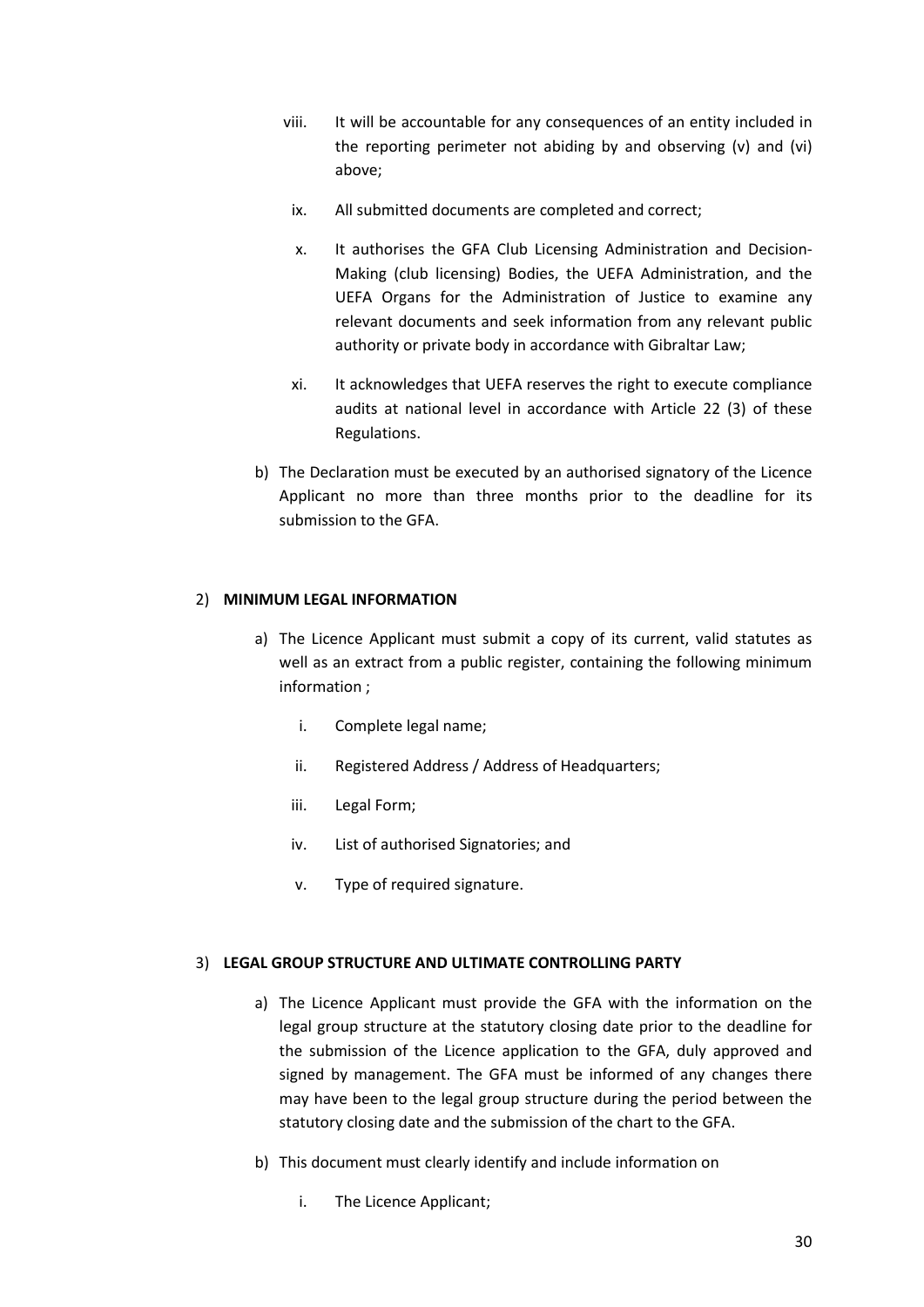- ii. Any subsidiary of the Licence Applicant;
- iii. Any associate entity of the Licence Applicant;
- iv. Any direct or indirect controlling entity of the Licence Applicant, up to and including the ultimate controlling party;
- v. Any party that has 10% or greater direct or indirect ownership of the Licence Applicant, or 10% or greater voting rights.
- vi. Any party with a significant influence over the Licence Applicant.
- vii. Any other football club, in respect of which any of the parties identified in (i) to (vi) or any of their key management personnel have any ownership interest, voting rights, any/or any involvement or influence whatsoever in relation to the governance of its financial and operating policies.
- c) If deemed relevant, the GFA may request the Licence Applicant to provide additional information other than that listed above.
- d) The following information must be provided in relation to all entities included in the legal group structure;
	- i. Name of legal entity;
	- ii. Type of legal entity;
	- iii. Main activity of legal entity;
	- iv. Percentage of ownership interest (and, if different, percentage of voting power held);
	- v. Share capital;
	- vi. Total assets;
	- vii. Total Revenues; and
	- viii. Total equity;

#### **19. FINANCIAL CRITERIA**

#### 1) **REPORTING ENTITY AND REPORTING PERIMETER**

- a) The Licence Applicant determines and provides to the licensor the reporting perimeter, i.e. the entity (or combination of entities) in respect of which financial information is required to be provided in according with Annex 3 B and assessed in accordance with Annex 5.
- b) The reporting perimeter must include: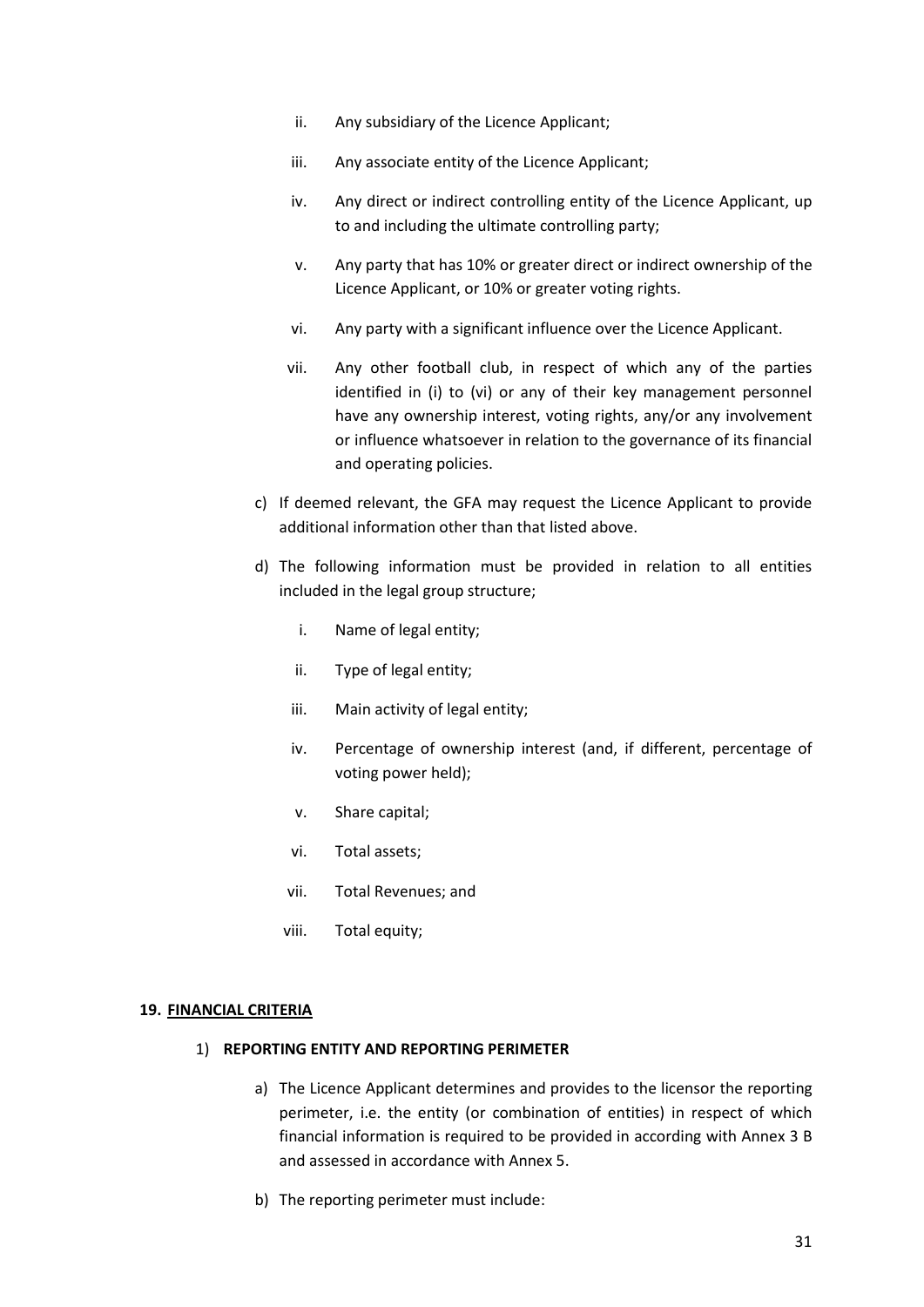- i. The Licence Applicant and, if different, the registered member of the GFA;
- ii. Any subsidiary of the Licence Applicant and, if different, the registered member of the GFA;
- iii. Any other entity included in the legal group structure (Article 18(3) above) which generates revenues and/or performs services and/or incurs costs in respect of the football activities defined in paragraph c) i. and xi. below.
- c) Football activities include:
	- i. Employing/engaging personnel (as defined in Article 19(4)) including payment of all forms of consideration to employees arising from contractual or legal obligations;
	- ii. Acquiring/selling players' registrations (including loans);
	- iii. Ticketing;
	- iv. Sponsorship and advertising;
	- v. Broadcasting;
	- vi. Merchandising and hospitality;
	- vii. Club operations (e.g. administration, match day activities, travel, scouting, etc.);
	- viii. Financing (including financing secured or pledged against the assets of the Licence Applicant);
	- ix. Use and management of stadium and training facilities; and
	- x. Women's football
	- xi. Youth sector.
- d) An entity may be excluded from the reporting perimeter only if:
	- i. Its activities are entirely unrelated to the football activities defined in paragraph c) above and/or the locations, assets or brand of the football club; or
	- ii. It is immaterial compared with all the entities that form the reporting perimeter and it does not perform any of the football activities defined in paragraph c) i. or ii. above; or
	- iii. The football activities it performs are already entirely reflected in the financial statements of one of the entities included in the reporting perimeter.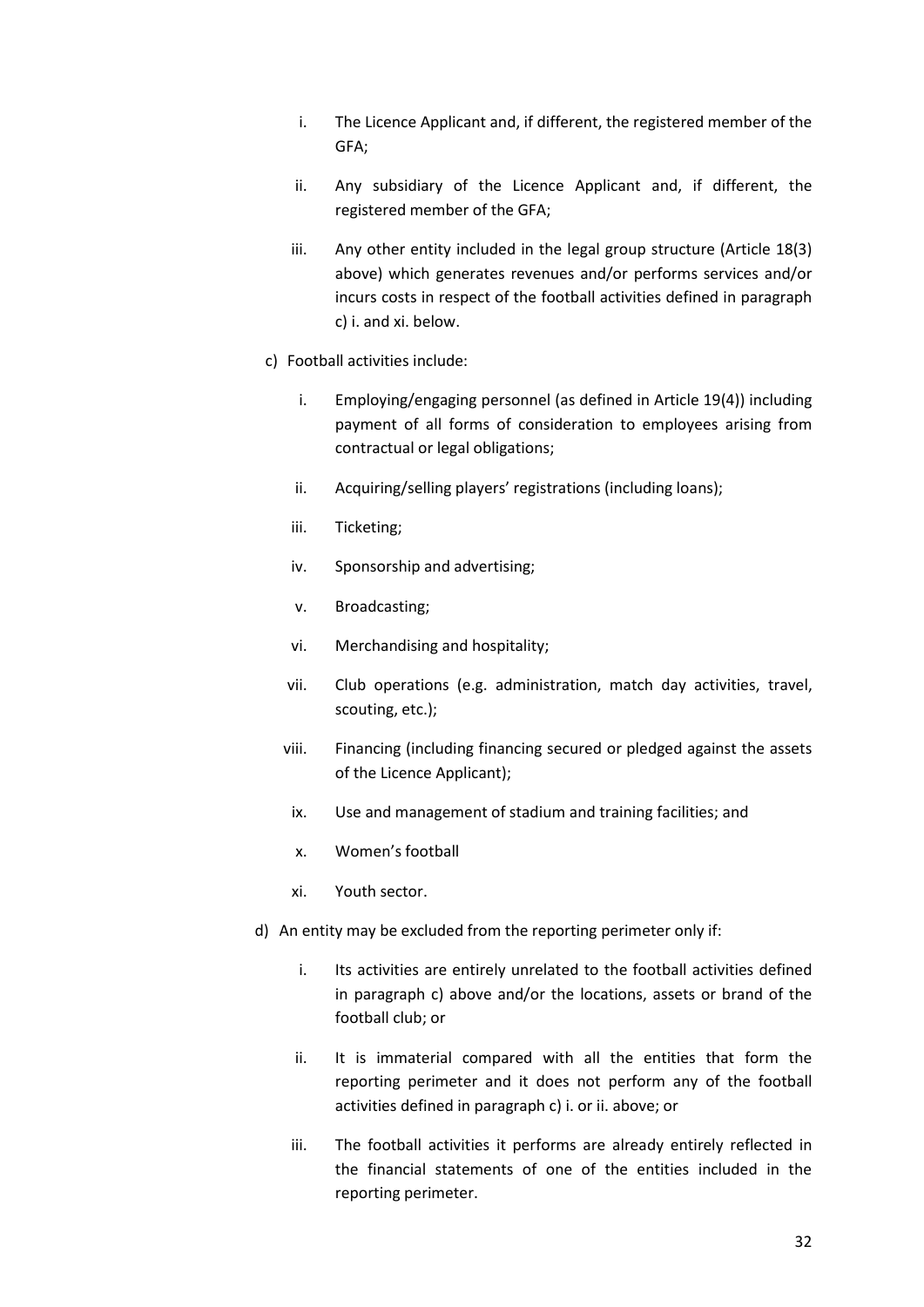- e) The Licence Applicant must submit a declaration by an authorised signatory which confirms:
	- i. That all revenues and costs related to each of the football activities indicated in paragraph c) have been included in the reporting perimeter and provide a detailed explanation should this not be the case; and
	- ii. Whether any entity included in the legal group structure has been excluded from the reporting perimeter, justifying any such exclusion with reference to paragraph d).

#### 2) **ANNUAL FINANCIAL STATEMENTS**

- a) Annual financial statements in respect of the statutory closing date prior to the deadline for submission of the list of licensing decisions to UEFA must be prepared and submitted.
- b) The statutory closing date of the Licence Applicant must be 31 December.
- c) Annual financial statements must be audited by an independent auditor as defined in Annex 1.
- d) The annual financial statements must consist of;
	- i. A balance sheet;
	- ii. A profit and loss account;
	- iii. A cash flow statement;
	- iv. Notes, compromising a summary of significant accounting policies and other explanatory notes; and
	- v. A financial review by management.
- e) The annual financial statements must meet the minimum disclosure requirements as set out in Annex 2 and the accounting principles as set out in Annex 3. Comparative figures in respect of the prior statutory closing date must be provided.
- f) If the minimum requirements for the content and accounting as set out in paragraph (e) above are not met in the annual financial statements, then the Licence Applicant must prepare supplementary information in order to meet the minimum information requirements that must be assessed by an independent auditor as defined in Annex 1.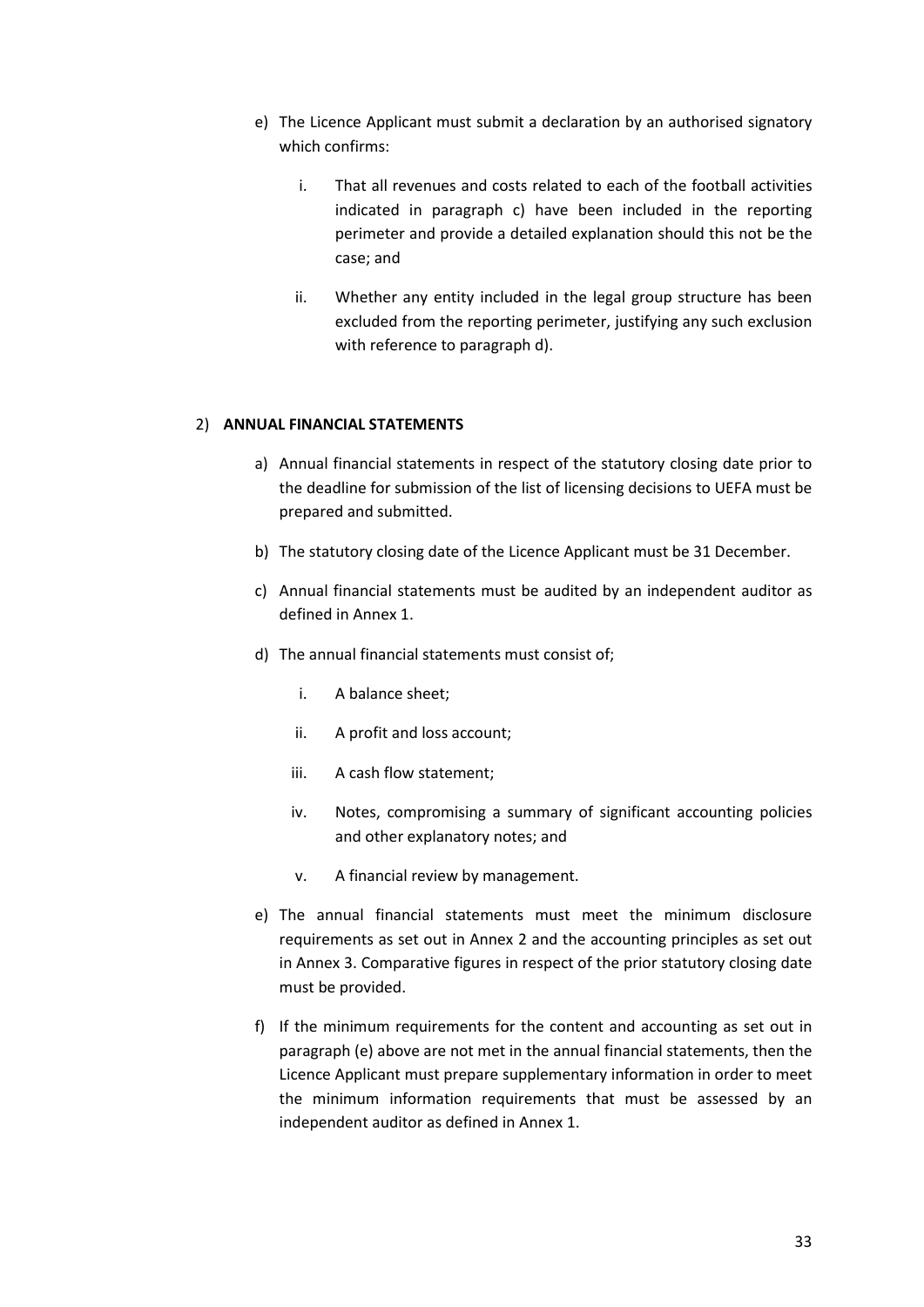#### 3) **PUBLICATION OF FINANCIAL INFORMATION**

- a)The Licence Applicant must publish on its website, by no later than 28<sup>th</sup> May 2019, the following information:
	- i. The total amount paid in the latest reporting period to or for the benefit of agents/intermediaries;
	- ii. The latest audited annual financial information assessed by the GFA

#### 4) **NO OVERDUE PAYABLES TOWARDS FOOTBALL CLUBS**

- a) The Licence Applicant must prove that as at 31 March preceding the Licence Season it has no overdue payables (as defined in Annex 4) towards other football clubs as a result of transfers undertaken prior to the previous 31 December.
- b) Payables are those amounts due to football clubs arising from transfer activities, including any amount due upon fulfilment of certain conditions, training compensation and solidarity contributions as defined in the FIFA Regulations on the Status and Transfer of Players*,* as well as any joint and several liability decided by a competent authority for the termination of a contract by a player.
- c) The Licence Applicant must prepare and submit to the GFA a transfers table. It must be prepared even if there have been no transfers/loans during the relevant period.
- d) The Licence Applicant must disclose:
	- i. All new player registrations (including loans) in the 12 month period up to 31 December, irrespective of whether there is an amount outstanding to be paid as at 31 December;
	- ii. All transfers for which an amount is outstanding to be paid as at 31 December, irrespective of whether they were undertaken in the 12 month period up to 31 December or before; and
	- iii. All transfers subject to a claim pending before the competent authority under national law or proceedings pending before a national or international football authority or relevant arbitration tribunal.
- e) The transfers table must contain a separate entry in respect of each player transfer (including loans) irrespective of whether there is an amount outstanding to be paid at 31 December. The following information must be given as a minimum:
	- i. Player (identification by name and date of birth);
	- ii. Date of the transfer/loan agreement;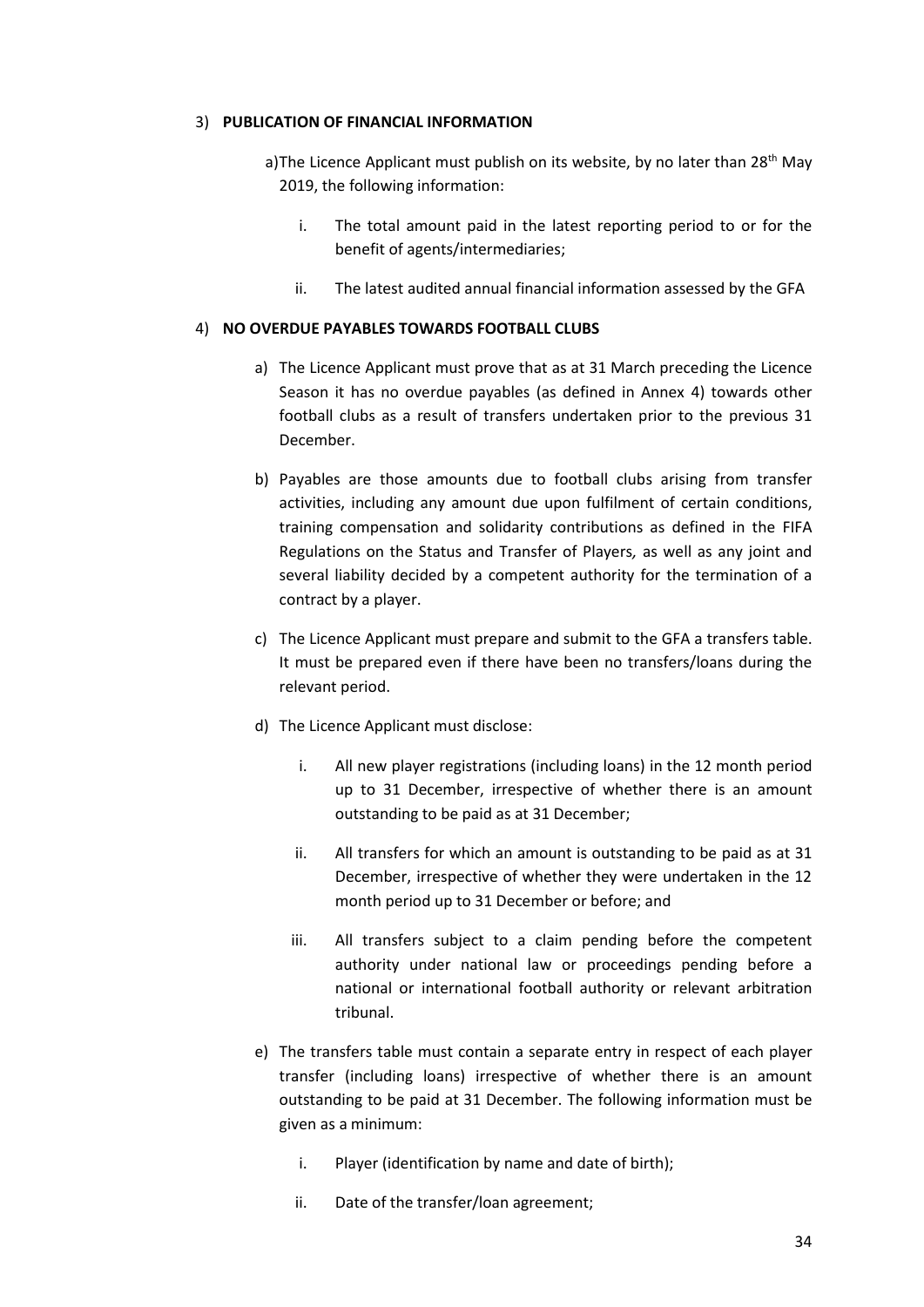- iii. Name of the football club that formerly held the registration;
- iv. Transfer (or loan) fee paid and/or payable (including training compensation and solidarity contribution) even if the payment has not been requested by the creditor;
- v. Other direct costs of acquiring the registration paid and/or payable;
- vi. Amount settled and payment date;
- vii. Balance payable as at 31 December in respect of each player transfer, detailed by due date(s) for each unpaid element of the transfer payables;
- viii. Balance payable as at 31 March (rolled forward from 31 December) including the due date for each unpaid element, together with explanatory comment; and
- ix. Conditional amounts (contingent liabilities) not yet recognised in the balance sheet as at 31 December; and
- x. Amounts subject to any claim/proceedings pending as at 31 March.
- f) The Licence Applicant must reconcile the total liability as per the transfers table with the figure in the financial statements balance sheet for 'Accounts payable relating to player transfers' (if applicable) or to the underlying accounting records.
- g) The transfers table must be approved by management and this must be evidenced by way of a brief statement and signature on behalf of the executive body of the Licence Applicant.

#### 5) **NO OVERDUE PAYABLES IN RESPECT OF EMPLOYEES**

- a) The Licence Applicant must prove that as at 31 March preceding the Licence Season it has no overdue payables (as defined in Annex 4) in respect of its employees as a result of contractual or legal obligations that arose prior to the previous 31 December.
- b) Payables are all forms of consideration due in respect of employees as a result of contractual or legal obligations including wages, salaries, image rights payments, bonuses and other benefits. Amounts payable to people who, for various reasons, are no longer employed by the Licence Applicant fall within the scope of this criterion and must be settled within the period stipulated in the contract and/or defined by law, regardless of the way such payables are accounted for in the financial statements. Any payments made in respect as a result of contractual or legal obligations shall be in the currency legally current in Gibraltar i.e. pounds sterling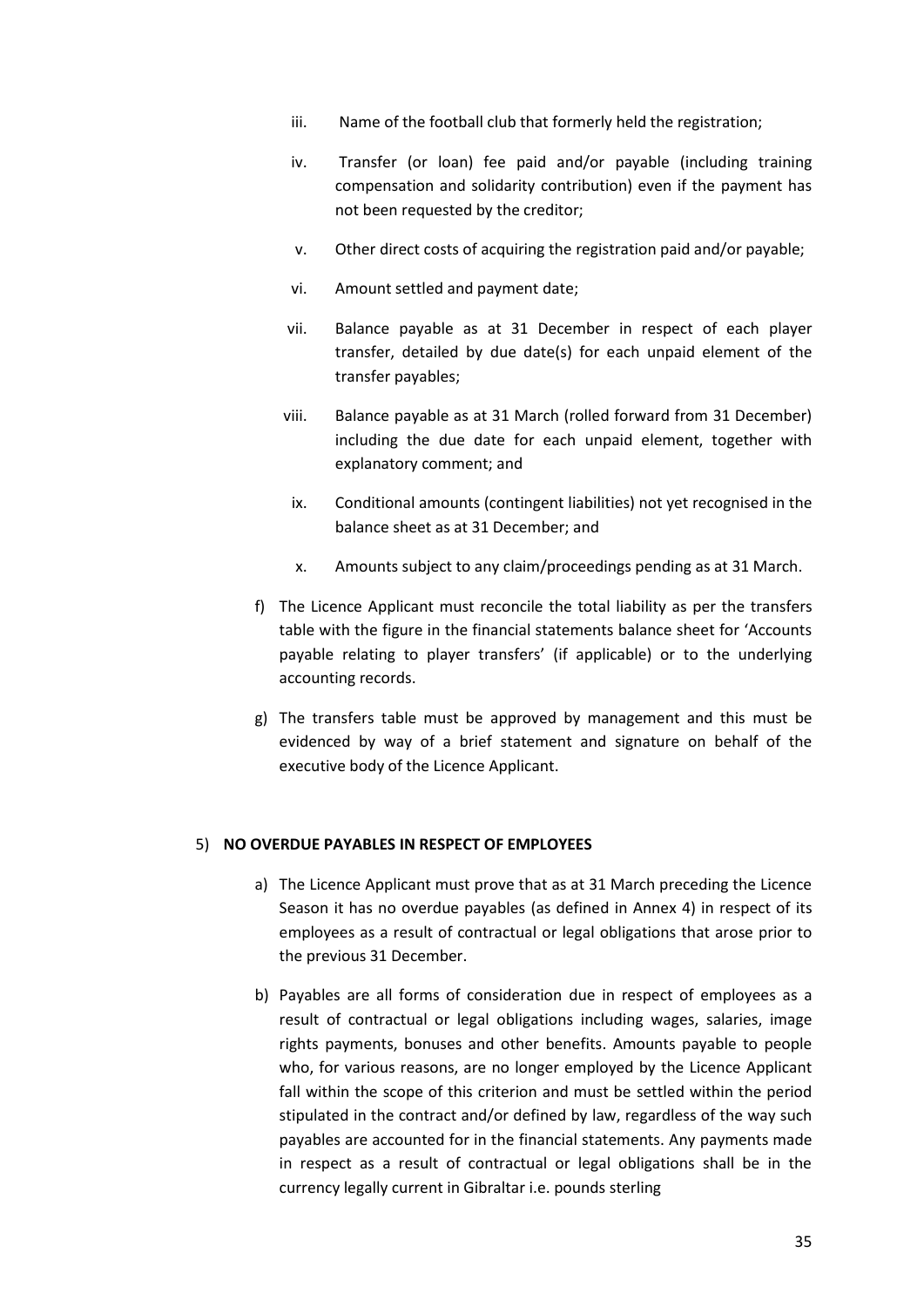- c) The term "employees" includes the following persons:
	- i. All professional players according to the applicable FIFA Regulations on the Status and Transfer of Players, and
	- ii. The administrative, technical, medical and security staff specified in Articles 17(1) to 17(13) above.
- d) The Licence Applicant must prepare and submit to the GFA an employees table showing:
	- i. A statement issued by the Department of Employment listing all employees (active and inactive) who have been employed at any time during the year 31 December; and all employees who were employed at any time during the year up to 31 December; i.e. not just those who remain at 31 December;
	- ii. All employees in respect of whom there is an amount outstanding to be paid as at 31 December, irrespective of whether they were employed during the year up to 31 December; and
	- iii. All employees in respect of whom there is a claim pending before the competent authority under national law or proceedings pending before a national or international football authority or relevant arbitration tribunal.
- e) The following information must be given, as a minimum, in respect of each employee:
	- i. Name of the employee;
	- ii. Position/function of the employee;
	- iii. Start date;
	- iv. Termination date (if applicable);
	- v. The balance payable as at 31 December, including the due date for each unpaid element;
	- vi. Any payable as at 31 March (rolled forward from 31 December), including the due date for each unpaid element, together with explanatory comment; and
	- vii. Amounts subject to any claim/proceedings pending as at 31 March.
- f) The Licence Applicant must reconcile the total liability as per the employees table to the figure in the financial statements balance sheet for 'Accounts payable towards employees' or to the underlying accounting records.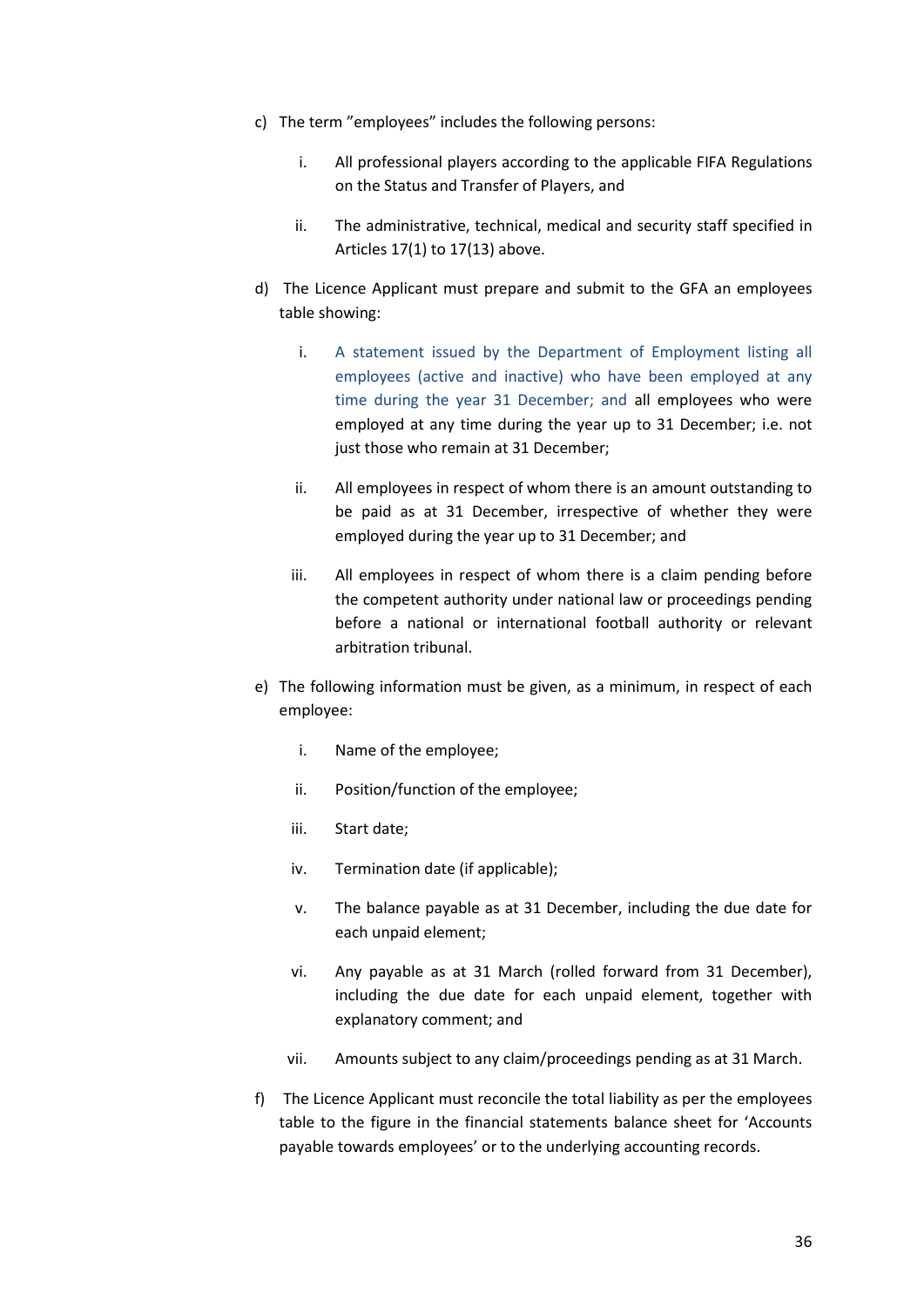g) The employees table must be approved by management and this must be evidenced by way of a brief statement and signature on behalf of the executive body of the Licence Applicant.

## 6) **NO OVERDUE PAYABLES TOWARDS SOCIAL/TAX AUTHORITIES**

- a) The Licence Applicant must prove that at 31 March preceding the licence season it has no overdue payables (as defined in Annex 4) towards social/tax authorities as a result of contractual or legal obligations in respect of its employees that arose prior to the previous 31 December.
- b) The Licence Applicant must submit to the GFA a social/tax table showing:
	- i. The amount payable (if any) to the competent social/tax authorities as at 31 December of the year preceding the Licence Season;
	- ii. Any claim/proceedings pending.
- c) The following information must be given, as a minimum, in respect of each payable towards social/tax authorities, together with explanatory comment:
	- i. Name of the creditor;
	- ii. Any payable as at 31 December, including the due date for each unpaid element;
	- iii. Any payable as at 31 March (rolled forward from 31 December), including the due date for each unpaid element, together with explanatory comment and supporting evidence; and
	- iv. Amounts subject to any claim/proceedings pending as at 31 March.
- d) The Licence Applicant must reconcile the total liability as per the social/tax table to figure in the financial statements balance sheet for "Accounts payable to social/tax authorities" or to the underlying accounting records.
- e) The social/tax table must be approved by management and this must be evidenced by way of a brief statement and signature on behalf of the executive body of the Licence Applicant.
- f) Submit a copy of the valid Business Trade & Profession Certificate as issued by the Department of Employment
- g) The licence applicant must be able to demonstrate that all Income Tax and Social Insurance Contributions are up to date by providing as evidence, a Certificate of Compliance (Tax and Social Insurance). This may be obtained at the Income Tax Department.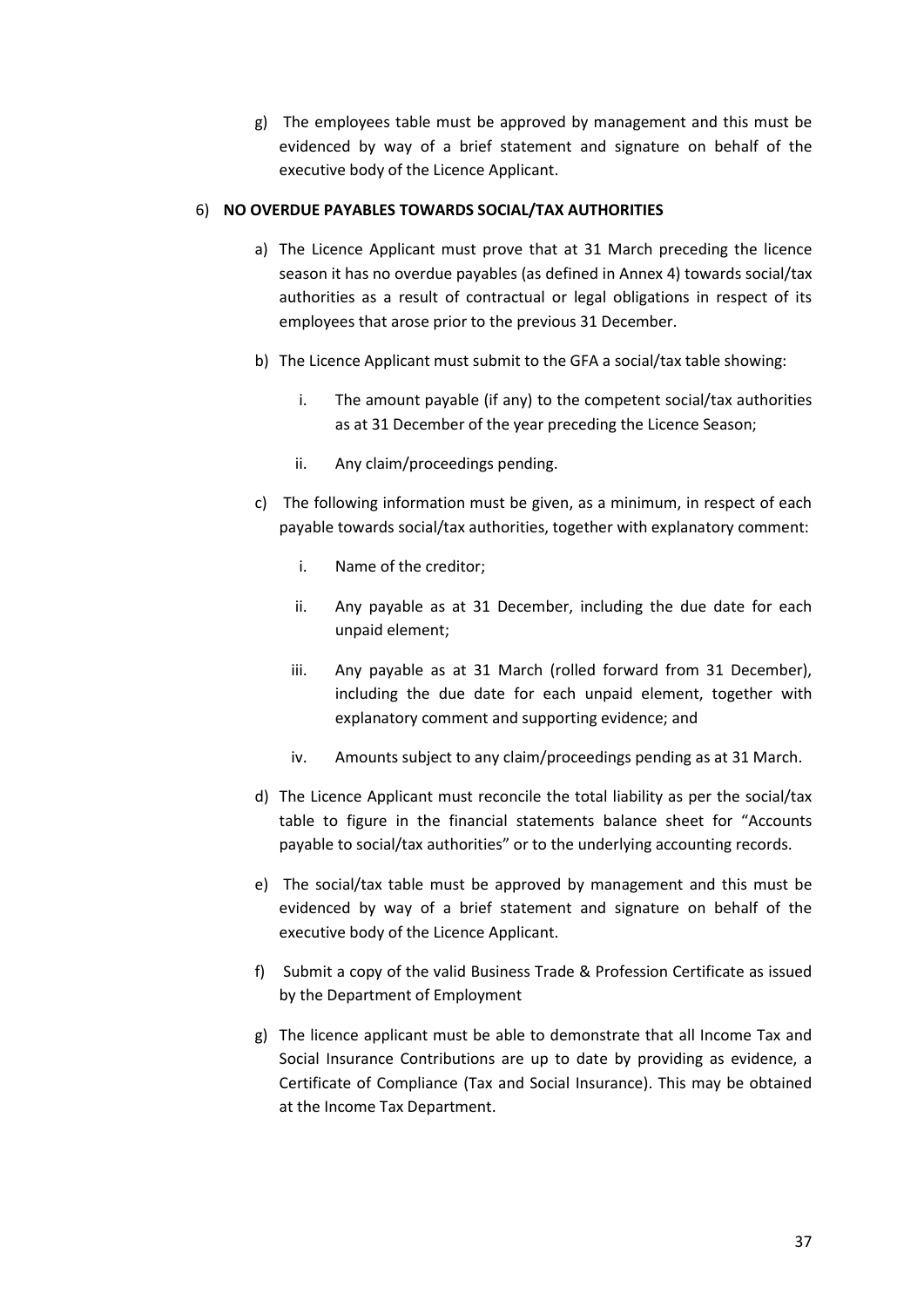#### 7) **WRITTEN REPRESENTATIONS PRIOR TO THE LICENSING DECISION**

- a) Within the seven days prior to the start of the period in which the licensing decision is to be made by the FIB, the Licence Applicant must make written representations to the GFA.
- b) The Licence Applicant must confirm the following:
	- i. That all documents submitted to the GFA are complete and correct;
	- ii. Whether or not any significant change has occurred in relation to any of the club licensing criteria;
	- iii. Whether or not any events or conditions of major economic importance have occurred, that may have an adverse impact on the Licence Applicant's financial position since the balance sheet date of the preceding audited annual financial statements. If any events or conditions of major economic importance have occurred, the management representations letter must include a description of the nature of the event or condition and an estimate of its financial effect, or a statement that such an estimate cannot be made;
	- iv. Whether or not the Licence Applicant or any parent company of the Licence Applicant included in the reporting perimeter is seeking or has received protection from its creditors pursuant to laws or regulations within the 12 months preceding the Licence Season.
- c) Approval by management must be evidenced by way of a signature on behalf of the executive body of the Licence Applicant.

## 8) **FUTURE FINANCIAL INFORMATION**

- a) The Licence Applicant must prepare and submit future financial information in order to demonstrate to the GFA its ability to continue as a going concern until the end of the Licence Season if it has breached any of the indicators defined in 18(6)(b) below.
- b) If a Licence Applicant exhibits any of the conditions described by Indicator 1 or Indicator 2 (below), the Licence Applicant is considered as being in breach of the indicator:
	- i. Indicator 1 *Going concern*

The auditor's report in respect of the audited annual financial statements submitted in accordance with Article 19(2) includes, regarding the going concern, either a key audit matter or a qualified opinion/conclusion.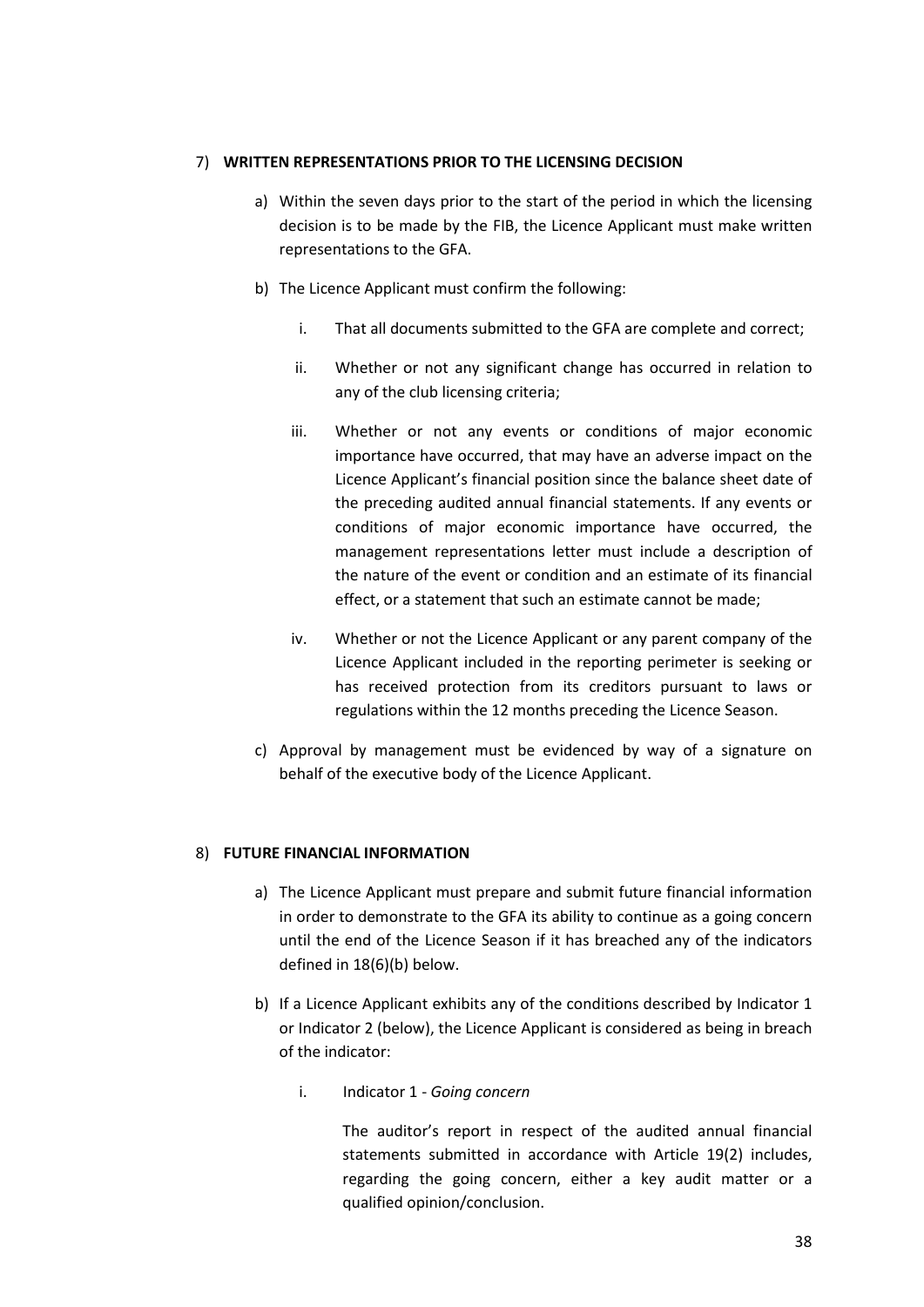ii. Indicator 2 - *Negative equity* 

The annual financial statements (including, where required, the supplementary information) submitted in accordance with Article 19(2) disclose a net liabilities position (negative equity) that has deteriorated relative to the comparative figure contained in the previous year's annual financial statements.

- c) Future financial information must cover the period commencing immediately after the statutory closing date of the annual financial statements, and it must cover the entire Licence Season.
- d) The future financial information consists of:
	- i. a budgeted profit and loss account, with comparative figures for the immediately preceding financial year;
	- ii. a budgeted cash flow, with comparative figures for the immediately preceding financial year;
	- iii. explanatory notes, including a brief description of each of the significant assumptions (with reference to the relevant aspects of historic financial and other information) that have been used to prepare the budgeted profit and loss account and cash flow statement, as well as of the key risks that may affect the future financial results.
- e) Future financial information must be prepared, as a minimum, on a quarterly basis.
- f) The future financial information must be prepared on a consistent basis with the audited annual financial statements and follow the same accounting policies as those applied for the preparation of the annual financial statements, except for accounting policy changes made after the date of the most recent annual financial statements that are to be reflected in the next annual financial statements – in which case details must be disclosed.
- g) The future financial information must meet the minimum disclosure requirements as set out in Annex 2 and the accounting principles as set out in Annex 3. Additional line items or notes must be included if they provide clarification or if their omission would make the future financial information misleading.
- h) Future financial information with the assumptions upon which they are based must be approved by management and this must be evidenced by way of a brief statement and signature on behalf of the executive body of the reporting entity.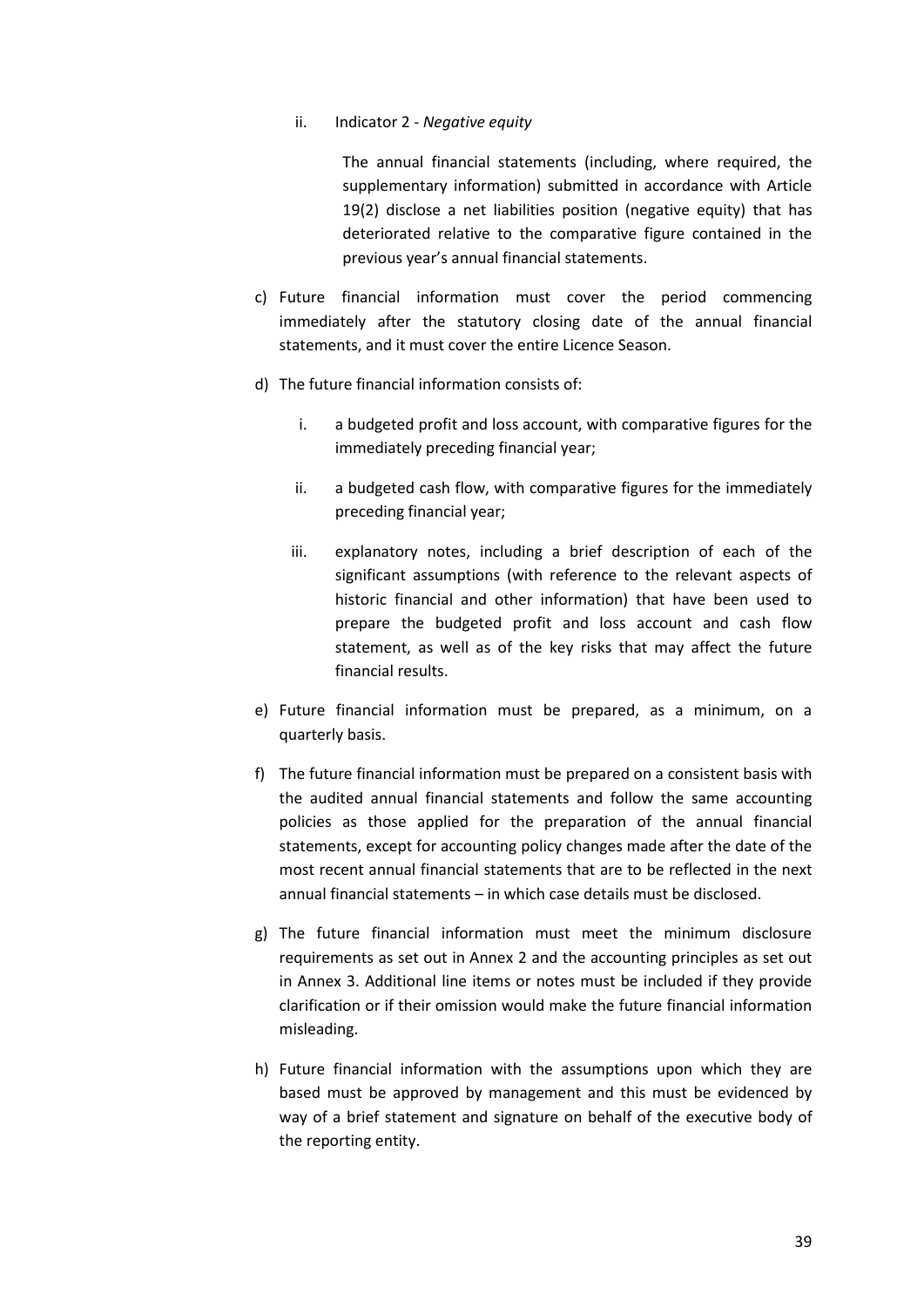#### **PART IV**

#### **MISCELLANEOUS**

#### **20. CATALOGUE OF SANCTIONS**

- 1) In the event of a Licence Applicant not satisfying the criteria set out in Articles 15(6), 15(7), 15(8), 16(2)(d), 17(4), 17(12), 17(14) and 17(15) above, the FIB will, at its discretion, sanction the Licence Applicant with;
	- a) a caution;
	- b) a fine;
	- c) the obligation to submit evidence in writing proving the relevant condition has been fulfilled; or
	- d) the obligation to fulfil certain conditions by a deadline to be determined by the FIB.
- 2) In the event of a Licence Applicant not satisfying any other criteria as set out in these Regulations, the UEFA Licence will not be granted.
- 3) In the event of a Licensee not satisfying the criteria set out in Articles 15(6), 15(7), (15(8), 16(2)(d), 17(4), 17(12), 17(14) and 17(15) above during the Licence Season, the FIB will, at its discretion, sanction the Licensee with;
	- a) a caution;
	- b) a fine;
	- c) the obligation to submit evidence in writing proving the relevant condition has been fulfilled; or
	- d) the obligation to fulfil certain conditions by a deadline to be determined by the FIB.
- 4) In the event of a Licensee violating these Regulations other than the non-fulfilment of the Club Licensing Criteria (e.g. submission of falsified documents), the FIB may discipline the Licensee in accordance with the Disciplinary measures set out in Rules 26 and 27 of the GFA Statutes.

#### **21. THE CORE PROCESS**

The GFA defines the core process for the verification of the Club Licensing Criteria in these Regulations (the "Core Process").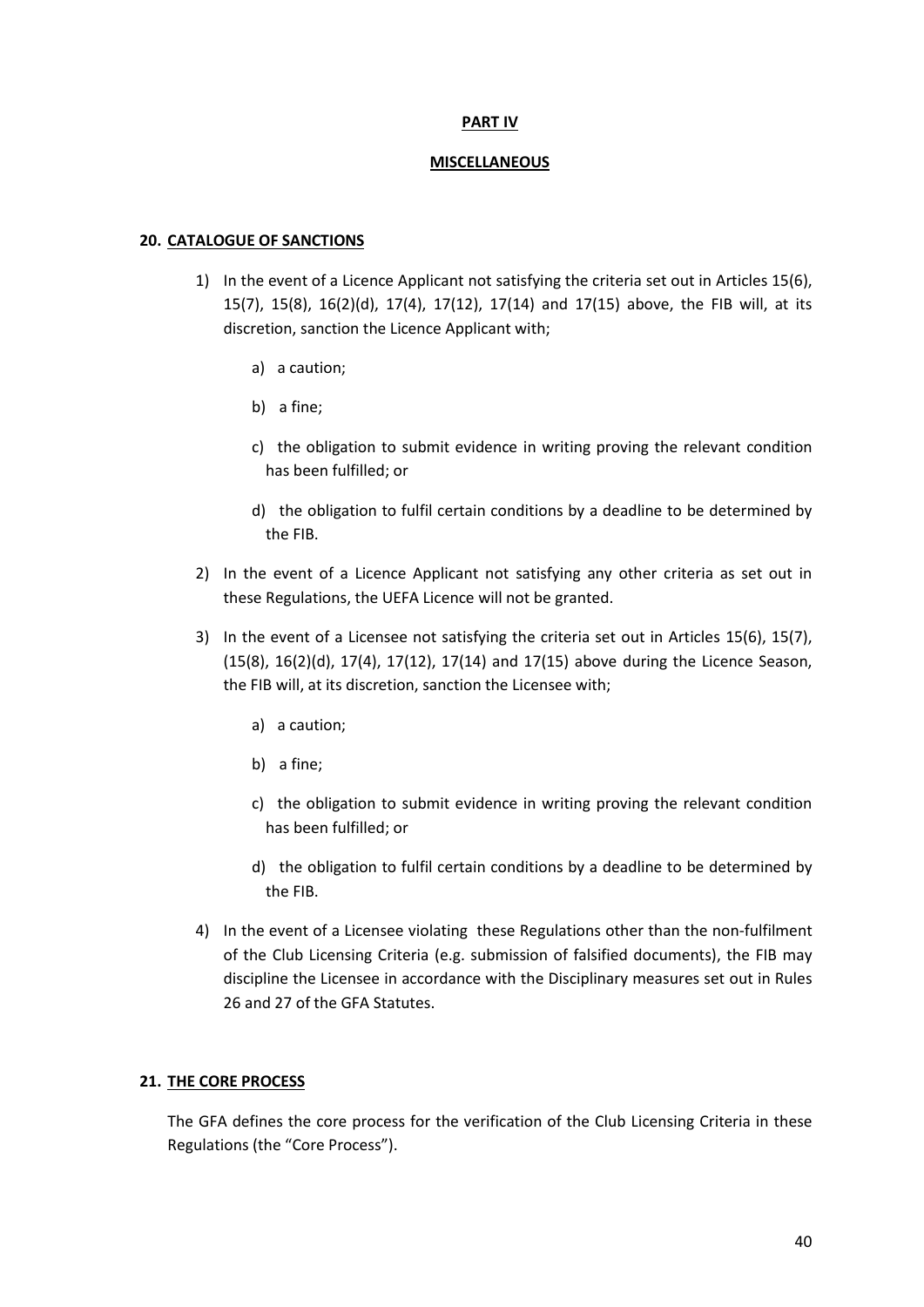#### **22. ASSESSMENT PROCEDURES**

The Licensor defines the assessment procedures, except those used to verify compliance with the financial criteria for which specific assessment processes must be followed as set out in Annex 5.

## **PART V**

#### **FINAL PROVISIONS**

## **23. LANGUAGE OF CORRESPONDENCE**

All correspondence between UEFA and the GFA and/or the Licensee must be in English.

#### **24. ANNEXES**

All annexes to the present Regulations form an integral part thereof.

#### **25. COMPLIANCE AUDITS**

- 1) UEFA and/or its nominated bodies/agencies reserve the right to, at any time, conduct compliance audits of the GFA and, in the presence of the latter, of the Licence Applicant/Licensee.
- 2) Compliance audits aim to ensure that the GFA, as well as the Licence Applicant/Licensee, have fulfilled their obligations as defined in the UEFA Club Licensing and Financial Fair Play Regulations (Edition 2012) and that the UEFA Licence was correctly awarded at the time of the final decision of the GFA.

#### **26. DISCIPLINARY PROCEDURES**

Any breach of these Regulations may be penalised by GFA in accordance with the GFA Disciplinary Procedure and GFA Statutes.

#### **27. IMPLEMENTING PROVISIONS**

The GFA Club Licensing Administration shall take the decisions and adopt, in the form of directives, circular letters or any other relevant documents, the detailed provisions necessary for implementing these Regulations.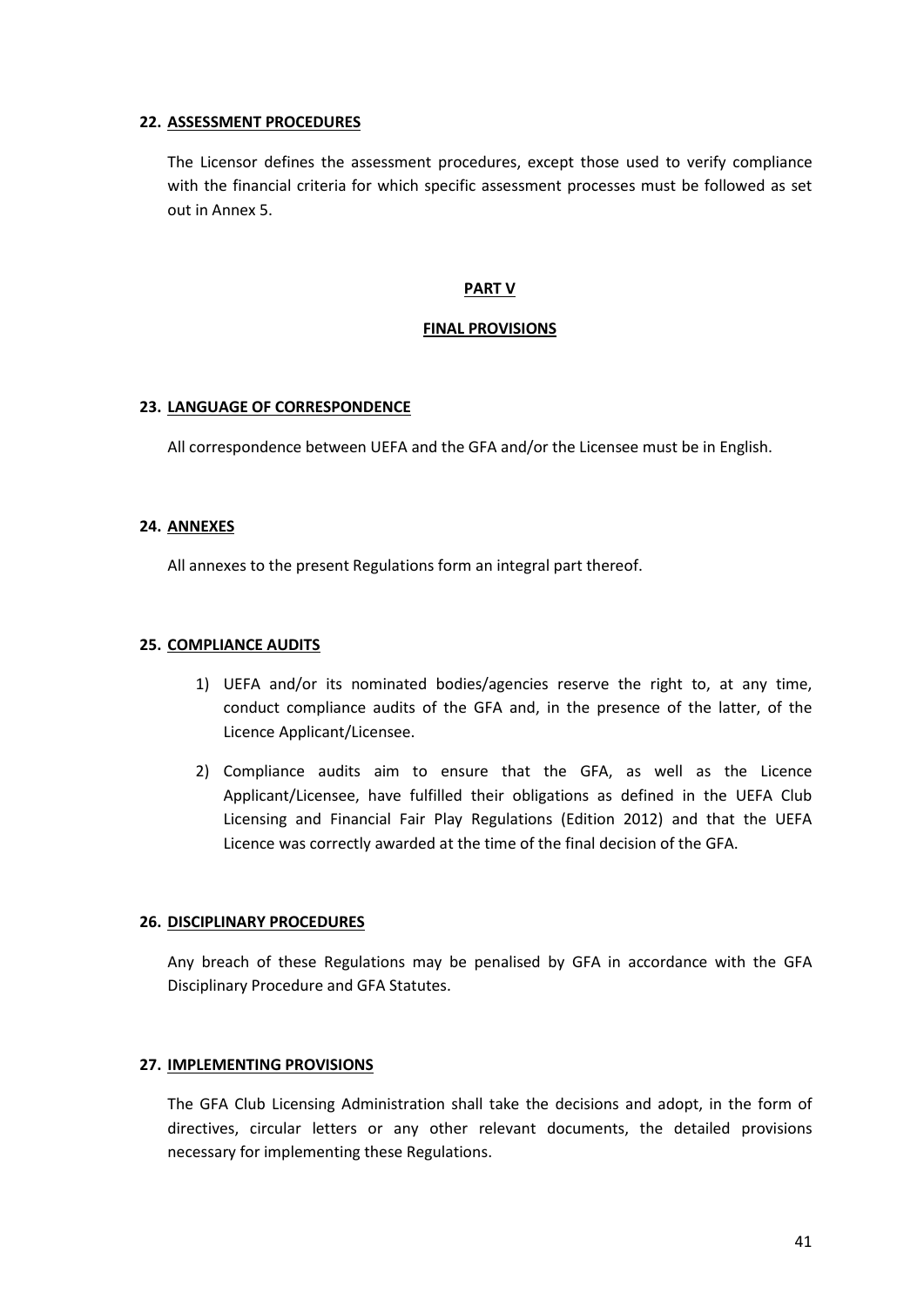## **28. ADOPTION – ENTRY INTO FORCE – AMENDMENTS**

1) These Regulations were approved and adopted by the GFA on 12<sup>th</sup> December 2021.

2) These Regulations cannot be amended during the Core Process, unless duly approved by UEFA.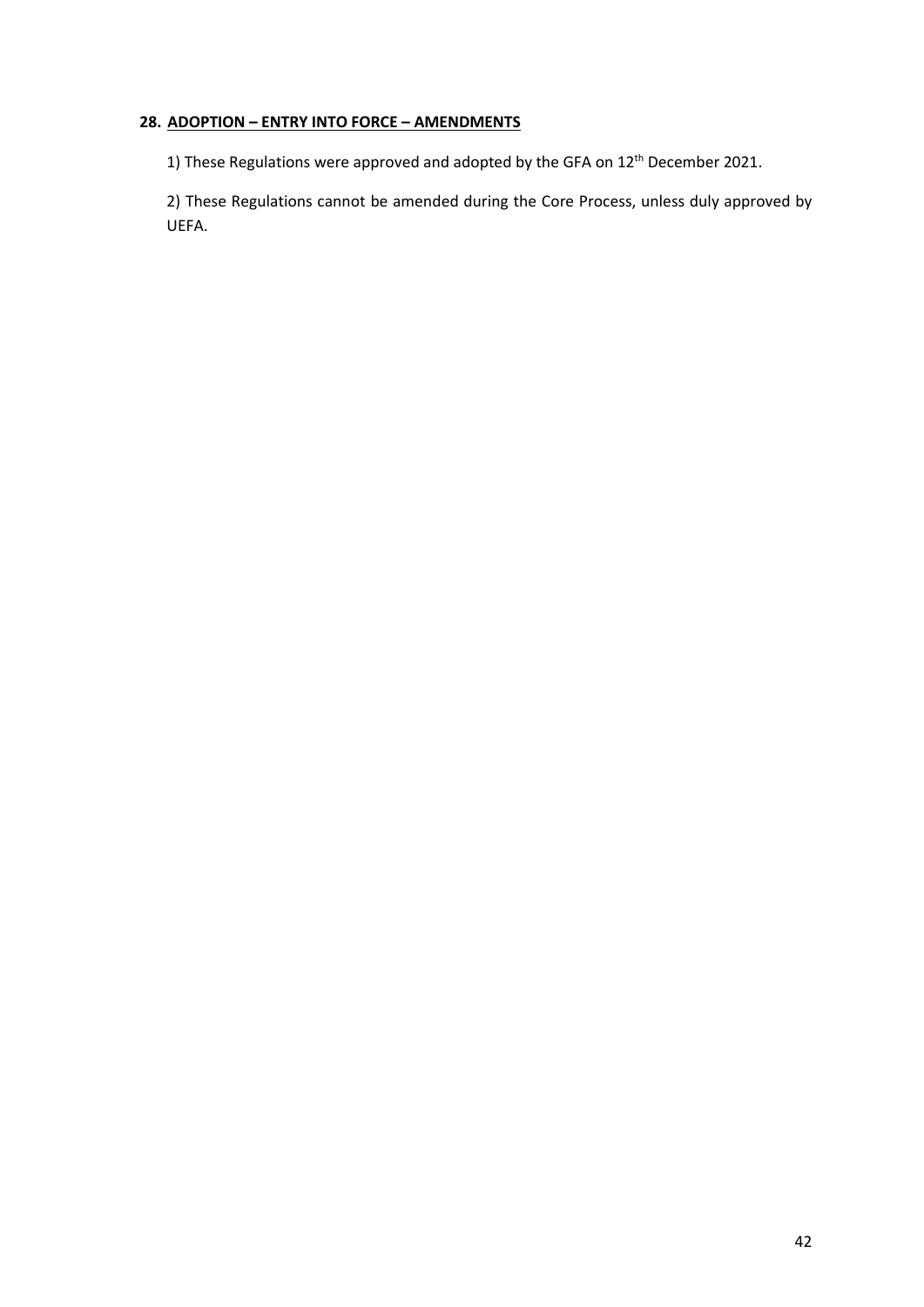#### **ANNEX 1: Determination of the auditor and auditor's assessment procedures**

## **A. Principle**

1. The auditor must be independent in compliance with the International Federation of Accountants (IFAC) Code of Ethics for Professional Accountants (see Article 19(2)).

2. The Licence Applicant is required to use an independent auditor who is permitted by Gibraltar Law to carry out audit work.

3. In Gibraltar, an auditor who is permitted by national law to carry out audit work shall be considered to mean a registered statutory auditor under the Financial Services (Auditors) Act 2009.

## **B. Assessment procedures**

1. The auditor must audit the annual financial statements. The auditor's report must:

a) include a statement confirming that the audit was conducted in accordance with the International Standards on Auditing or relevant Gibraltarian auditing standards or practices where these comply with, as a minimum, the requirements of the International Standards on Auditing; and

b) be submitted to the Licensor together with the annual financial statements to form a basis for its licensing decision.

2. The auditor must assess supplementary information, if any. The auditor's report of factual findings must:

a) include a statement confirming that the assessment was conducted by way of agreedupon procedures according to the International Standard on Related Services (ISRS) 4400 or relevant Gibraltarian standards or practices where these comply with, as a minimum, the requirements of ISRS 4400; and

b) be submitted to the Licensor together with the supplementary information to form a basis for its licensing decision.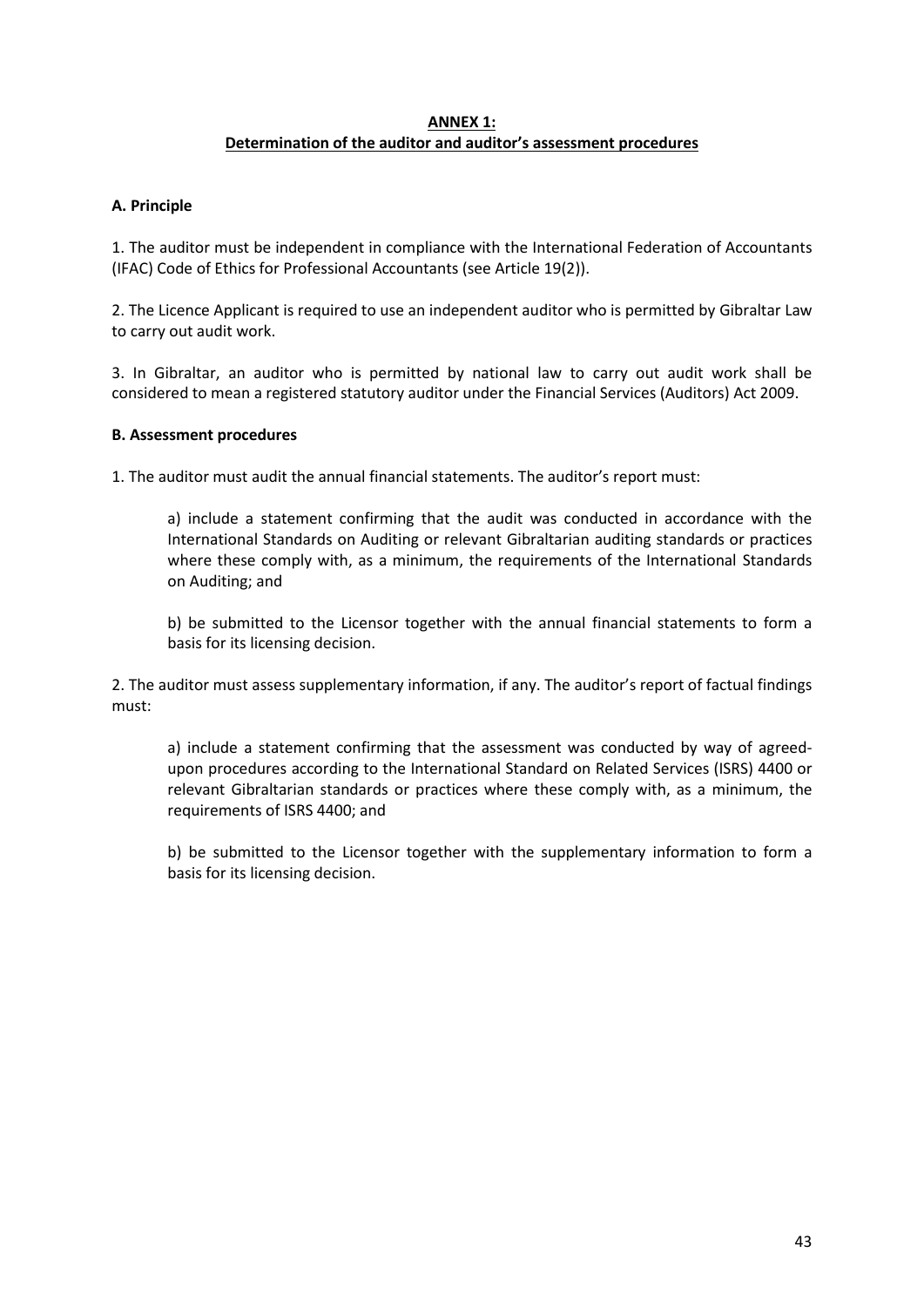#### **ANNEX 2: Minimum disclosure requirements for the financial statements**

## **A. Principle**

1. Notwithstanding the requirements of the Companies (Accounts) Act 1999, the financial criteria of these Regulations require Licence Applicants to present a specific minimum level of financial information to the Licensor as set out in Articles 19(2) and 19(7).

2. Each component of the financial statements must be identified clearly. The following information must be displayed prominently, and repeated where necessary within the financial statements, for a proper understanding of the information presented:

a) The name (and legal form), domicile and business address of the Reporting Entity/Entities and any change in that information since the previous statutory closing date;

b) Whether the financial information covers the individual Licence Applicant or a group of entities or some other combination of entities, and a description of the structure and composition of any such group or combination;

c) The statutory closing date and the period covered by the financial information (for both current and comparative information); and

d) The presentation currency.

## **B. Balance sheet**

1. The minimum disclosure requirements for balance sheet items are stated below.

## Assets

- i. cash and cash equivalents
- ii. accounts receivable from player transfers (current and non-current)
- iii. accounts receivable from group entities and other related parties (current and noncurrent)
- iv. other current accounts receivable
- v. tax assets (current and non-current)
- vi. inventories
- vii. other assets (current and non-current)
- viii. tangible fixed assets
- ix. intangible assets players
- x. intangible assets other
- xi. investments

#### Liabilities

- xii. bank overdrafts
- xiii. bank and other loans (current and non-current)

xiv. accounts payable to group entities and other related parties (current and noncurrent)

- xv. accounts payable relating to player transfers (current and non-current)
- xvi. accounts payable to employees (current and non-current)
- xvii. accounts payable to social/tax authorities (current and non-current)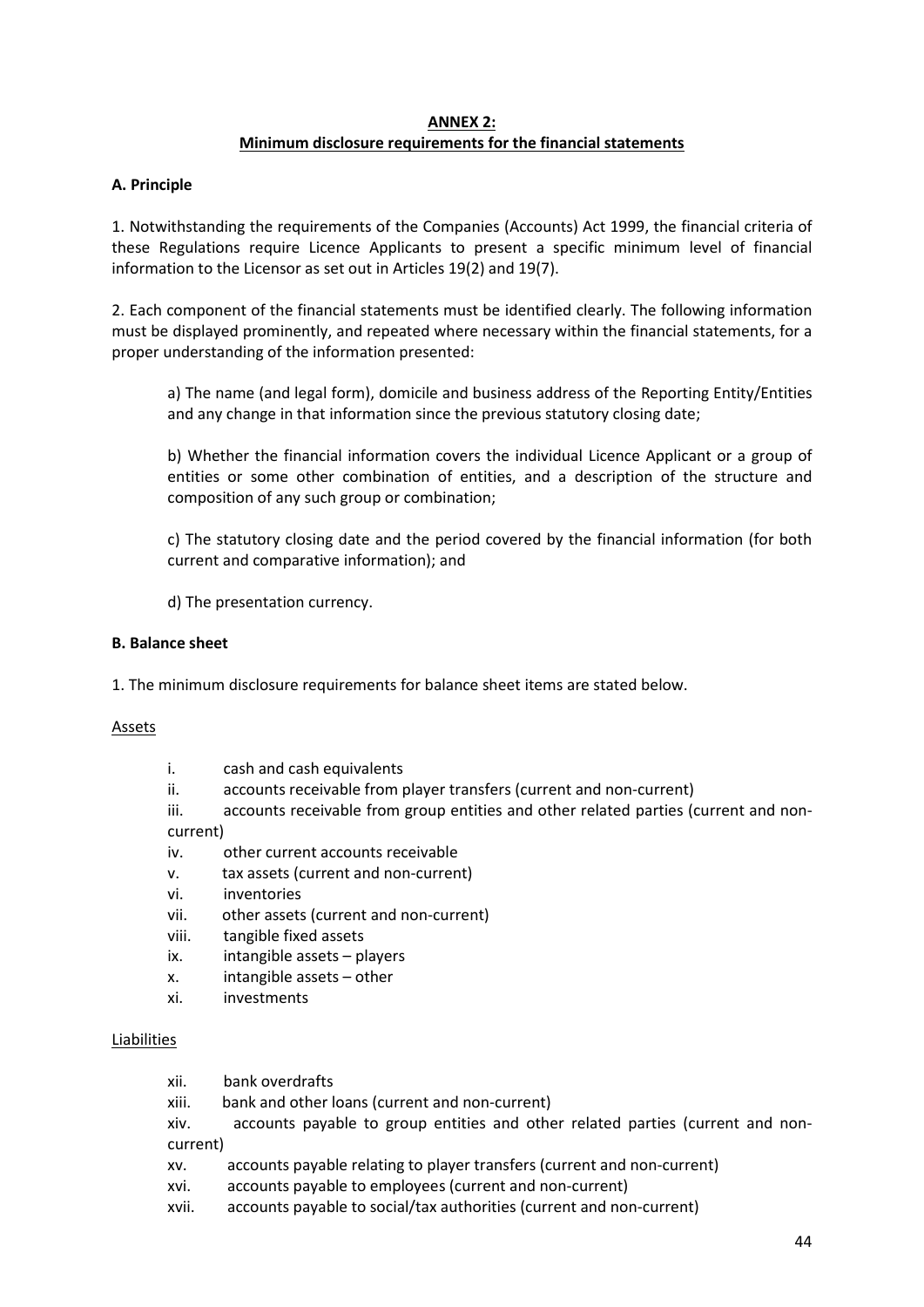- xviii. accruals and deferred income (current and non-current)
- xix. other tax liabilities (current and non-current)
- xx. other current accounts payable
- xxi. provisions (short-term and long-term)
- xxii. other liabilities (current and non-current)

#### Net assets/liabilities

xxiii. net assets/liabilities

## **Equity**

xxiv. share/fund capital xxv. retained earnings xxvi. other reserves

2. Management may consider that line items (i) to (xxvi) are best presented on the face of the balance sheet or in the notes.

3. The net assets/liabilities figure, being the aggregate of total assets less total liabilities, is used to determine whether or not the Licence Applicant is in breach of indicator 2 described in Article 19(6).

#### **C. Profit and loss account**

1. The minimum disclosure requirements for the profit and loss account are stated below.

#### **Revenue**

- i. gate receipts
- ii. sponsorship and advertising
- iii. broadcasting rights
- iv. commercial
- v. UEFA solidarity and prize money
- vi. other operating incomevii. total revenue (sum of items I to vi)

#### Expenses

- viii. cost of sales/materials
- ix. employee benefits expenses (players and other employees)
- x. depreciation and impairment of tangible fixed assets
- xi. amortisation and impairment of other intangible assets (excluding player registrations)
- xii. other operating expenses
- xiii. total operating expenses (sum of items viii to xii)

#### Player transfers

- xiv. amortisation and impairment of intangible assets player registrations or costs of acquiring player registrations
- xv. profit/loss on disposal of intangible assets player registrations or income from the disposal of player registrations
- xvi. total net result from player transfers (sum of items xiv and xv)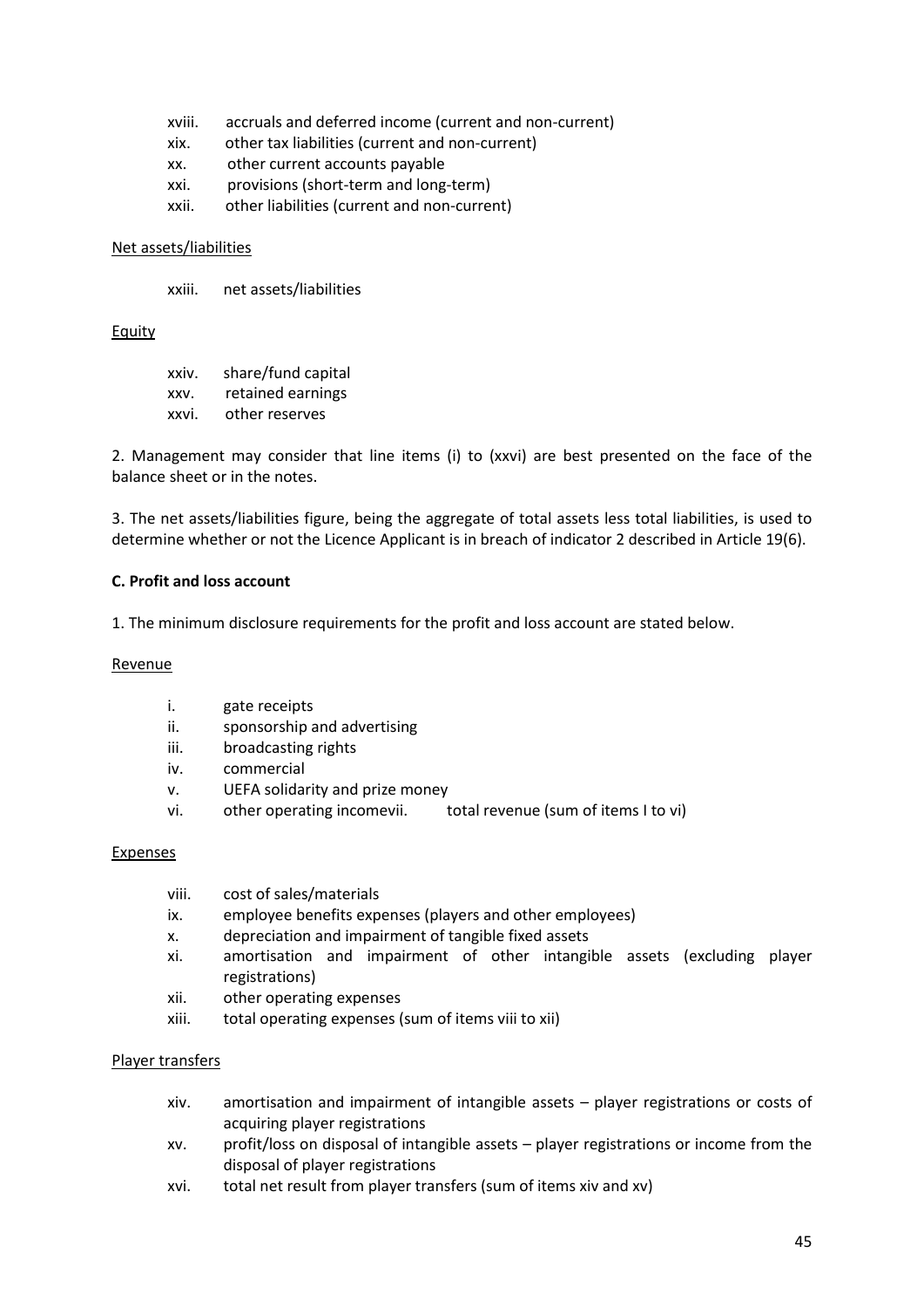## Other

- xvii. profit/loss on disposal of tangible fixed asstsassets
- xviii. finance income and expense
- xix. non-operating income/expense
- xx. tax income/expense
- xxi. profit or loss after taxation (sum of items vii, xiii, xvi and xvii to xx)

2. Management may consider that line items (i) to (xxi) are best presented on the face of the profit and loss account or in the notes.

## **D. Cash flow statement**

1. The cash flow statement must report cash flows for the financial period classified separately as stated below.

## a) *Cash flow from operating activities*

Operating activities are the principal revenue-producing activities of the entity and other activities that are not investing or financing activities. Therefore, they generally result from the transactions and other events that enter into the determination of net profit or loss. The minimum disclosure requirements are stated below:

## i. Net cash inflow/outflow from operating activities

## b) *Cash flows from investing activities*

Investing activities are the acquisition and disposal of long-term assets (including player registrations) and other investments not included in cash equivalents. The entity must report separately major classes of gross cash receipts and gross cash payments arising from investing activities. The minimum disclosure requirements are stated below:

- ii. Cash inflow/outflows from acquisition/disposal of player registrations
- iii. Cash inflow/outflows from acquisition/disposal of tangible fixed assets
- iv. Other cash inflow/outflows from investing activities

## c) *Cash flows from financing activities*

Financing activities are activities that result in changes in the size and composition of the contributed equity share capital and borrowings of the entity. The entity must report separately major classes of gross cash receipts and gross cash payments arising from financing activities. The minimum disclosure requirements are stated below:

- v. Cash inflow/outflows from borrowings shareholders and related party
- vi. Cash inflow/outflows from borrowings financial institutions
- vii. Cash inflow from increase of capital/equity
- viii. Cash outflows from dividends paid to owners/shareholders
- ix. Other cash inflow/outflows from financing activities

d) *Other cash flows*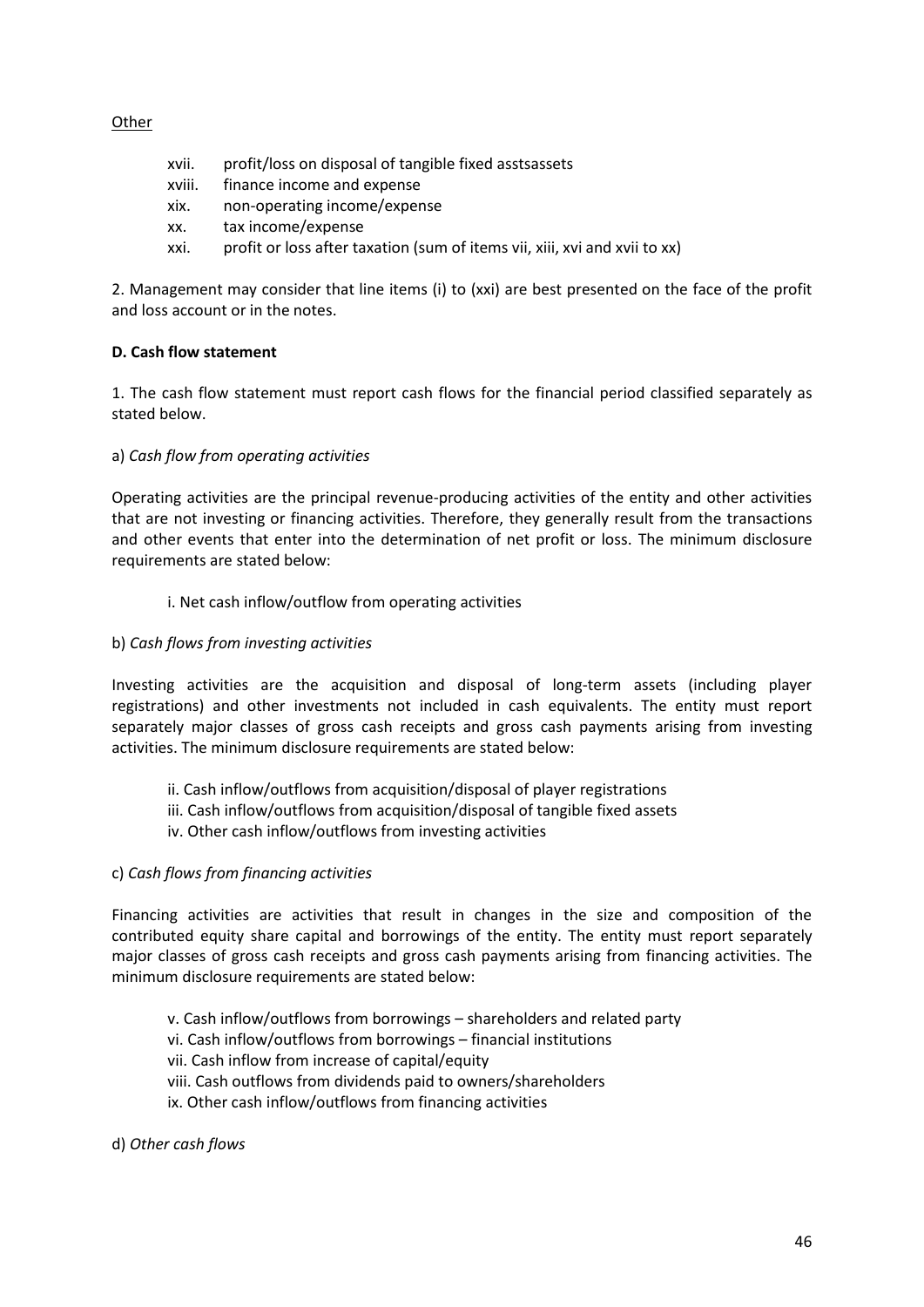Cash flows from interest and dividends received and paid must each be disclosed separately. Each must be disclosed in a consistent manner from period to period as either operating, investing or financing activities.

Cash flows arising from taxes on income must be disclosed separately and classified as cash flows from operating activities unless they can be appropriately and specifically identified as financing and investing activities.

2. The components of cash and cash equivalents must be disclosed and a reconciliation of the amounts in the cash flow statement presented, with the equivalent items reported in the balance sheet.

## **E. Notes to the financial statements**

1. Notes to the annual financial statements must be presented in a systematic manner. Each item on the face of the balance sheet, profit and loss account and cash flow statement must be crossreferenced to any related information in the notes. The minimum requirements for disclosure in notes are as follows:

#### a) *Accounting policies*

The basis of preparation of the financial statements and a summary of the significant accounting policies used.

#### b) *Tangible fixed assets*

Each class of tangible fixed asset must be disclosed separately (e.g. property, stadium and equipment, right-of-use assets).

The following information must be disclosed for each class of tangible fixed asset:

i) the gross carrying amount and the accumulated depreciation (aggregated with accumulated impairment losses) at the beginning and end of the period; and

ii) a reconciliation of the carrying amount at the beginning and the end of the period, showing additions, disposals, increases or decreases during the period resulting from revaluations, impairment losses recognised in the profit and loss account during the period (if any), impairment losses reversed in the profit and loss account during the period (if any) and depreciation.

The depreciation methods and useful lives (or depreciation rates) used must be disclosed in the accounting policy notes.

#### c) *Intangible assets*

Each class of intangible asset must be disclosed separately (e.g. player registrations, goodwill, other intangible assets).

The following information must be disclosed for each class of intangible asset: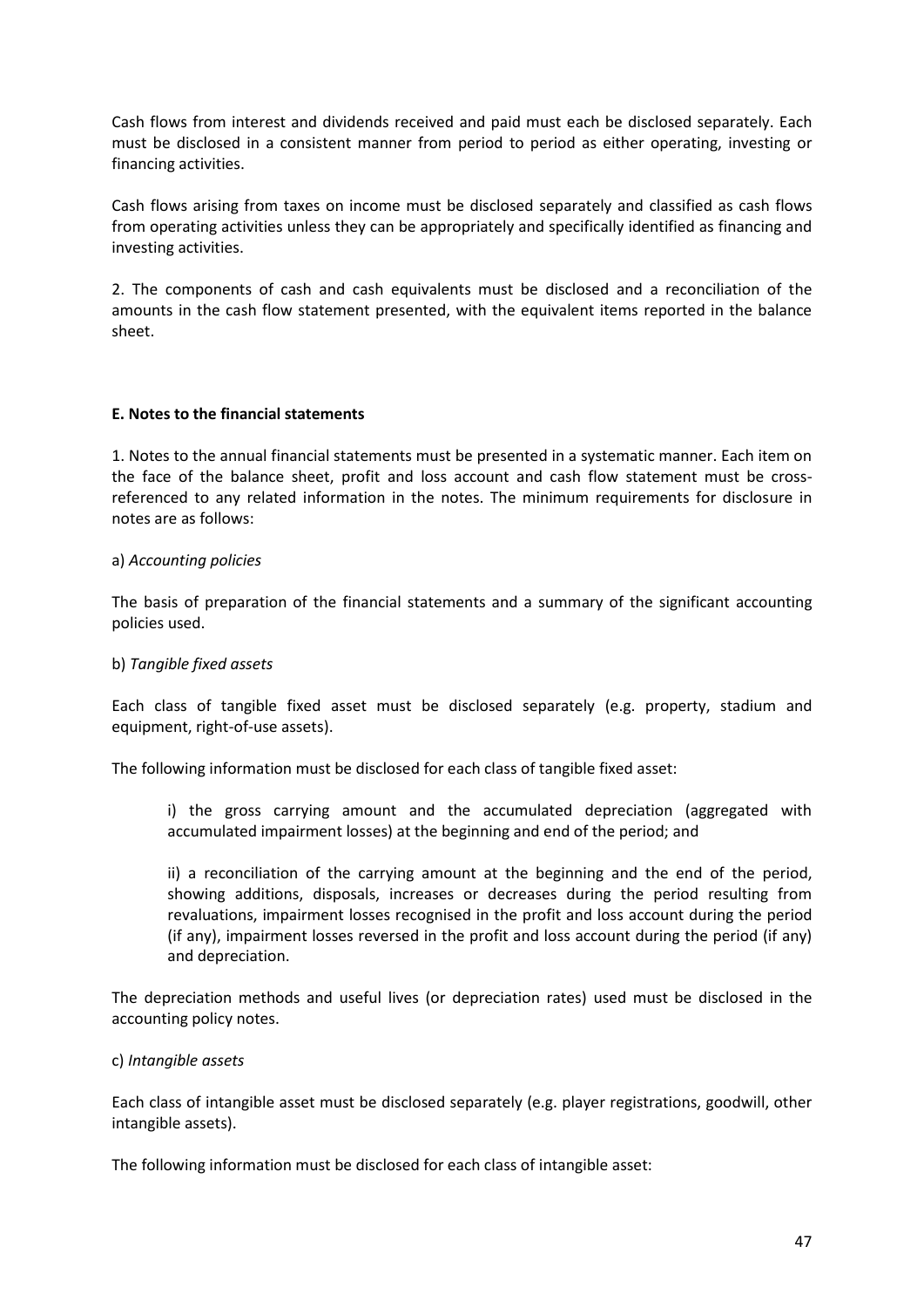i) the gross carrying amount and the accumulated amortisation (aggregated with accumulated impairment losses) at the beginning and end of the period; and

ii) a reconciliation of the carrying amount at the beginning and the end of the period, showing additions, disposals, decreases during the period resulting from impairment losses recognised in the profit and loss account during the period (if any) and amortisation.

#### d) *Pledged assets and assets under reservation of title*

The existence and amounts of restrictions on title, and property, stadium and equipment pledged as security for liabilities or guarantees, must be disclosed.

The existence and carrying amounts of intangible assets whose title is restricted and the carrying amount of intangible assets pledged as security for liabilities must be disclosed.

#### e) *Investments*

Investments must include investments in subsidiaries, jointly controlled entities and associates. In respect of investments in subsidiaries, jointly controlled entities and associates, the following information must be disclosed as a minimum for each investment:

#### i) name;

ii) country of incorporation or residence;

iii) type of business/operations of the entity;

iv) proportion of ownership interest;

v) if different, proportion of voting power held; and

vi) description of the method used to account for the investments.

#### f) *Bank overdrafts and loans*

For each class of financial liability the following must be disclosed:

i) information about the extent and nature of the financial instruments, including amounts and duration and any significant terms and conditions that may affect the amount, timing and certainty of future cash flows; and

ii) the accounting policies and methods adopted, including the criteria for recognition and the basis of measurement applied.

#### g) *Provisions*

Provisions must be disclosed in separate classes. In determining which provisions may be aggregated to form a class, it is necessary to consider whether the nature of the items is sufficiently similar to be combined in a statement of a single amount.

For each class of provision, the carrying amount at the beginning and end of the period, the amount utilised and any amount released, or credited, in the period must be disclosed.

#### h) *Issued capital and reserves*

Share capital, other reserves and retained earnings must be disclosed separately.

i) Share/fund capital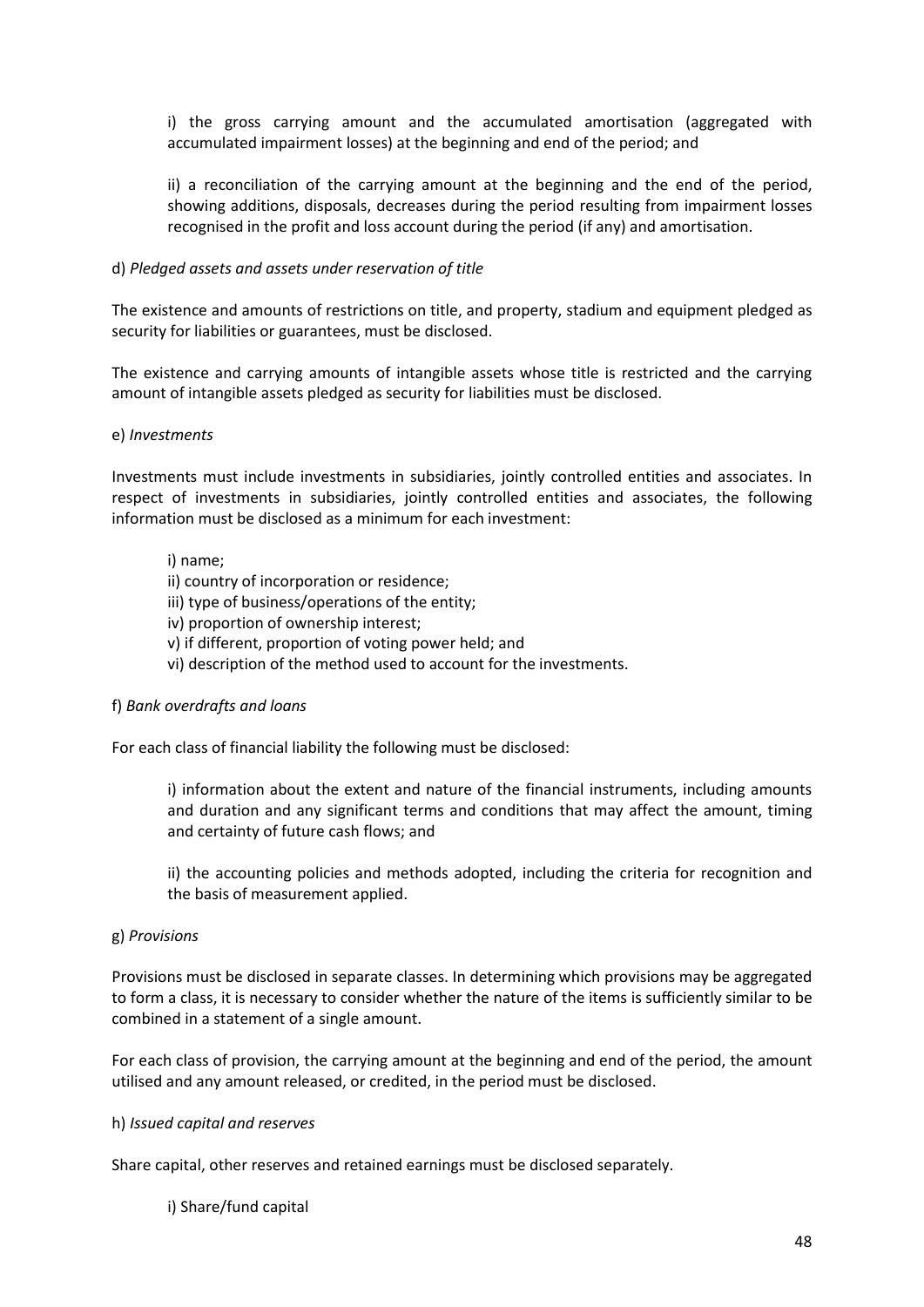In relation to share capital issued during the current year the following must be disclosed:

- number and type of shares issued;
- share premium (if applicable) arising on the shares issued;
- total amount raised as a result of the issuing of shares;
- reason for the issuing of new shares.

#### ii) Other reserves

Where items of property, stadium and equipment are stated at revalued amounts, the revaluation surplus, indicating the change for the period and any restrictions on the distribution of the balance to shareholders, must be disclosed.

#### iii) Retained earnings

The balance of retained earnings (i.e. accumulated profit or loss) at the beginning of the reporting period and at the balance sheet date, and the changes during the reporting period, must be disclosed.

#### i) *Controlling party*

When the Reporting Entity is controlled by another party, the related party relationship and the name of that party must be disclosed and, if different, that of the ultimate controlling party. This information must be disclosed irrespective of whether any transactions have taken place between the controlling parties and the reporting entity.

#### j) *Related party transactions*

If there have been transactions between related parties during the periods covered by the financial statements, the reporting entity must disclose the nature of the related party relationship, as well as information about those transactions and outstanding balances, including commitments, necessary for an understanding of the potential effect of the relationship on the financial statements. Items of a similar nature may be disclosed in aggregate except when separate disclosure is necessary for an understanding of the effects of related party transactions on the financial statements of the reporting entity.

As a minimum, disclosures must include for each related party:

- i) the amount and the nature of the transactions;
- ii) the amount of outstanding balances, including commitments, and:
	- their terms and conditions, including whether they are secured, and the nature of the consideration to be provided in settlement; and
	- details of any guarantees given or received;

iii) provisions for doubtful debts related to the amount of outstanding balances; and

iv) the expense recognised during the period in respect of bad or doubtful debts due from related parties.

The disclosures required must be made separately for each of the following categories: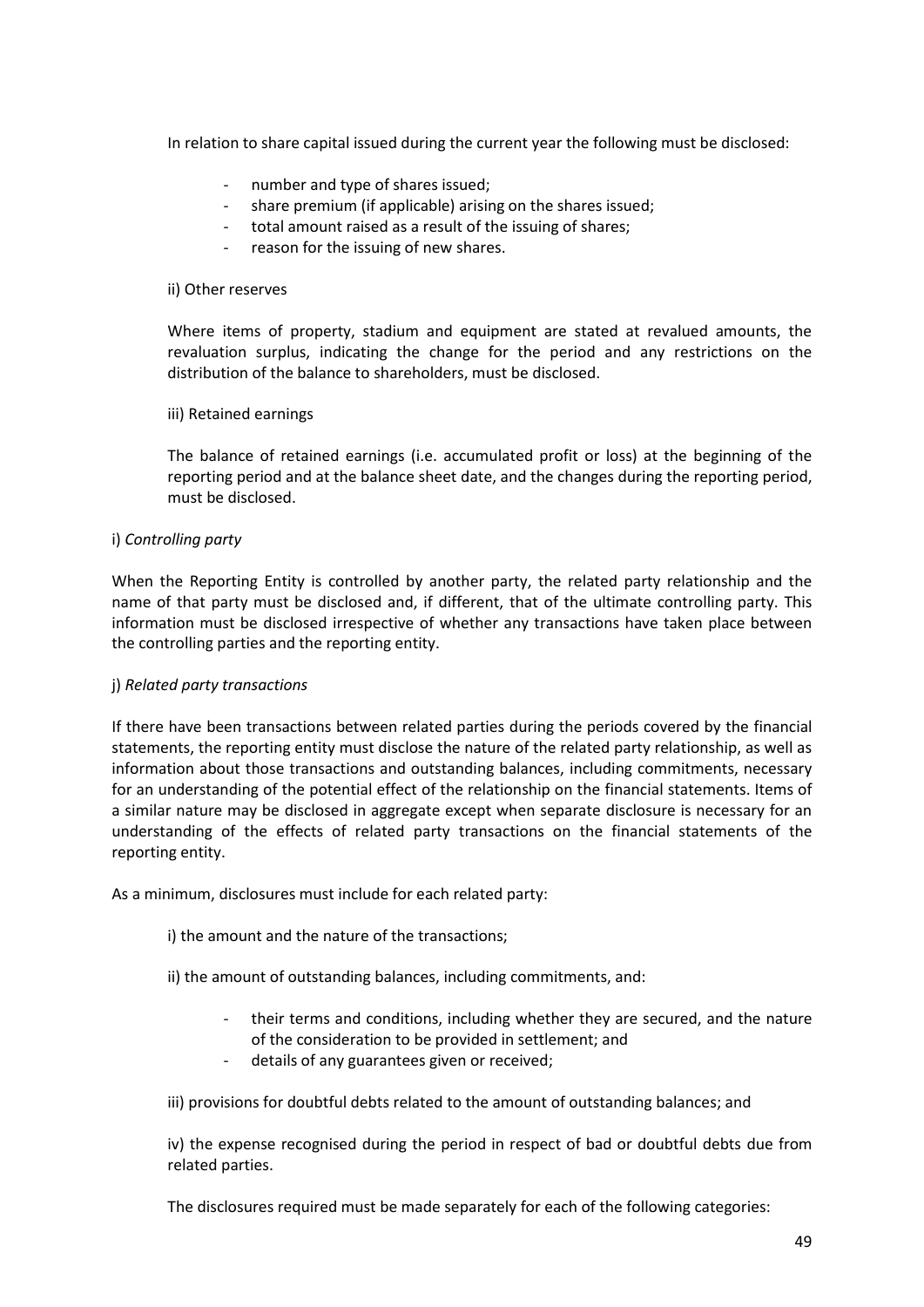- the parent;
- entities with joint control or significant influence over the reporting entity;
- subsidiaries;
- associates;
- joint ventures in which the reporting entity is a venturer;
- key management personnel of the entity or its parent; and
- other related parties.

Confirmation that related party transactions were made on terms equivalent to those that prevail in arm's length transactions must be made if such terms can be substantiated.

#### k) *Contingent liabilities*

Unless the possibility of any outflow in settlement is remote, the reporting entity must disclose for each class of contingent liability at the statutory closing date a brief description of the nature of the contingent liability and, where practicable:

- i) an estimate of its financial effect;
- ii) an indication of the uncertainties relating to the amount or timing of any outflow; and
- iii) the possibility of any reimbursement.
- l) *Events after the balance sheet date*

Material non-adjusting events after the balance sheet date must be disclosed (the nature of the event and an estimate of its financial effect, or a statement that such an estimate cannot be made). Examples of such events are:

i) fixed-term borrowing approaching maturity without realistic prospects of renewal or repayment;

- ii) substantial operating losses;
- iii) discovery of material fraud or errors that show the financial statements are incorrect;

iv) management determining that it intends to liquidate the entity or to cease trading, or that it has no realistic alternative but to so do;

- v) player transactions where the amounts paid or received are significant;
- vi) transactions relating to property for example, in relation to the club's stadium.
- m) *Other disclosures*
	- i) Agents/intermediaries fees

The total amount paid in the reporting period to or for the benefit of agents/intermediaries must be disclosed.

ii) Players' economic rights (or similar)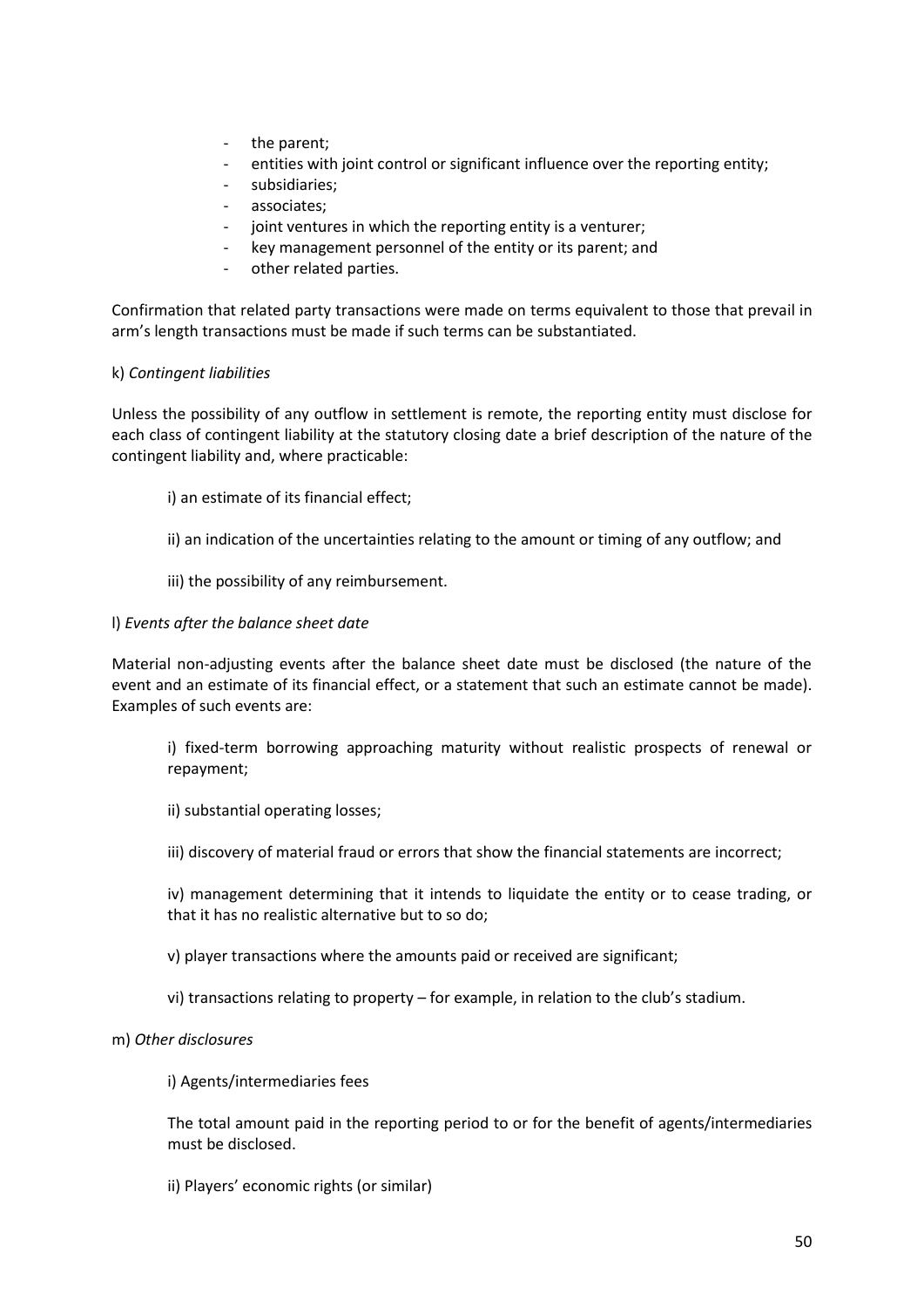For any player for whom the economic rights or similar are not fully owned by the Licence Applicant, the name of the player and the percentage of economic rights or similar held by the Licence Applicant at the beginning of the period (or on acquisition of the registration) and at the end of the period must be disclosed.

#### iii) Tax expense

The components of tax expense must be disclosed separately. That is, the aggregate amount included in the determination of net profit or loss for the reporting period in respect of current and/or deferred tax.

#### iv) Miscellaneous

Any additional information or disclosure that is not presented on the face of the balance sheet, profit and loss account or cash flow statement, but is relevant to an understanding of any of those statements and/or is required to meet the minimum financial information requirements, must be disclosed.

#### **F. Player identification table**

1. All Licence Applicants must prepare and submit to the Licensor a player identification table.

2. The player identification table must be provided to the auditor, who must reconcile the aggregate figures in the player identification table to the relevant figures in the balance sheet and profit and loss account in the audited annual financial statements. However, the player identification table does not need to be disclosed within the annual financial statements.

3. The minimum information to be included in the player identification table in respect of each relevant player is as follows:

a) Name and date of birth;

b) Start date of original player contract and end date of current contract;

- c) Costs of acquiring the player's registration;
- d) Accumulated amortisation brought forward and as at the end of the period;

e) Expense/amortisation in the period;

f) Impairment cost in the period;

g) Disposals (cost and accumulated amortisation);

h) Net book value (carrying amount);

i) Profit/(loss) from disposal of player's registration; and

j) sell-on rights (or similar) i.e. description and (If possible) quantification of any sell-on rights to a football club that formerly held the player's registration, excluding training compensation and/or solidarity contributions

4. Relevant players, about whom details are required in the table, are:

a) all players whose registration is held by the Licence Applicant at any time during the period and in respect of whom some direct acquisition cost has been incurred (at some point in time in the reporting period or prior periods); and

b) all players in respect of whom some income/profit (or loss) has been recognised (at some point in time in the reporting period).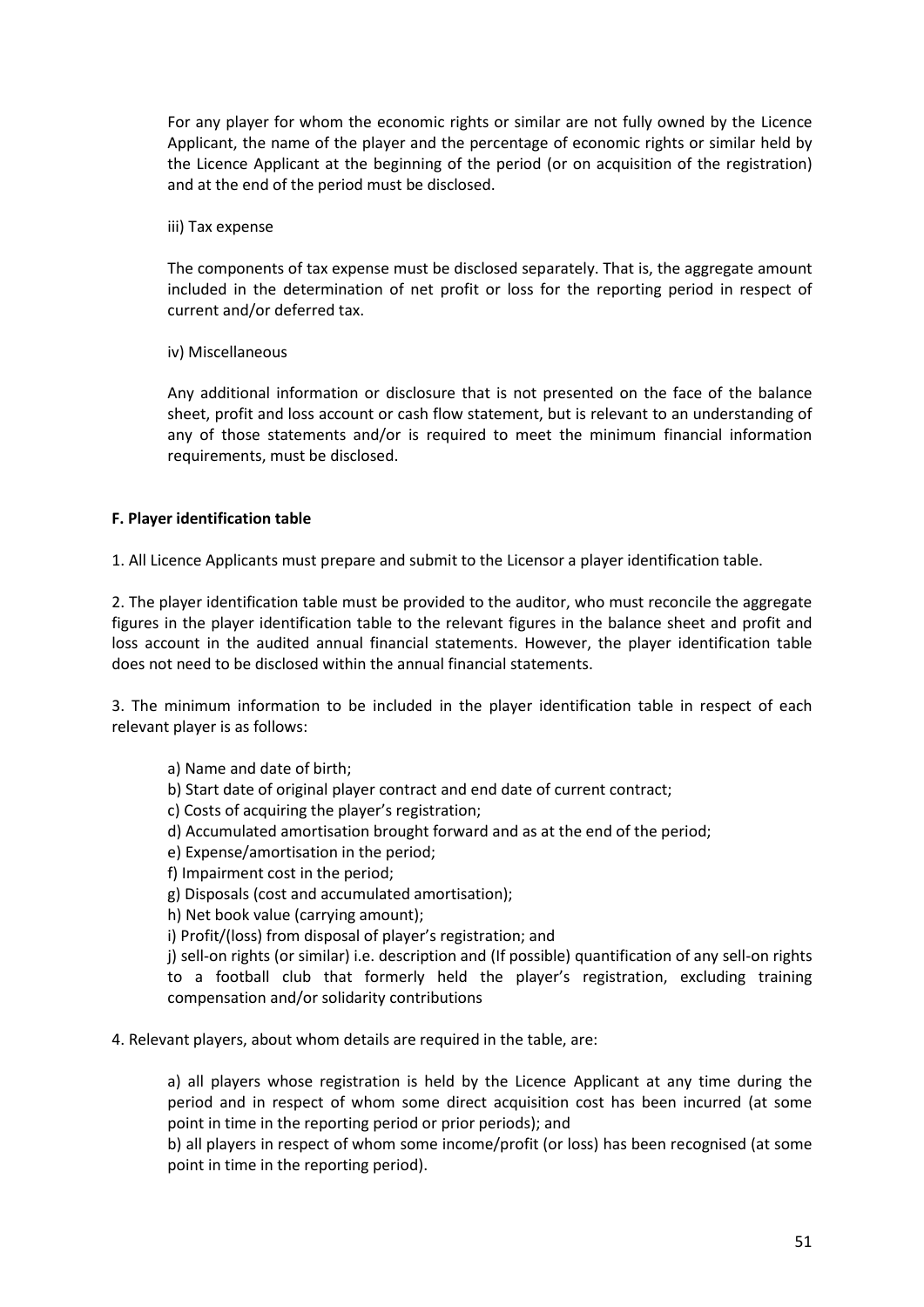#### **G. Financial review by management**

1. The annual financial statements must include a financial review or commentary by management (sometimes referred to as a directors' report) that describes and explains the main features of the reporting entity's financial performance and financial position and the principal risks and uncertainties it faces.

2. The annual financial statements must also include the names of persons who were members of the executive body, or board of directors, and of the supervisory bodies of the reporting entity at any time during the year.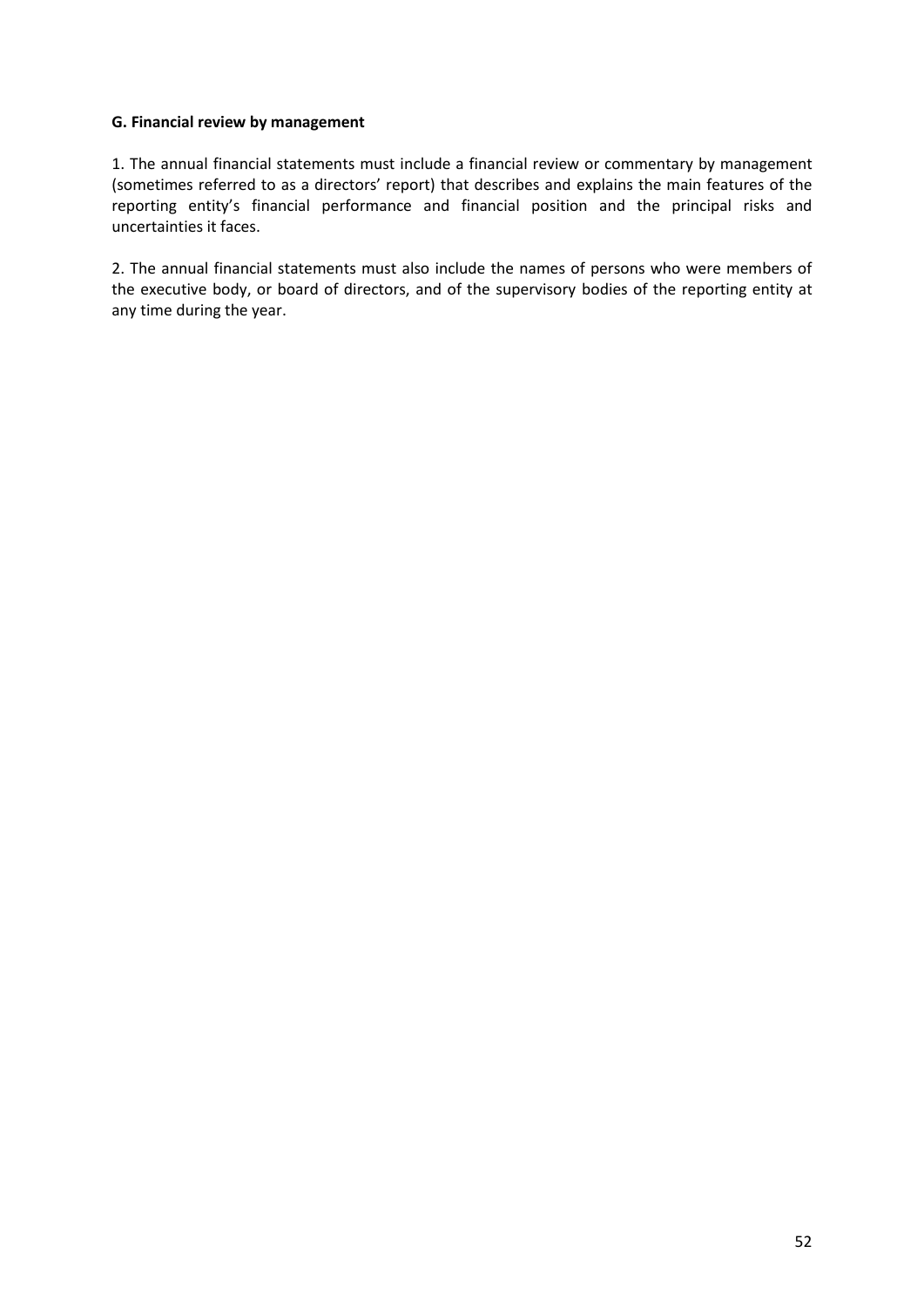## **ANNEX 3: Basis for the preparation of financial statements**

## **A. Principles**

1. Annual financial statements as defined in Article 19(2) must be based on the Companies (Accounts) Act 1999 – regardless of the legal structure of the Licence Applicant.

2. Annual financial statements must be prepared on the assumption that the Licence Applicant is a going concern, meaning it will continue in operation for the foreseeable future. It is assumed that the Licence Applicant has neither the intention nor the necessity to go into liquidation, cease trading or seek protection from creditors pursuant to laws or regulations.

3. The above-mentioned financial reporting framework, suitable as the basis for the preparation of the annual financial statements, must contain certain underlying principles including:

- a) fair presentation;
- b) consistency of presentation;
- c) accrual basis for accounting;
- d) separate presentation of each material class of items;
- e) no offsetting of assets and liabilities or income and expenses.

4. Notwithstanding that each licence applicant has to prepare audited annual financial statements under its own national accounting practice for incorporated companies, the International Financial Reporting Standards or the International Financial Reporting Standard for Small and Medium-sized Entities, these regulations include specific accounting requirements to be complied with as set out in Annex VII, B to F.

5. The licence applicant must prepare supplementary information (to be submitted to the licensor) if the accounting requirements described in this annex are not met by the disclosures and accounting treatment in the audited annual financial statements. The supplementary information must include a restated balance sheet, profit and loss account and any associated notes to meet the requirements set out below. There must also be included a note (or notes) reconciling the results and financial position shown in the supplementary information document to those shown in the audited financial statements (that were prepared under the national accounting practice). The restated financial information must be assessed by the auditor by way of agreed-upon procedures.

6. The annual financial statements must be approved by management and this must be evidenced by way of a brief statement and signature on behalf of the executive body of the reporting entity.

## **B. Consolidation/combination requirements**

1. The financial information of all entities included in the reporting perimeter (as defined in Article 19(1)) must be either consolidated or combined as if they were a single company.

2. Consolidated financial statements are the financial statements of a group in which the assets, liabilities, equity, income, expenses and cash flows of the parent and its subsidiaries are presented as those of a single company.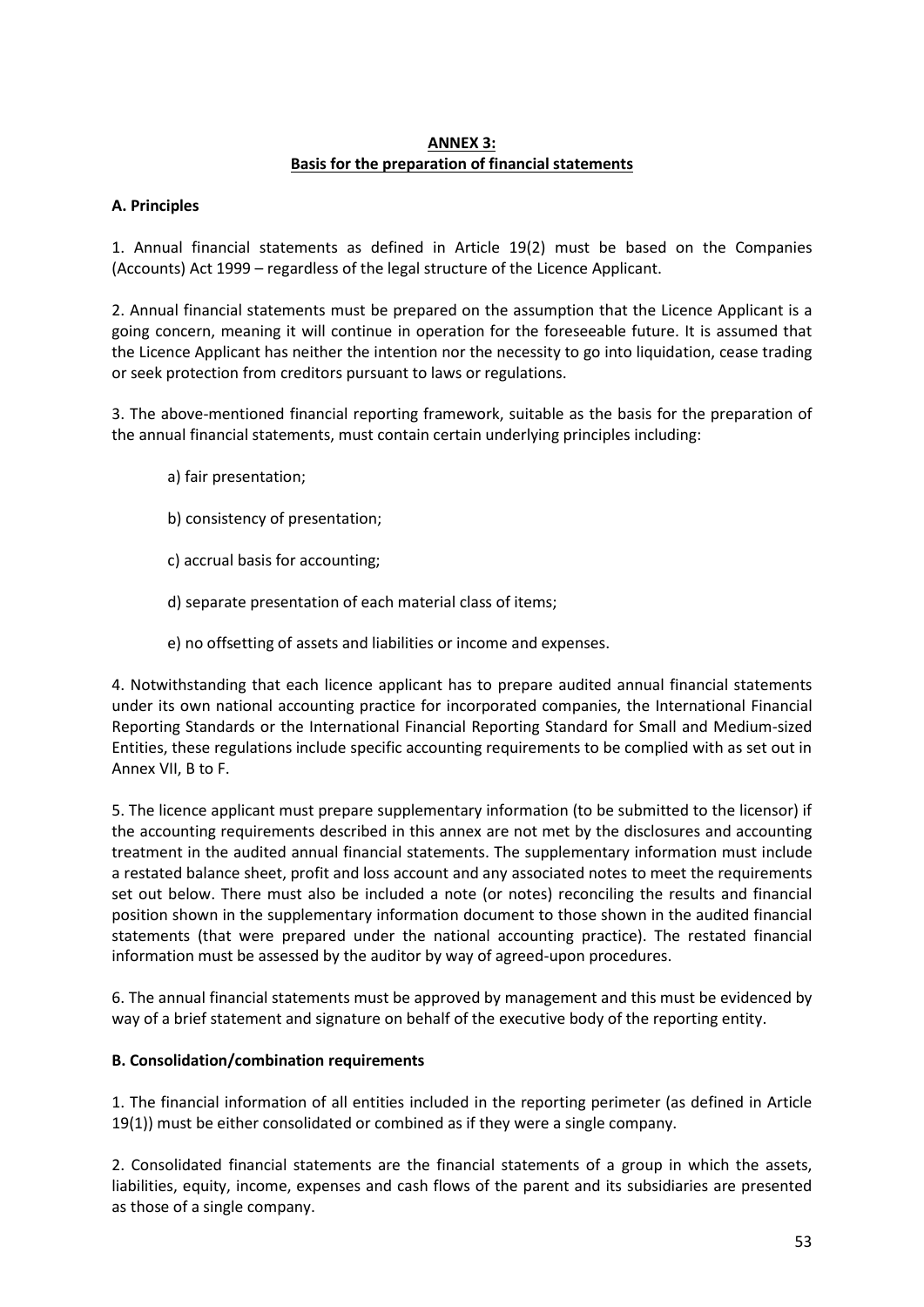3. Combined financial statements are those that include information about two or more commonly controlled entities without information about the controlling entity.

## **C. Accounting requirements for the permanent transfer of a player's registration**

1. Licence Applicants that capitalise the costs of acquiring a player's registration as an intangible asset must apply certain minimum accounting requirements as described in paragraph 3 of this part C.

3. If a Licence Applicant has an accounting policy to expense the costs of acquiring a player's registration rather than capitalise them as an intangible asset, and this is permitted under Gibraltar Generally Accepted Accounting Practice, it must apply the minimum accounting requirements set out below.

4. The minimum accounting requirements for Licence Applicants that capitalise the costs of acquiring a player's registration as an intangible asset are as follows:

a) The acquisition of a player's registration must be recognised in the financial statements when all significant conditions for the transfer to take place have been satisfied, i.e. it is effectively unconditional, which means that there must be a legally binding agreement between the two clubs and between the acquiring club and the player.

b) Only direct costs of acquiring a player's registration can be capitalised. For accounting purposes, the carrying value of an individual player must not be revalued upwards, even though management may believe market value is higher than carrying value. In addition, whilst it is acknowledged that a Licence Applicant may be able to generate some value from the use and/or transfer of locally trained players, for accounting purposes costs relating to an applicant's own youth sector must not be included in the balance sheet – as only the cost of players purchased is to be capitalised. All forms of consideration to and/or benefit of players (such as sign-on fees) must be treated as employee benefits expenses and not costs of acquiring a player's registration. Finance costs arising in respect of borrowings are treated as finance costs and are not costs of acquiring a player's registration even if the borrowings were obtained to help finance the acquisition of player registrations.

c) Amortisation must begin when the player's registration is acquired. Amortisation ceases when the asset is fully amortised or derecognised (i.e. the registration is considered as being permanenty transferred to another club), whichever comes first.

d) In respect of each individual player's registration, the depreciable amount must be allocated on a systematic basis over its useful life. This is achieved by the systematic allocation of the cost of the asset as an expense over the period of the player's contract. If the period of a player's contract with the club is extended, then the intangible asset carrying value of the player's registration plus any additional directly attributable contract negotiation costs (e.g. agent/intermediary fees) are to be amortised over the extended period of the player's contract or over the remaining period of the original contract.

e) All capitalised player values must be reviewed individually each year by management for impairment. If the recoverable amount for an individual player is lower than the carrying amount on the balance sheet, the carrying amount must be adjusted to the recoverable amount and the adjustment charged to the profit and loss account as an impairment cost.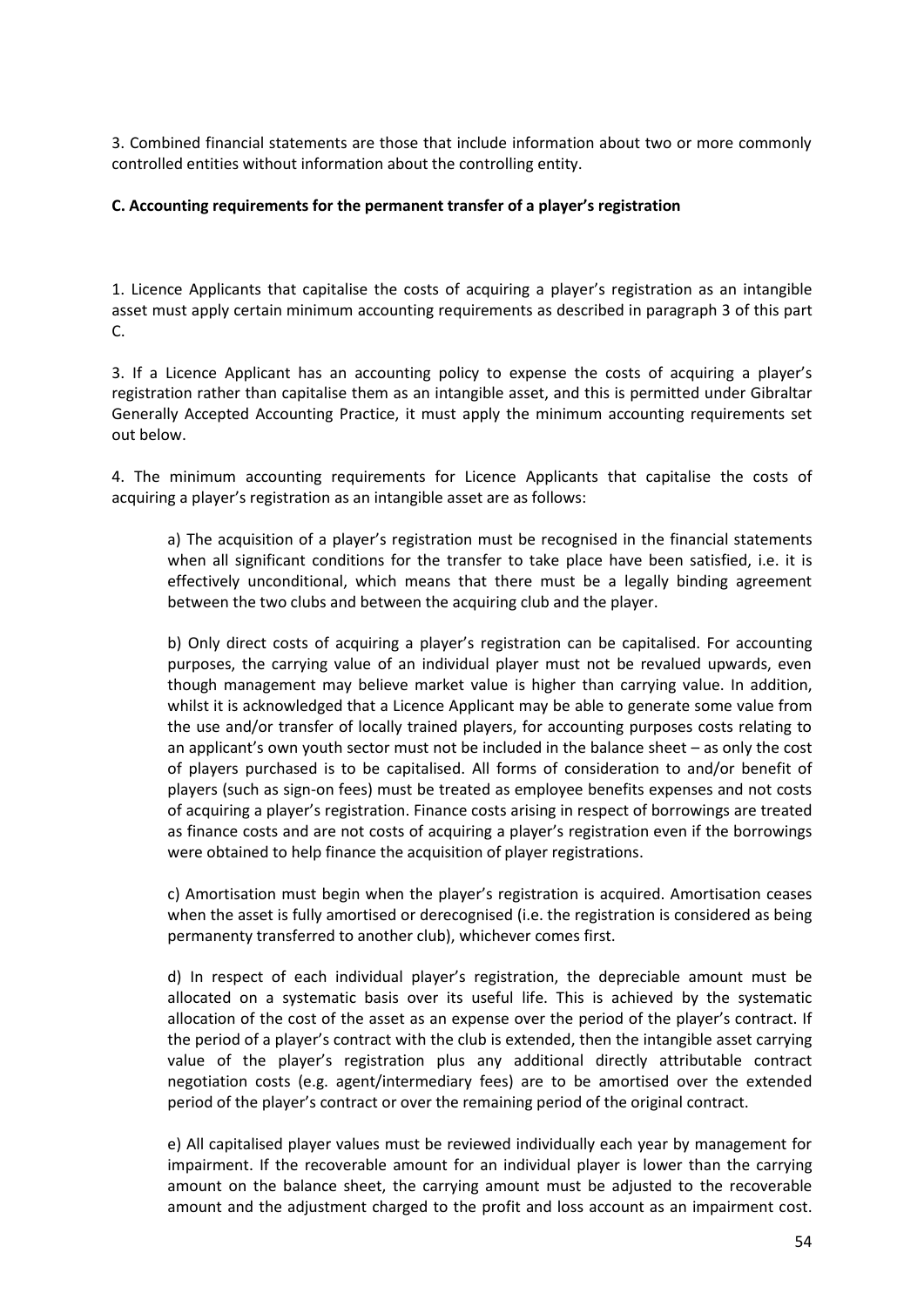Licence applicants should apply consistent accounting policies in respect of player registration costs.

In exceptional circumstances when it becomes clear by the statutory closing date that:

i) a player will not be able to play again with the club, for example if he suffers a career-threatening injury or he is permanently unable to play professional football, then the net book value of the player's registration on the balance sheet must be fully impaired in that reporting period. The following events do not represent a cause for recognising impairment loss:

• A player suffers an injury in a reporting period and is temporarily unable to play professional football with the club, or

• A player suffers a decline in fitness or ability and is not selected for participation in first-team matches.

In this regard, future wages of players suffering from a career-threatening injury or he is permanently unable to play professional football must continue to be recognised as employee benefits expenses throughout the duration of the player's contract.

ii) the management of the club is committed to permanently transfer the registration of a player and the transfer occurs just after the statutory closing date, then the net book value of the player's registration on the balance sheet can be impaired if the disposal proceeds for the permanent transfer of the player's registration to the new club is lower than his net book value. The accounting principle must be disclosed in the financial statements and must be applied consistently from one accounting period to another.

e) The profit/(loss) on the disposal of a player's registration to another club to be recognised in the profit and loss account is the difference between the disposal proceeds (net of any sales costs) and the residual carrying value of the player's registration in the balance sheet as at the date of the transfer. The disposal of a player's registration must be recognised in the licence applicant's financial statements when all significant conditions for the transfer to take place have been satisfied, i.e. it is effectively unconditional and the risks and rewards have been transferred to the new club.

## **D. Accounting requirements for the temporary transfer of a player's registration**

1. The minimum accounting requirements for licence applicants that have transactions in respect of the temporary transfer of a player's registration (loan) are as follows:

2. Loan fees received/paid must be reported as player transfer income/expense.

3. Loan of a player from the lender club to the new club with no obligation/option to buy

a) The loan fees received/receivable by the lender club, if any, must be recognised as income over the period of the loan arrangement. The lender club will continue to recognise the original costs of acquiring the player's registration as an intangible asset on its balance sheet and to allocate systematically the cost of the asset as an amortisation expense over the period of the player's contract.

b) The loan fees paid/payable by the new club, if any, must be recognised as an expense over the period of the loan arrangement. If the player's salary is taken over by the new club, it must be recognised as an employee benefits expense over the player's loan term.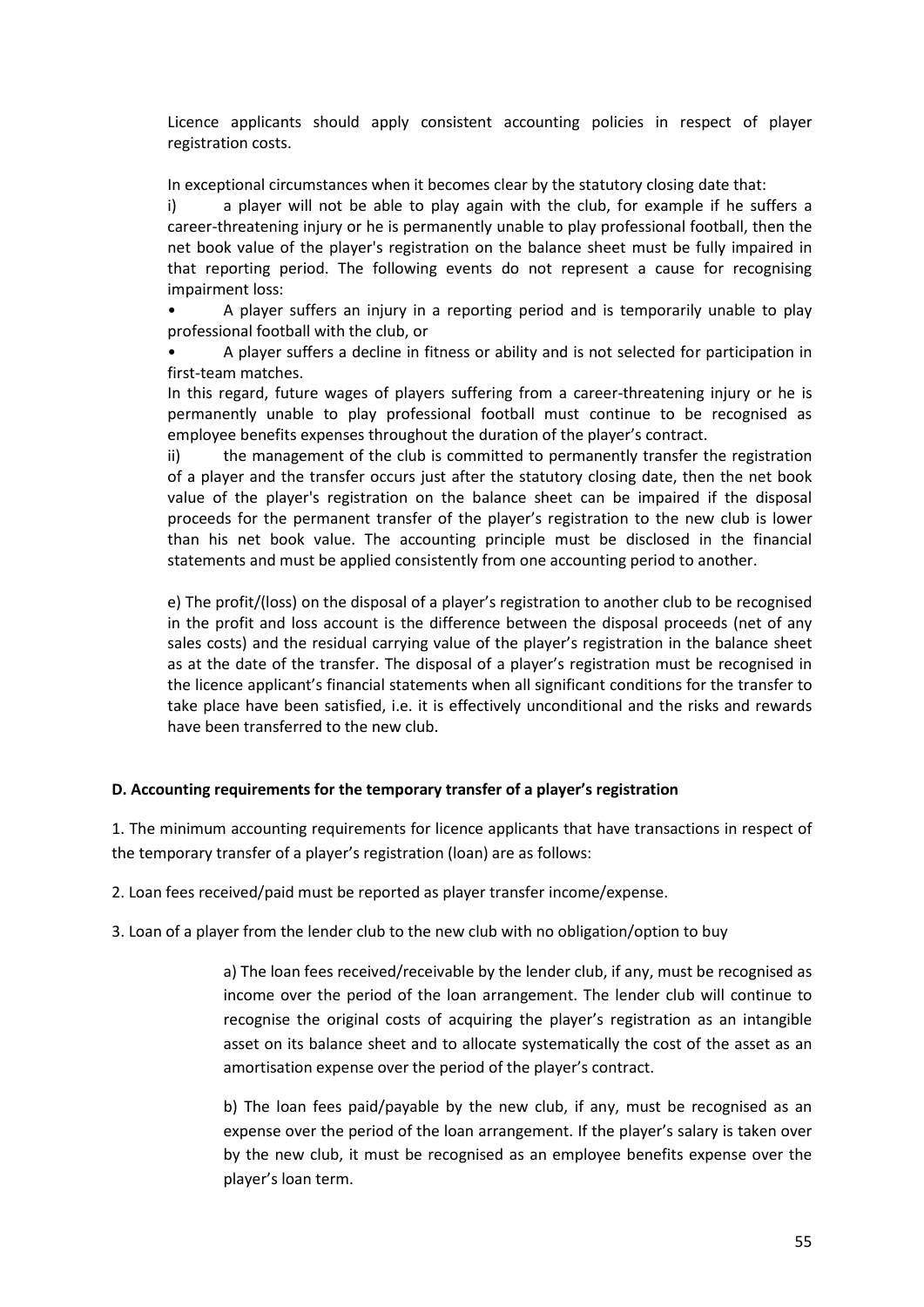4. Loan of a player from the lender club to the new club with an unconditional obligation to buy

a) The loan must be reflected by the lender club as a permanent transfer and the player's registration rights must be derecognised from its intangible assets. The proceeds from the loan and from the future permanent transfer must be recognised from the inception of the loan agreement.

b) The direct costs of the loan and the future permanent transfer for the new club must be recognised by the new club in accordance with the accounting requirements for permanent acquisition of a player's registration. 72

5. Loan of a player from the lender club to the new club with an option to buy

a) The transaction must be recorded as a loan by the lender club until the option is exercised by the new club. When the option is exercised, any remaining proceeds of the loan and proceeds of the future permanent transfer must be recognised in accordance with the accounting requirements for the permanent disposal of player's registration.

b) When the option is exercised by the new club, any remaining costs of the loan and the costs of the future permanent transfer must be recognised by the new club in accordance with the accounting requirements for the permanent acquisition of a player's registration.

6. Loan of a player from the lender club to the new club with a conditional obligation to buy

a) If a condition is considered to be virtually certain, then the player's registration must be recognised by both clubs as a permanent transfer from the inception of the loan agreement.

b) If the fulfilment of a condition cannot be assessed with sufficient certainty to trigger the permanent transfer from the inception of the loan, then the player's registration must be recognised first as a loan and then as a permanent acquisition of a player's registration.

## **E. Accounting requirements for specific expense items**

## 1. Incentive/bonus expenses for employees

a) All forms of consideration given by an entity in exchange for service rendered by an employee, including any bonuses and incentives such as performance-related consideration, contract signing fees, and loyalty incentives, must be reported as employee benefits expenses.

b) Bonus and/or incentive payments that are payable in full by the club to a person with no further condition or service obligation (i.e. the club has no choice but to make the payments) must be recognised as employee benefits expenses when triggered.

c) Bonus and/or incentive payments that are dependent on a certain future condition being satisfied by the player and/or the club, such as a player's participation in matches and/or the club's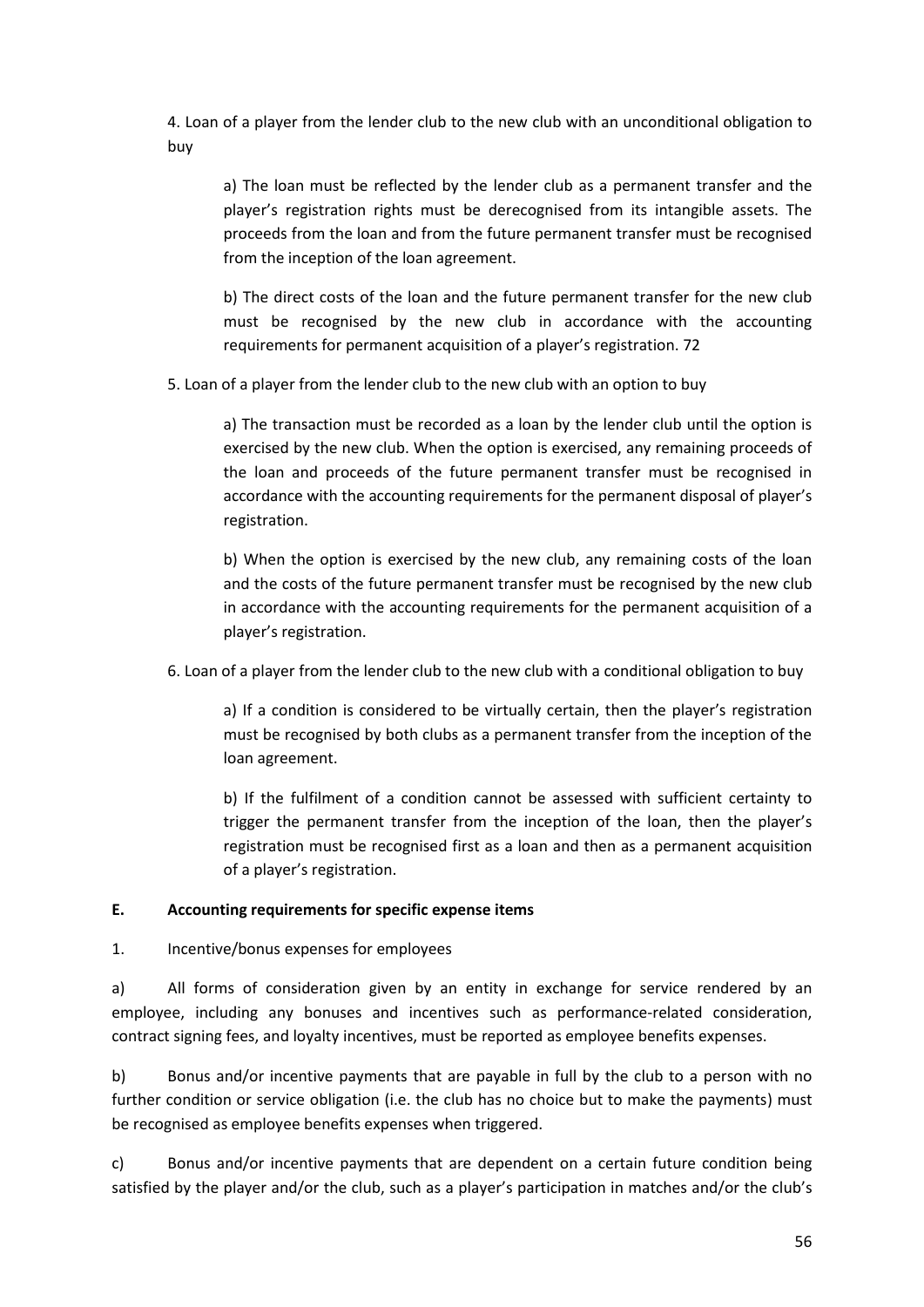competition performance, must be recognised as employee benefits expenses at the point in time when the condition has been satisfied or its fulfilment becomes highly probable.

d) Incentive and/or bonus to players when entering and/or extending an employment agreement with any condition or service obligation must be recognised on a systematic basis over the relevant period.

## 2. Termination benefits to employees

A club must recognise in full the expense of termination benefits to an employee when the club can no longer withdraw the offer of those benefits.

## **F. Accounting requirements for specific revenue items**

## 1. Season tickets and similar revenues

Revenue in respect of season ticket sales or similar match-related sales must be recognised on a proportionate basis at the point in time when the relevant matches take place during the season.

## 2. Broadcasting and/or prize money revenues

a) Revenue in respect of broadcasting rights and/or other consideration for participation in a competition which are fixed considerations must be recognised on a proportionate basis at the point in time when the relevant matches take place during the season.

b) Revenue in respect of broadcasting rights and/or consideration for participation in a competition which are variable considerations dependent on certain conditions being satisfied by the club (such as competition performance bonuses) must be recognised at the point in time when the performance obligations are satisfied.

## 3. Sponsorship and commercial revenues

a) Revenue in respect of sponsorship rights which are fixed considerations must be recognised on a proportionate basis over the period covered by the sponsorship rights contract.

b) Revenue in respect of sponsorship rights which are variable considerations dependent on certain conditions being satisfied by the club (such as competition performance bonuses) must be recognised at the point in time when the performance obligations are satisfied.

c) Any non-cash consideration as part of a sponsorship contract must be measured at fair value.

## 4. Donations and grants

a) A donation is an unconditional gift of consideration that must be recognised as other operating income when received.

b) Grants must not be recognised in the accounts of the club until there is reasonable assurance that the club will comply with the conditions to receive the grant and the grant will be received. Then, a grant must be recognised in profit and loss on a systematic basis over the reporting periods in which the club recognises as expenses the related costs for which the grants were intended to compensate. Therefore, grants in respect of specific expenses are recognised in profit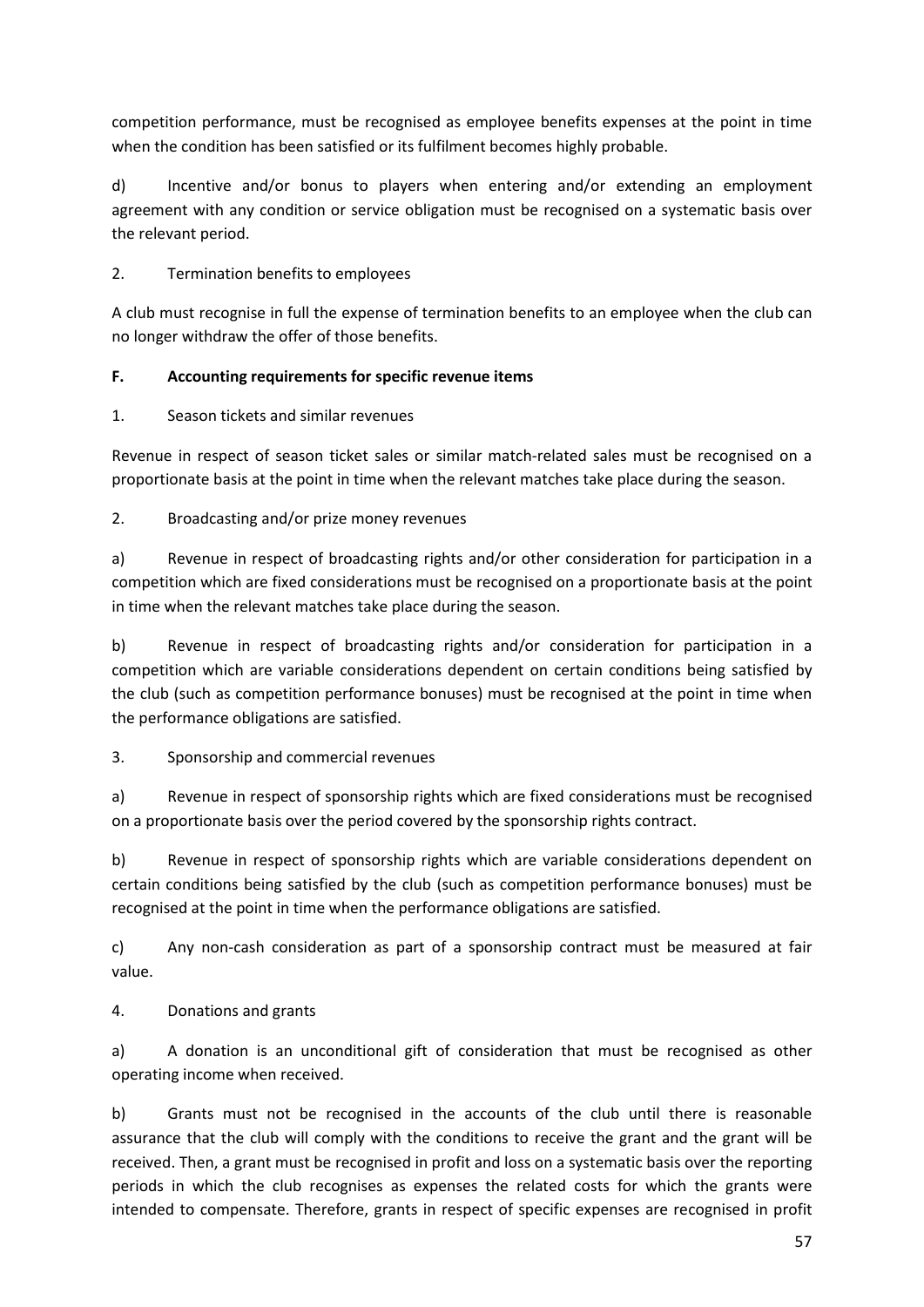and loss in the same reporting period(s) as the relevant expenses. Similarly, grants related to depreciable assets are recognised in profit and loss over the reporting periods and in the proportions in which depreciation expenses on those assets is recognised. A grant that becomes receivable as compensation for expenses or losses already incurred or for the purpose of giving immediate financial support with no future related costs must be recognised in profit or loss in the period in which it becomes receivable.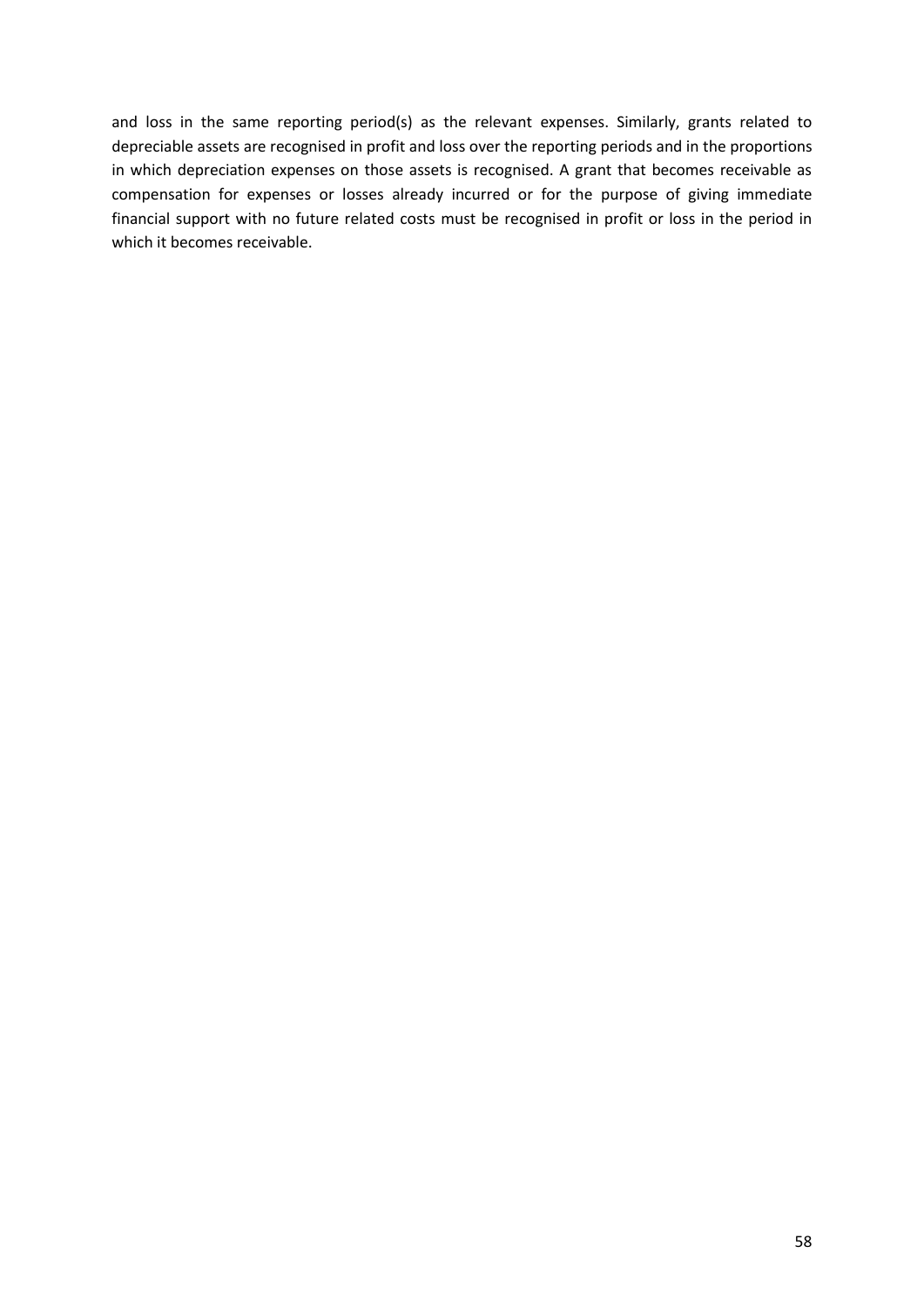## **ANNEX 4: Notion of 'overdue payables'**

1. Payables are considered as overdue if they are not paid according to the contractual or legal terms.

2. Payables are not considered as overdue, within the meaning of these Regulations, if the Licence Applicant (i.e. debtor club) is able to prove by 31 March (in respect of Articles 19(3), 19(4) and 19(5)) that:

a) it has paid the relevant amount in full; or

b) it has concluded an agreement which has been accepted in writing by the creditor to extend the deadline for payment beyond the applicable deadline (note: the fact that a creditor may not have requested payment of an amount does not constitute an extension of the deadline); or

c) it has brought a legal claim which has been deemed admissible by the competent authority under national law or has opened proceedings with the national or international football authorities or relevant arbitration tribunal contesting liability in relation to the overdue payables; however, if the club licensing bodies consider that such claim has been brought or such proceedings have been opened for the sole purpose of avoiding the applicable deadlines set out in these Regulations (i.e. in order to buy time), the relevant amount will still be considered as an overdue payable; or

d) it has contested to the competent authority under national law, the national or international football authorities or the relevant arbitration tribunal, a claim which has been brought or proceedings which have been opened against it by a creditor in respect of overdue payables and is able to demonstrate to the reasonable satisfaction of the club licensing bodies that it has established reasons for contesting the claim or proceedings which have been opened; however, if the club licensing bodies consider the reasons for contesting the claim or proceedings which have been opened as manifestly unfounded, the amount will still be considered as an overdue payable; or

e) it is able to demonstrate to the reasonable satisfaction of the relevant decision-making bodies (Licensor and/or UEFA Club Financial Control Body) that it has taken all reasonable measures to identify and pay the creditor club(s) in respect of training compensation and solidarity contributions (as defined in the FIFA Regulations on the Status and Transfer of Players).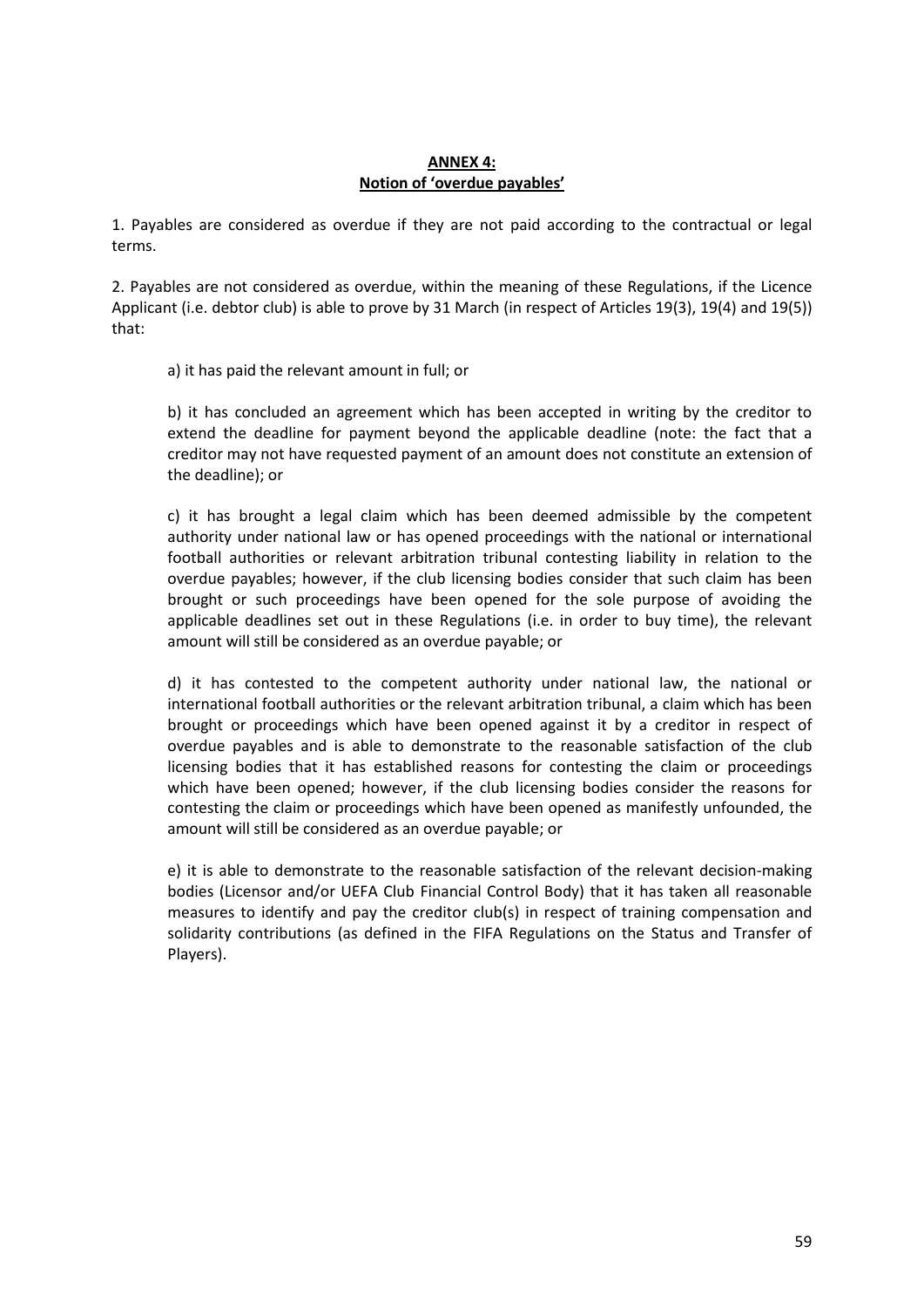#### **ANNEX 5:**

## **Licensor's assessment procedures for the financial criteria and requirements**

## **A. Principle**

The licensor defines the assessment procedures, ensuring equal treatment of all clubs applying for a licence. It assesses the documentation submitted by the clubs, considers whether this is appropriate and determines to its reasonable satisfaction whether each criterion has been met and what further information, if any, is needed for each licence to be granted.

The assessment processes to check compliance with the financial criteria set out in Article 22 comprise specific assessment steps that must be followed by the Licensor as set out below.

## **B. Assessment of the auditor's report on the annual financial statements**

1. In respect of the annual financial statements, the Licensor must perform the following minimum assessment procedures:

a) Assess whether the selected reporting perimeter is appropriate for club licensing purposes.

b) Assess the information (annual financial statements that may also include supplementary information) submitted to form a basis for its licensing decision.

c) Read and consider the annual financial statements and the auditor's report thereon.

d) Address the consequences of any modifications to the auditor's report (compared to the normal form of unqualified report) and/or deficiencies compared to the minimum disclosure and accounting requirements according to paragraph 2 below.

2. Having assessed the reporting perimeter and read the auditor's report on the annual financial statements, the Licensor must assess these according to the items below:

a) If the reporting perimeter does not meet the requirements of Article 19(1), the licence must be refused.

b) If the auditor's report has an unqualified opinion, without any modification, this provides a satisfactory basis for granting the UEFA Licence.

c) If the auditor's report has a disclaimer of opinion or an adverse opinion, the UEFA Licence must be refused, unless a subsequent audit opinion without disclaimer of opinion or adverse opinion is provided (in relation to another set of financial statements for the same financial year that meet the minimum requirements) and the Licensor is satisfied with the subsequent audit opinion.

d) If the auditor's report has, in respect of going concern, either a key audit matter or a qualified 'except for' opinion, the UEFA Licence must be refused, unless either:

i) a subsequent audit opinion without going concern key audit matters or qualification is provided, in relation to the same financial year; or

ii) additional documentary evidence demonstrating the Licence Applicant's ability to continue as a going concern until at least the end of the Licence Season has been provided to, and assessed by, the Licensor to its satisfaction. The additional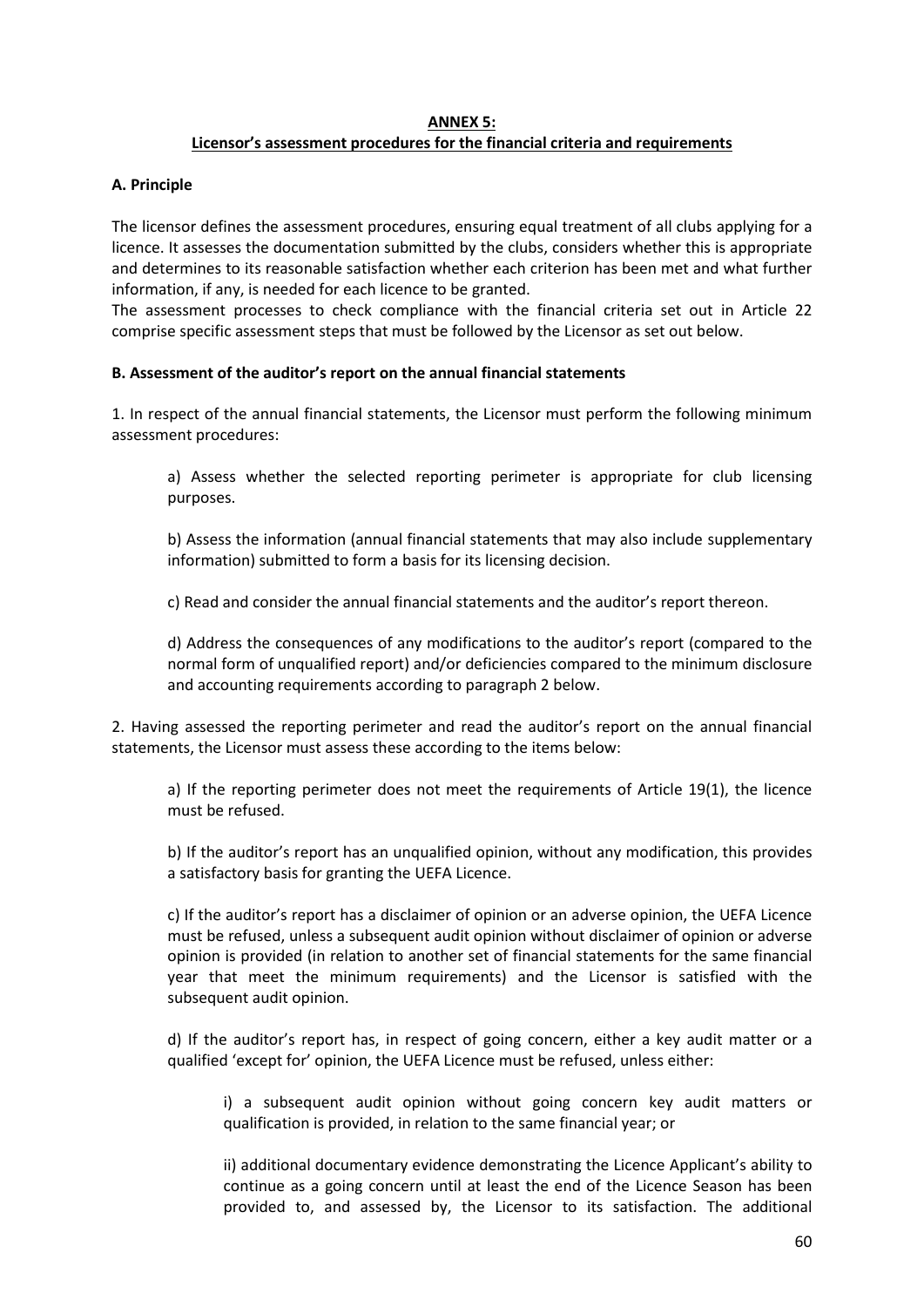documentary evidence includes, but is not necessarily limited to, the information described in Article 19(6) (Future Financial Information).

e) If the auditor's report has, in respect of a matter other than going concern, either a key audit matter or a qualified 'except for' opinion, then the Licensor must consider the implications of the modification for club licensing purposes. The UEFA Licence may be refused unless additional documentary evidence is provided and assessed to the satisfaction of the Licensor. The additional evidence that may be requested by the Licensor will be dependent on the reason for the modification to the audit report.

f) If the auditor's report makes a reference to any situation defined in Article  $19(5)(b)(iv)$ , the UEFA Licence must be refused.

3. If the Licence Applicant provides supplementary information, the Licensor must additionally assess the auditor's report on the agreed-upon procedures in respect of the supplementary information. The UEFA Licence may be refused if this includes reference to errors and/or exceptions found.

#### **C. Assessment of overdue payables towards other clubs, employees and social/tax authorities**

1. In respect of the overdue payables towards other clubs, employees and social/tax authorities, the Licensor assesses the information submitted by the Licence Applicant, by performing the corresponding assessment according to paragraph 2, 3 and 4 below.

2. With regard to overdue payables towards other clubs, the Licensor must assess the information submitted by the Licence Applicant, in particular the transfers table and corresponding supporting documents, as detailed below:

a) Reconcile the total in the transfers table to the 'Accounts payable relating to player transfers' amount in the annual financial statements as at 31 December.

b) Check the mathematical accuracy of the transfers table.

c) Select all or a sample of player transfers/loans, compare the corresponding agreements with the information contained in the transfers table and highlight the selected transfers/loans.

d) Select all or a sample of transfer payments, compare them with the information contained in the transfers table and highlight the selected payments.

e) If there is an amount due as at 31 March that concerns a transfer that occurred before 31 December of the previous year, examine that by 31 March at the latest:

i) an agreement has been reached as per Annex 4 (2) (b); or

ii) a dispute/claim/proceeding has been brought as per Annex 4 (2) (c) or has been contested as per Annex 4 (2) (d); or

iii) all reasonable measures have been taken as per Annex 4 (2) (e).

f) Examine all or a selection of bank statements in support of payments.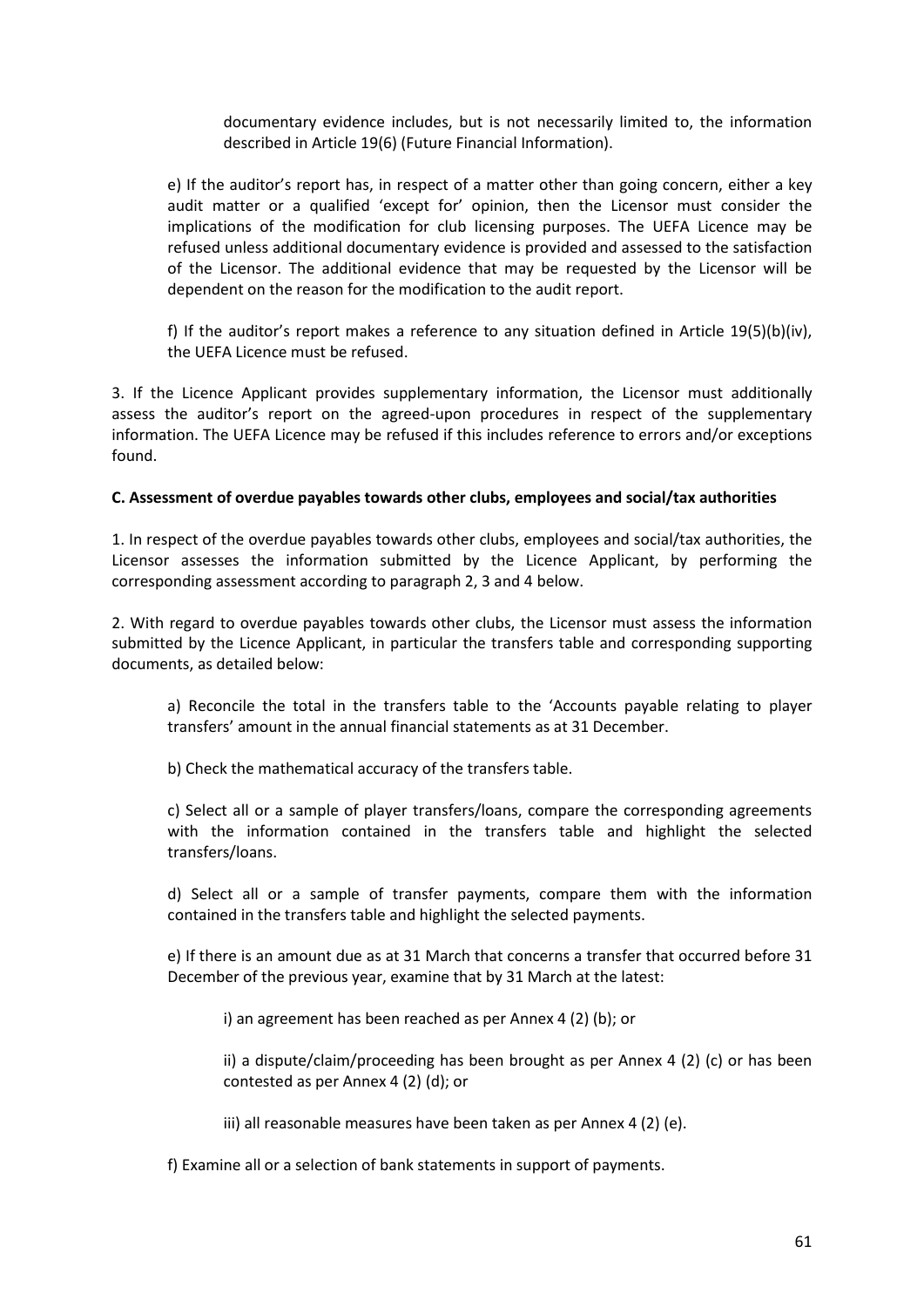g) If applicable: obtain and examine documents, including agreements with the relevant football club(s) and/or correspondence with the competent body, in support of e(i), e(ii) and/or e(iii) above.

3. With regard to overdue payables in respect of employees, the Licensor must assess the information submitted by the Licence Applicant, in particular the employees table and other corresponding supporting documents, as detailed below:

a) Obtain the employees table prepared by management.

b) Reconcile the total payable in the employees table to the 'Accounts payable to employees' amount in the annual financial statements as at 31 December.

c) Obtain and inspect all or a randomly selected sample of employee confirmation letters and compare the information to that contained in the employees table.

d) If, according to the Licensor, there is an amount due as at 31 March that refers to payables in respect of contractual or legal obligations in respect of its employees that arose before the previous 31 December, examine that, by 31 March at the latest:

i) an agreement has been reached as per Annex 4 (2) (b); or

ii) a dispute/claim/proceeding has been brought as per Annex 4 (2) (c) or has been contested as per Annex 4 (2) (d).

e) Examine all or a selection of bank statements in support of payments.

f) If applicable: examine documents, including agreements with the relevant employee(s) and/or correspondence with the competent body, in support of the representations under d(i) and/or d(ii) above.

4. With regard to overdue payables towards social/tax authorities, the Licensor must assess the information submitted by the Licence Applicant, in particular the social/tax table and other corresponding supporting documents, as detailed below:

a) Obtain the social/tax table prepared by management.

b) Reconcile the total payable in the social/tax table to the 'Accounts payable to social/tax authorities' amount in the annual financial statements as at 31 December.

c) Obtain corresponding supporting documents.

d) If, according to the Licensor, there is an amount due as at 31 March that refers to payables towards social/tax authorities as a result of contractual or legal obligations in respect of its employees that arose before the previous 31 December, examine that, by 31 March at the latest:

i) an agreement has been reached as per Annex 4 (2) (b); or

ii) a dispute/claim/proceeding has been brought as per Annex 4 (2) (c) or has been contested as per Annex 4 (2) (d).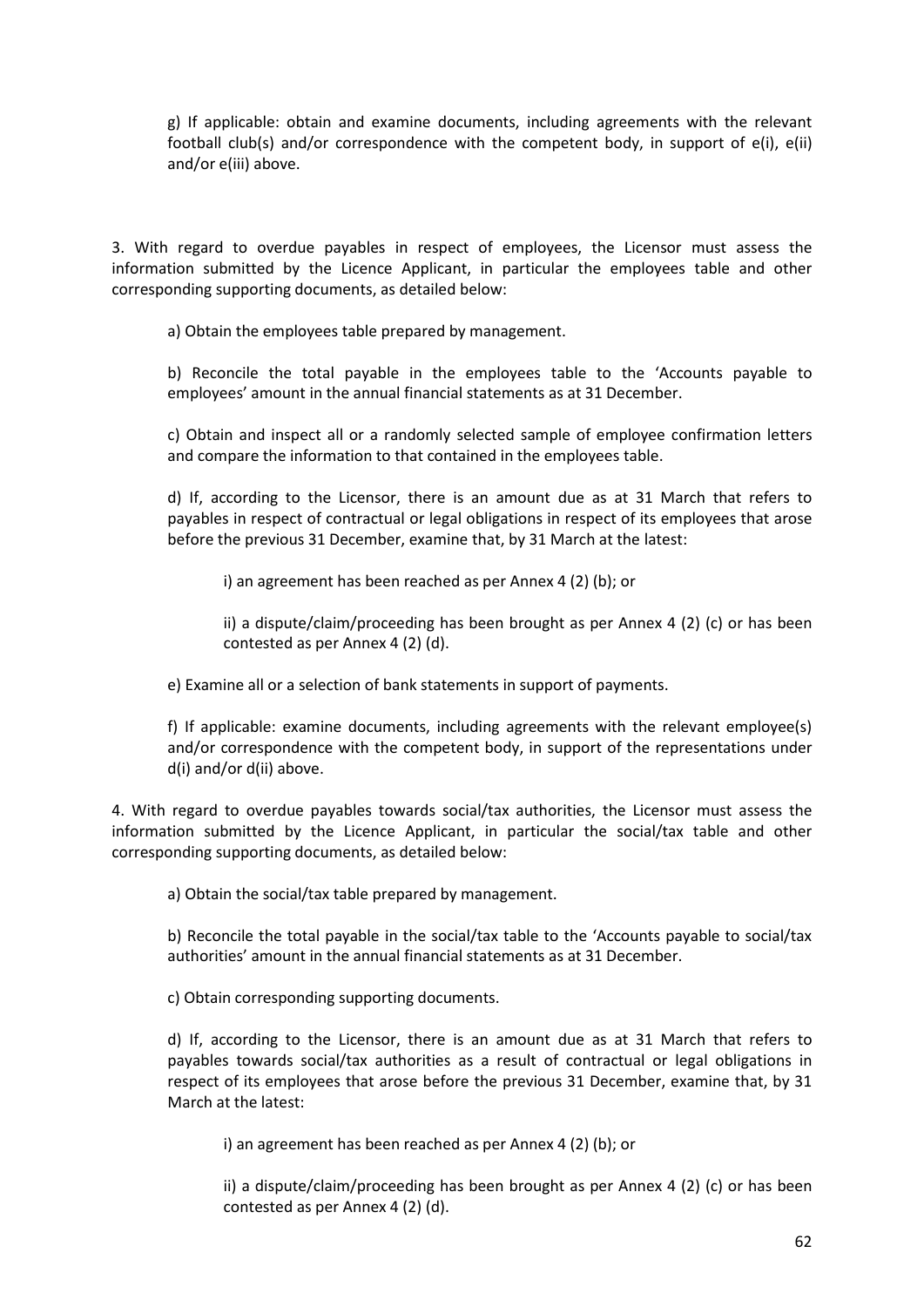e) Examine all or a selection of bank statements in support of payments.

f) If applicable: examine documents, including agreements with the relevant social/tax authorities and/or correspondence with the competent body, in support of the representations under d(i) and/or d(ii) above.

## **D. Assessment of the written representation letter prior to the licensing decision**

1. In respect of the written representation letter, the Licensor must read and consider the impact of any significant change that has occurred in relation to the club licensing criteria.

2. The Licensor must also read and consider the information in respect of any Event or Condition of Major Economic Importance, in combination with the annual financial statements, future financial information and any additional documentary assessment carried out by an auditor.

3. The Licensor must assess the Licence Applicant's ability to continue as a going concern until at least the end of the Licence Season. The UEFA Licence must be refused if, based on the financial information that the Licensor has assessed, in the Licensor's judgement, the Licence Applicant may not be able to continue as a going concern until at least the end of the Licence Season.

4. If the Licence Applicant or any parent company of the Licence Applicant included in the reporting perimeter is/was seeking protection or has received/is still receiving protection from its creditors pursuant to laws or regulations within the 12 months preceding the Licence Season, then the UEFA Licence must be refused. For the avoidance of doubt the UEFA Licence must also be refused even if the concerned entity is no longer receiving protection from its creditors at the moment the licensing decision is taken.

5. The licensor must check that the total amount paid in the latest reporting period to or for the benefit of agents/intermediaries and the last audited annual financial information assessed by the licensor have been made publicly available either on the licence applicant's website or the licensor's website.

#### **E. Assessment of the future financial information**

1. In respect of the future financial information the Licensor must assess whether or not an indicator as defined in Article 19(6) has been breached. If any indicator has been breached, the Licensor must assess the future financial information as defined in paragraph 2 below.

2. The assessment procedures must include, as a minimum, the following:

a) Check whether the future financial information is arithmetically accurate;

b) Through discussion with management and review of the future financial information, determine whether the future financial information has been prepared using the disclosed assumptions and risks;

c) Check that the opening balances contained within the future financial information are consistent with the balance sheet shown in the immediately preceding audited annual financial statements; and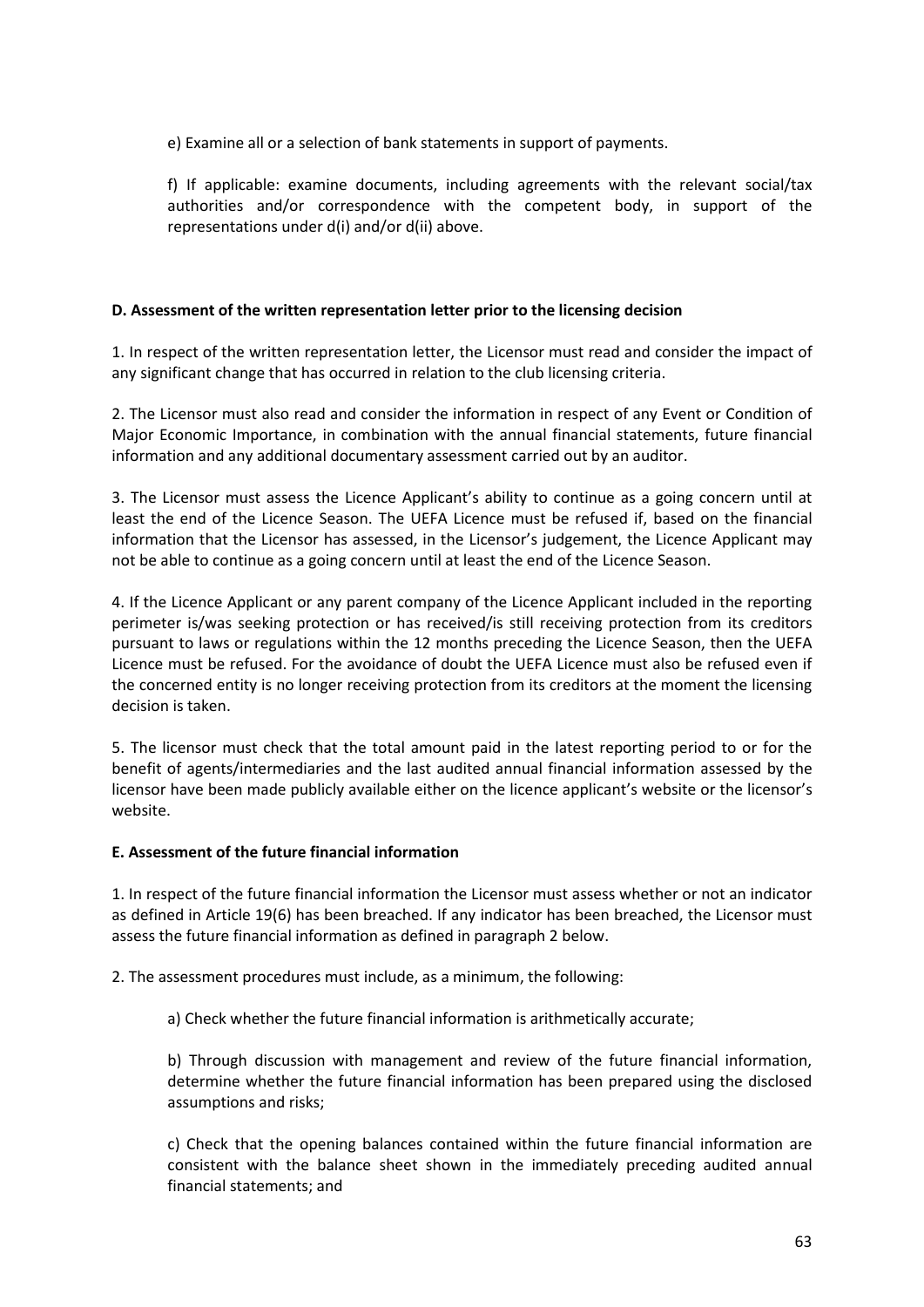d) Check that the future financial information has been formally approved by the executive body of the Licence Applicant.

e) If applicable: examine corresponding supporting documents, including for example agreements with sponsors, banking facilities, share capital increase, bank guarantees and minutes of the board.

3. The Licensor must assess the liquidity of the Licence Applicant (i.e. the availability of cash after taking account of financial commitments) and its ability to continue as a going concern until at least the end of the Licence Season. The Licence must be refused if, based on the financial information that the Licensor has assessed, in the Licensor's judgement, the Licence Applicant may not be able to meet its financial commitments as and when they fall due and continue as a going concern until at least the end of the Licence Season.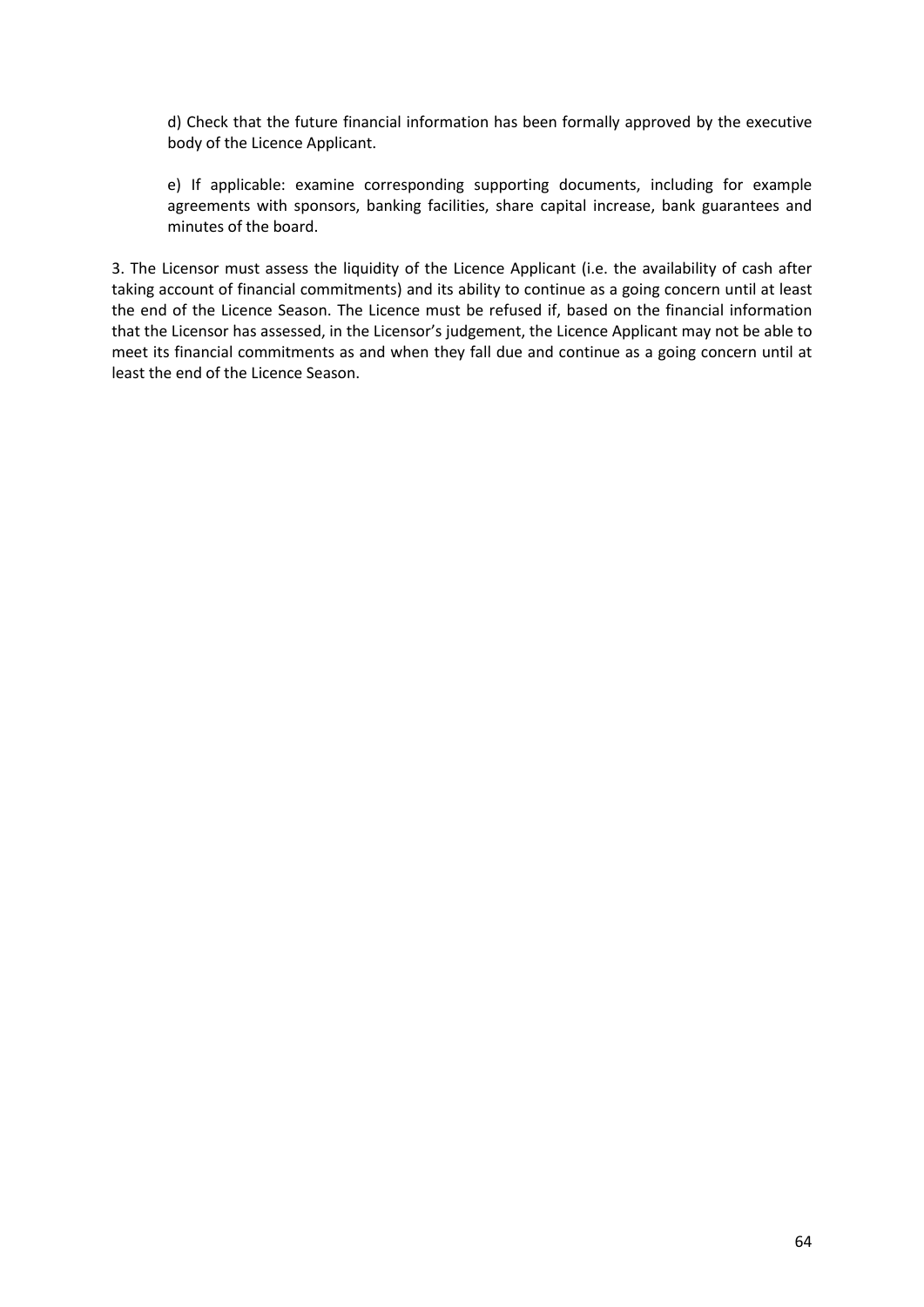#### **Annex 6**

#### **Core Process**

| <b>STEP</b>             | <b>REQUIREMENT</b>                                                                                                                                                                                          | <b>DEADLINE DATE</b>           |
|-------------------------|-------------------------------------------------------------------------------------------------------------------------------------------------------------------------------------------------------------|--------------------------------|
| $\mathbf{1}$            | The Licensing Administration invites Clubs to notify the<br>GFA in writing of their intention to apply for a UEFA<br>Licence                                                                                | 1st February 2022              |
| 2 <sup>2</sup>          | Licensing<br>Administration<br>receives formal<br>The<br>notification from Clubs interested in applying for a<br><b>UEFA Licence</b>                                                                        | 8 <sup>th</sup> February 2022  |
| $\overline{\mathbf{3}}$ | The Licensing Administration produces and distributes<br>the UEFA Licence Application Forms / Templates to<br><b>Licence Applicants</b>                                                                     | 12 <sup>th</sup> February 2022 |
| 4                       | Licence Applicant submits the completed<br>The<br>Application Forms / Templates and<br>supporting<br>documentation for the Legal Criteria to the Licensing<br>Administration                                | 26 <sup>th</sup> February 2022 |
| 5                       | Licence Applicant submits the completed<br>The<br>Application Forms / Templates and supporting<br>documentation for the Sporting and Personnel &<br>Administrative Criteria to the Licensing Administration | 12 <sup>th</sup> March 2022    |
| 6                       | Licence Applicant<br>submits<br>the completed<br>The<br>Application Forms / Templates and supporting<br>documentation for the Financial Criteria to the<br><b>Licensing Administration</b>                  | 2 <sup>nd</sup> April 2022     |
|                         |                                                                                                                                                                                                             |                                |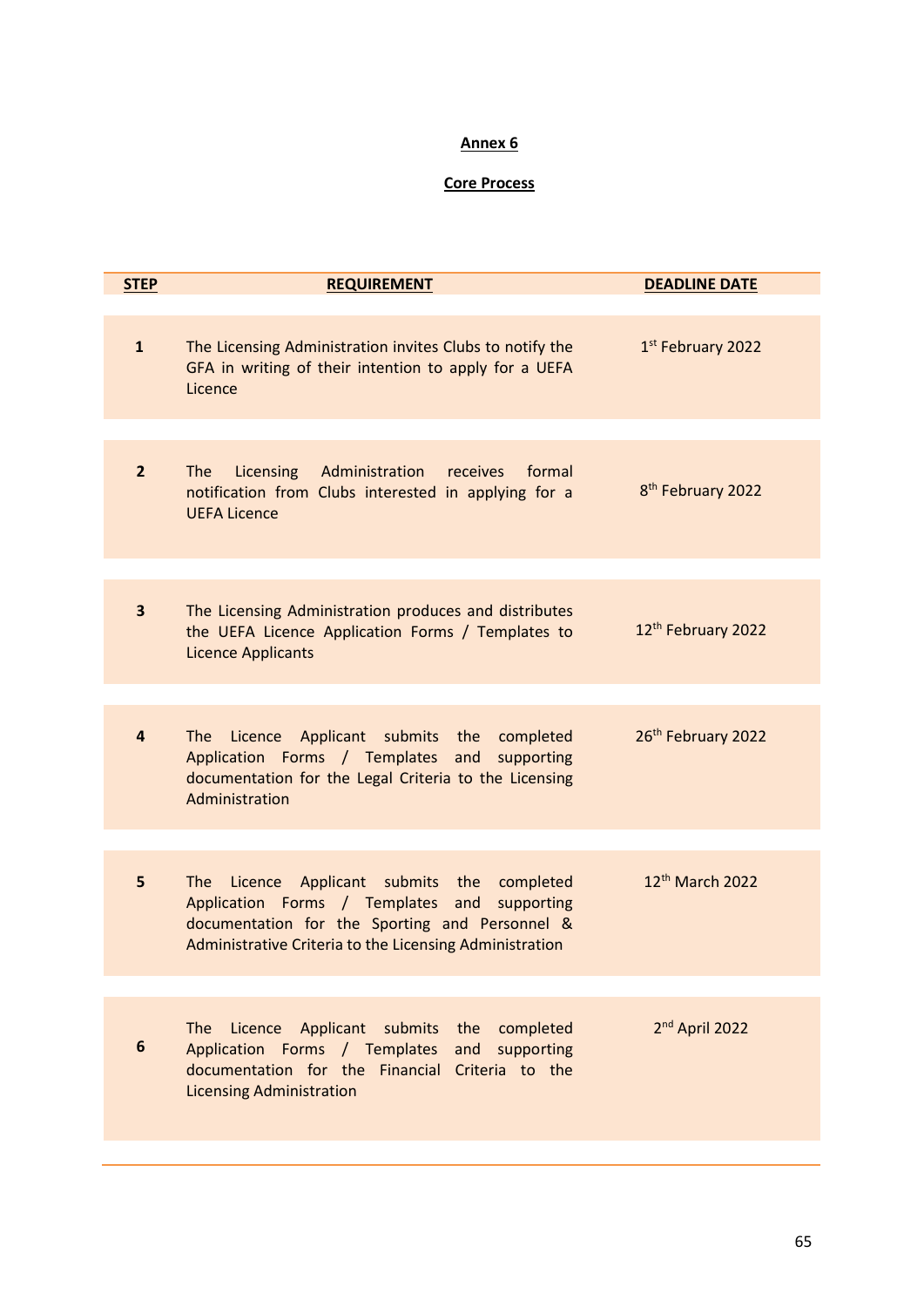| $\overline{\mathbf{z}}$ | The Licence Applicant submits the completed<br>Application Forms / Templates and supporting<br>documentation for the Infrastructure Criteria to the<br><b>Licensing Administration</b>                                                                   | 9 <sup>th</sup> April 2022  |
|-------------------------|----------------------------------------------------------------------------------------------------------------------------------------------------------------------------------------------------------------------------------------------------------|-----------------------------|
| 8                       | The Licensing Administration reviews the submitted<br>documentation for all criteria and prepares written<br>feedback to each Licence Applicant advising on further<br>information being required or existing documentation<br>being amended / rectified | 18 <sup>th</sup> April 2022 |
| 9                       | The Licence Applicant re-submits documentation<br>following advice of Licensing Administration                                                                                                                                                           | 25 <sup>th</sup> April 2022 |
| 10                      | The Licence Administration prepares report on each<br>UEFA Licence Application for the First Instance Board<br>(FIB) and submits documentation to FIB                                                                                                    | $2nd$ May 2022              |
| 11                      | The FIB reviews the UEFA Licence Applications and<br>decides on grant/refusal of the UEFA Licence. Written<br>decision is sent to each Licence Applicant                                                                                                 | 11 <sup>th</sup> May 2022   |
| 12                      | Unsuccessful Licence Applicants appeal the FIB<br>Decision in writing to the Licensing Administration<br>setting out reasons for appeal within 7 days of the FIB<br><b>Decision</b>                                                                      | 18 <sup>th</sup> May 2022   |
| 13                      | The Licensing Administration informs the Appeals<br>Board (AB) of the existing Appeals and forwards the FIB<br>Decision and relevant Appellant documentation to the<br>AB                                                                                | 20 <sup>th</sup> May 2022   |
| 14                      | The AB sits and reviews appeals and decides on<br>grant/refusal of Licence Applicant Appeal. Written<br>Decision sent to the Appellant                                                                                                                   | 26th May 2022               |